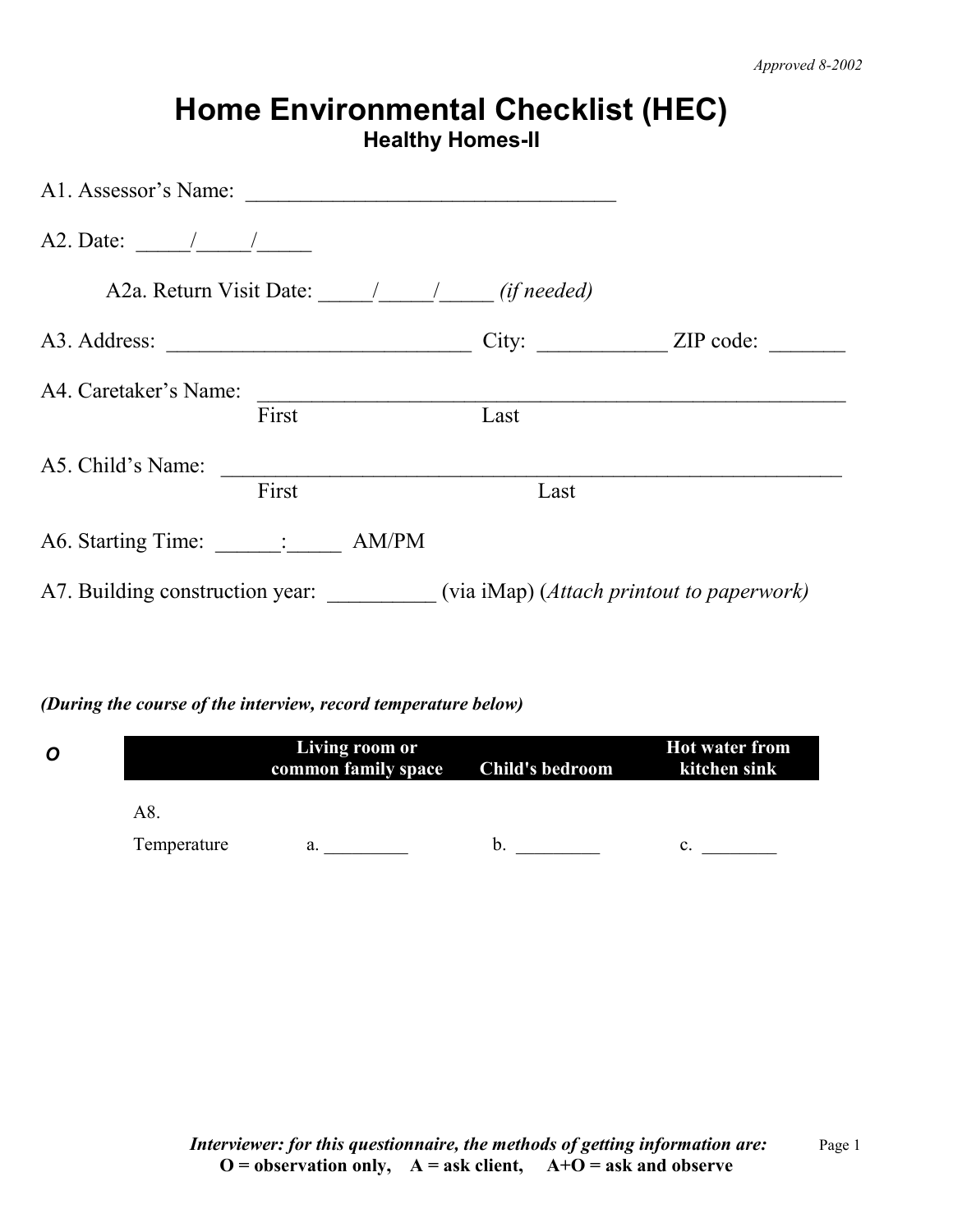*Interviewer: complete this page before entering the home.*

#### **BUILDING EXTERIOR/OUTSIDE**

|   | 1. What is the type of the building?                                 |                                         |                                                                                              |  |
|---|----------------------------------------------------------------------|-----------------------------------------|----------------------------------------------------------------------------------------------|--|
| O |                                                                      | $\Box$ Apartment (with 3 or more units) | $\frac{1}{3}$ Detached single house                                                          |  |
|   | $\Box$ <sub>2</sub> Duplex                                           |                                         | $\Box$ 4 Trailer                                                                             |  |
|   |                                                                      |                                         |                                                                                              |  |
|   |                                                                      |                                         | 2. Do you see any problems with the roof (for example sagging, holes, or missing materials)? |  |
| O | $\vert_1$ Yes                                                        | $\frac{1}{2}$ No                        | $\Box$ <sub>9</sub> Can't see entire roof                                                    |  |
|   |                                                                      |                                         |                                                                                              |  |
|   | 3. Do you see any walls with missing bricks, siding, shingles, etc.? |                                         |                                                                                              |  |
| O | $\vert_1$ Yes                                                        | $\vert \ \vert_2$ No                    |                                                                                              |  |
|   |                                                                      |                                         |                                                                                              |  |
|   | 4. Is any paint peeling or flaking on the outside of the house?      |                                         |                                                                                              |  |
| O | $\vert_1$ Yes                                                        | $\vert \vert_2$ No                      |                                                                                              |  |
|   |                                                                      |                                         | 5. Does water spill onto siding or foundation because of malfunctioning or absent gutters    |  |
|   | and/or downspouts?                                                   |                                         |                                                                                              |  |
| 0 | $\parallel$ Yes                                                      | $\vert$ $\vert_2$ No                    |                                                                                              |  |
|   |                                                                      |                                         |                                                                                              |  |
|   | 6. Is soil or vegetation in contact with the siding of the house?    |                                         |                                                                                              |  |
| O | $\Box$ Yes                                                           | $\bigsqcup_2$ No                        |                                                                                              |  |
|   | 7. Is there accumulated garbage or debris on the property?           |                                         |                                                                                              |  |
|   |                                                                      |                                         |                                                                                              |  |
| 0 | $\parallel$ Yes                                                      | $\vert_2$ No                            |                                                                                              |  |

**For interviewer to read»:** The purpose of this interview is to collect information about your home environment as it relates to your child's asthma and safety. Some of the questions are designed to help guide the type of help you will receive. Other questions are for research purposes and will help us figure out what kind of help to give all families who have a child with asthma. You don't have to answer any question you don't want to.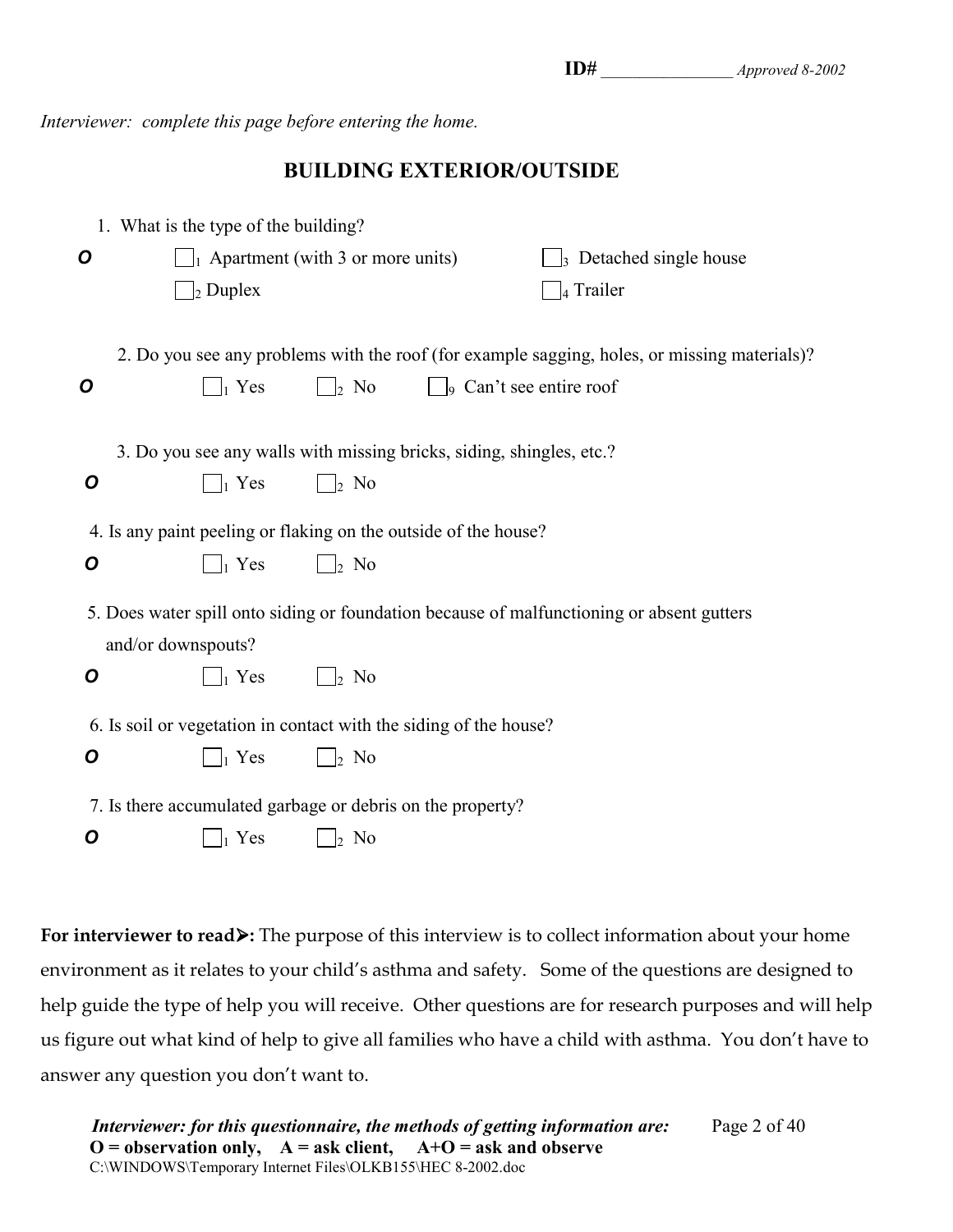If there is a question you do not want to answer, please let me know and we can skip it. All of your responses are confidential and will not affect any of the services you receive at the clinic or from your provider.

After the interview questions, we will walk through several rooms in the house with you to make some observations. With your permission, we may take some pictures of your home. They will be used to show how the quality of people's housing can be improved.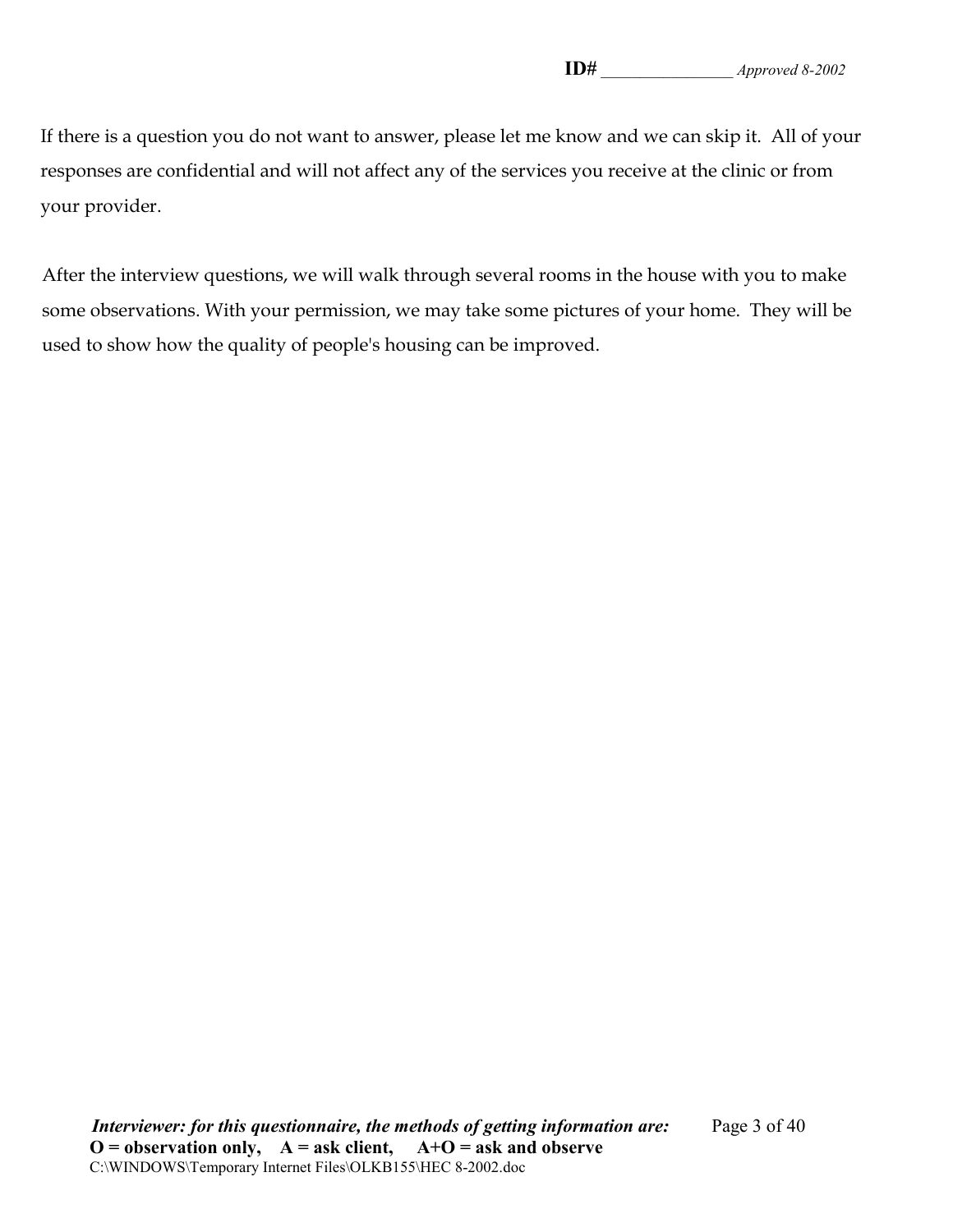## **B. PARTICIPANT ACTIONS**

½**For interviewer to read**¾**:** I will now ask you some questions about things some people do in their homes to help control asthma triggers. There is no right or wrong answer, just tell me what YOU do.

B1. Now please tell me some things you do to lower exposure to dust mites.

| A                | $\vert$ 0 None           | B2. Tell me some things you do to keep roaches out of the home.<br>$\Box$ <sub>9</sub> Don't know                      |
|------------------|--------------------------|------------------------------------------------------------------------------------------------------------------------|
| $\overline{A}$   | $\vert$ None             | B3. Tell me some things you do to keep rodents (mice and rats) out of the home.<br>9 Don't know                        |
| $\boldsymbol{A}$ | $\vert_0$ None           | B4. Tell me some things you do to keep mold and moisture out of the home.<br>$\vert \ \vert_9$ Don't know              |
| $\boldsymbol{A}$ | $\Box$ <sub>0</sub> None | B5. Tell me some things you do to keep pets from making your child's asthma worse.<br>$\Box$ <sub>9</sub> Don't know   |
|                  |                          | B6. Tell me some things you do to keep pollens from making your child's asthma worse<br>$\Box$ <sub>9</sub> Don't know |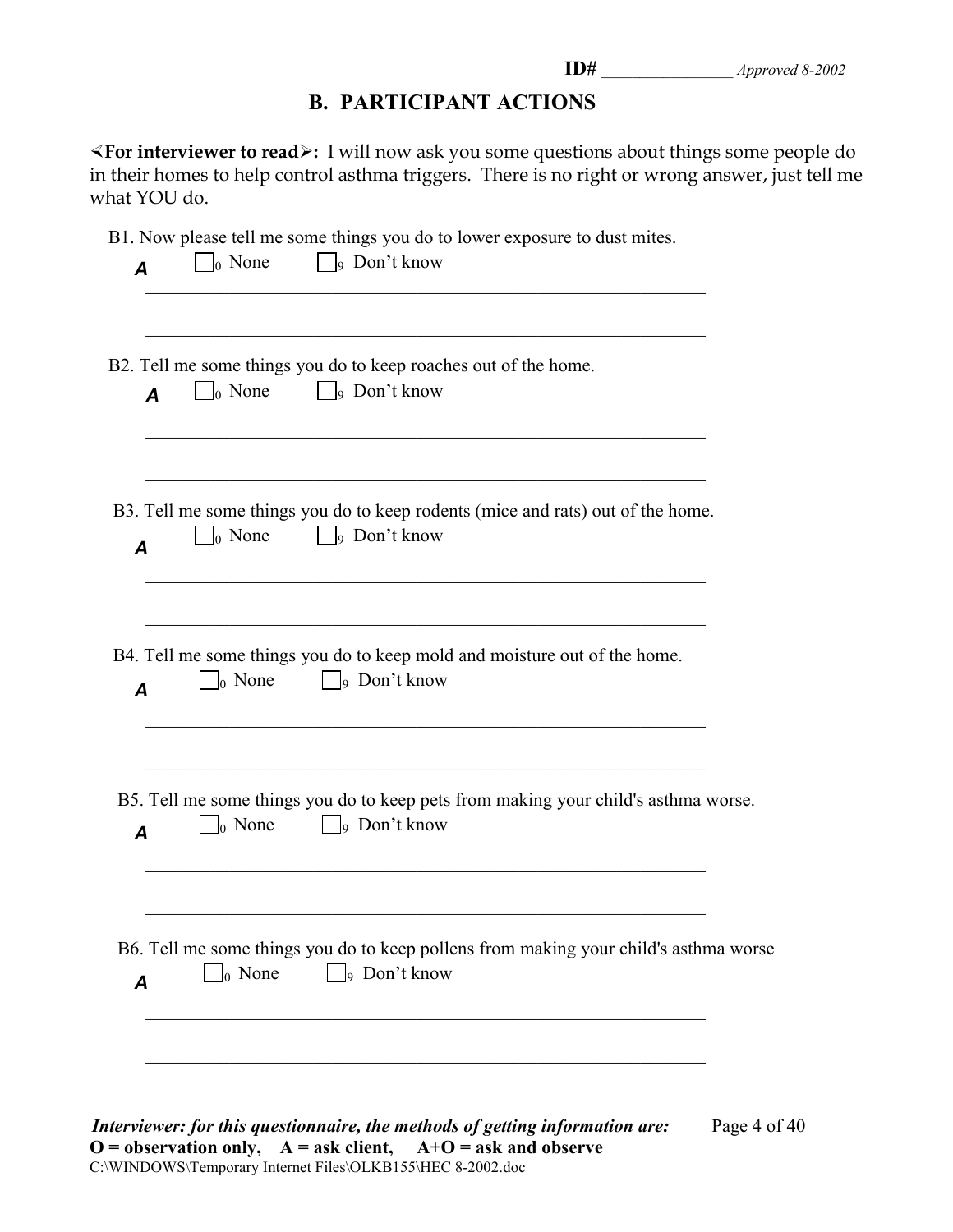- B7. Some people use bleach to get rid of mold. If you do, how much bleach do you add
- to a gallon of water to make a safe, effective mold cleaning solution? *A*

A gallon is the size of a plastic milk jug. (*Read responses in gray)*

 $\Box$ <sub>1</sub> Tablespoon  $\Box$ <sub>2</sub> Quarter cup  $\Box_3$  Cup  $\Box$ 4 Quart 5 Other Specify \_\_\_\_\_\_\_\_\_\_\_\_\_\_\_\_\_\_\_\_\_\_\_\_  $\Box$ 6 Don't use bleach

□9 Don't know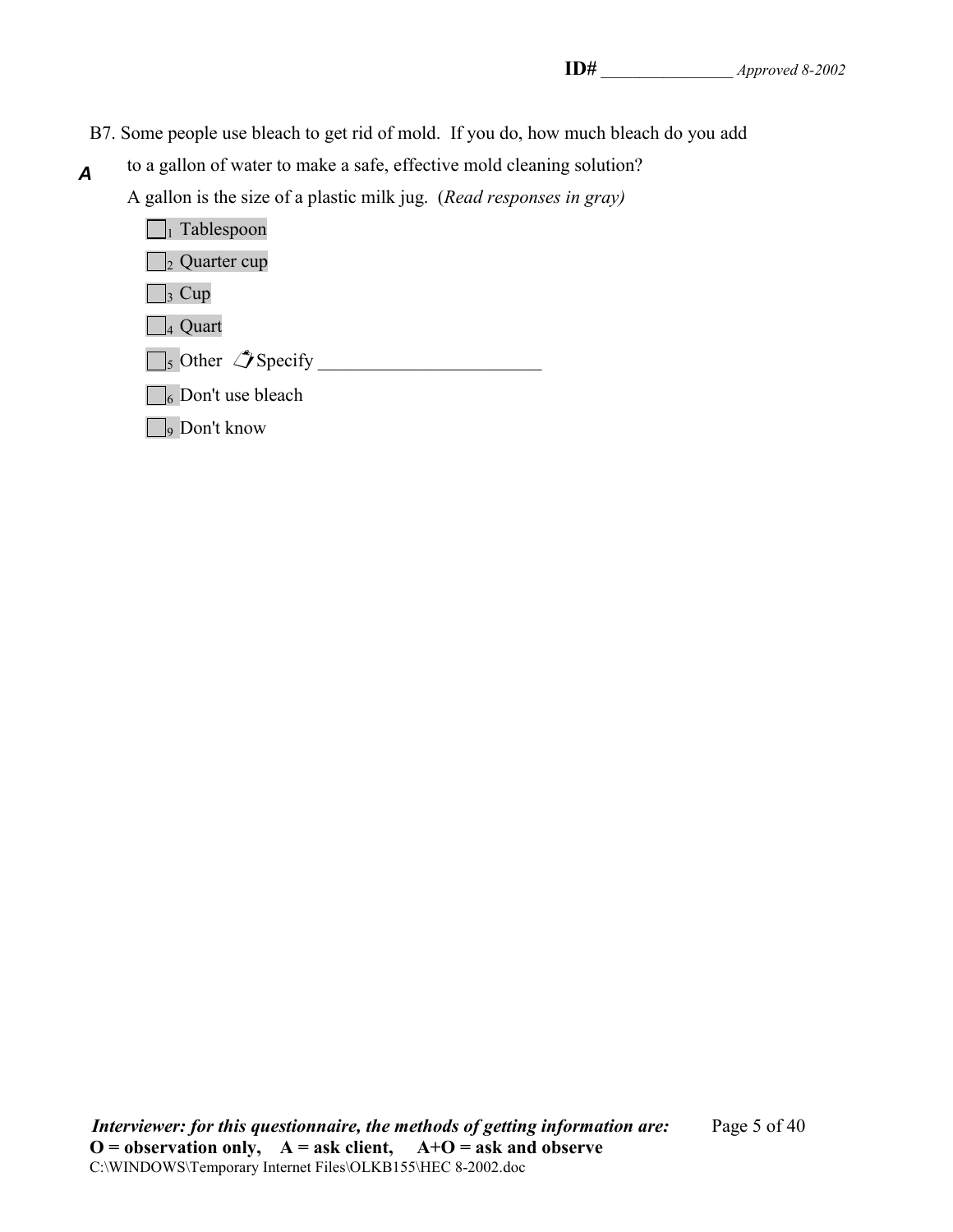## **C. GENERAL QUESTIONS**

 $\leq$  **For interviewer to read**  $\geq$ : The purpose of the following questions is to look at the environment in your home and how it relates to your child's asthma as well as the health of other household members.

| A | C1. First, I would like to know if you did any cleaning to prepare for this visit?  |                       |     |
|---|-------------------------------------------------------------------------------------|-----------------------|-----|
|   | $\Box$ Yes $\blacktriangleright$ If yes, how much time did you spend on it:         | Hours                 | Min |
|   | $\vert_2$ No                                                                        |                       |     |
| A | C2. How many bedrooms are in the home?                                              | #                     |     |
|   | (A bedroom is a room with a window and closet<br>in which one or more people sleep) | Enter "0" for studio. |     |
| A | C3. Not counting bathroom(s), how many rooms are in the home?                       | #                     |     |

| C4. How many people usually live in the home? |  |
|-----------------------------------------------|--|
| <i>(including all adults and children)</i>    |  |

| C5. Where does [CHILD] usually sleep? |                                             |
|---------------------------------------|---------------------------------------------|
| $\parallel$ Bedroom                   | $\Box$ <sub>2</sub> Living room/family room |

| $\Box$ <sub>3</sub> Other $\Box$ Specify |
|------------------------------------------|
|------------------------------------------|

- C6. Has *[CHILD]* ever been tested with a skin test or blood test to see what substances cause his/her allergies? *A*
	- 1 Yes [If yes, ask]: Where ? \_\_\_\_\_\_\_\_\_\_\_\_\_\_\_\_\_ When ?\_\_\_\_\_\_\_\_\_\_\_\_\_\_\_\_\_\_  $\Box$ <sub>2</sub> No  $\Box$ <sub>9</sub> Don't know

 *If child has been tested during the past 6 months* ,  *ask parent to sign release form so that we may get a copy of the results.*

*Interviewer: for this questionnaire, the methods of getting information are: Page 6 of 40*  $\mathbf{O} = \mathbf{observation} \text{ only}, \quad \mathbf{A} = \mathbf{ask} \text{ client}, \quad \mathbf{A} + \mathbf{O} = \mathbf{ask} \text{ and } \mathbf{observe}$ C:\WINDOWS\Temporary Internet Files\OLKB155\HEC 8-2002.doc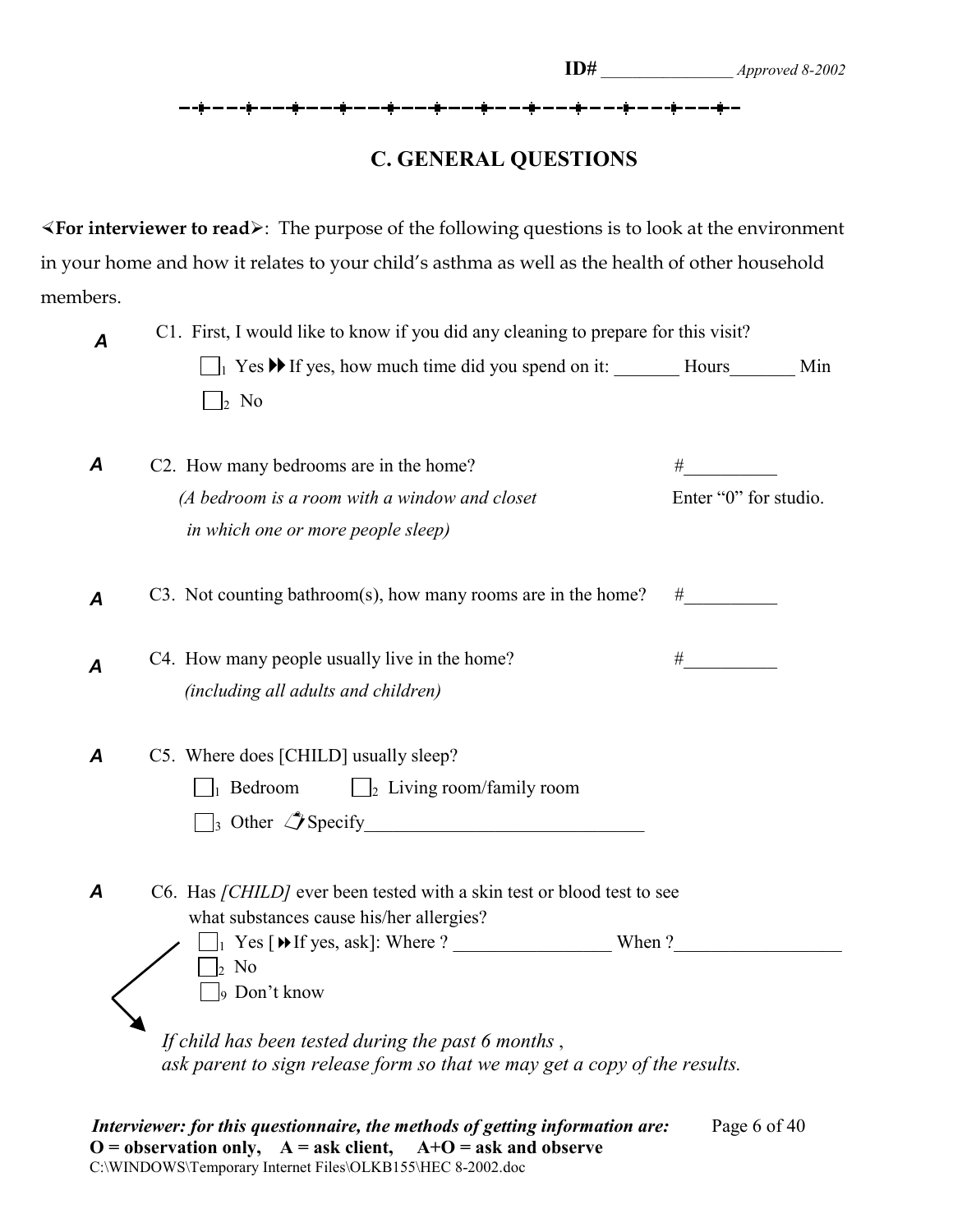| ID#                                                                    | Approved 8-2002 |
|------------------------------------------------------------------------|-----------------|
| <del>╶╸╊╺╸╸╉╸╸╸╉╴╸╺┇</del> ╌╾╌┇╌╴╌╶┇╌╌╌┇╌╌╌┇╌╴╌┇╌╴╌╶┇╌╌╌┇╌╌╌╂╌╌╶╉╌╌╶┩╌ |                 |
| D. DUST AND CLEANING                                                   |                 |

½**For interviewer to read**¾: Next, I would like to ask you some questions related to dust, cleaning, and washing.

| D1. When people come into your house, do they always: (Read responses)<br>$O + A$<br>a. Remove their shoes?<br>$\vert_1$ Yes<br>  <sub>2</sub> No<br>b. Use doormat or hall rug to wipe their feet?<br>Yes<br>$\vert_2$ No |
|----------------------------------------------------------------------------------------------------------------------------------------------------------------------------------------------------------------------------|
| D2. Does every outside door have a doormat?<br>$\Box$ <sub>2</sub> Some $\Box$ <sub>3</sub> None $\blacktriangleright$ Skip to D4<br>$O + A$<br>$\Box_1$ Yes                                                               |
| D3. How do you clean your doormats? (Check all that apply)<br>$\boldsymbol{A}$<br>Vacuum<br>a.<br>Wash<br>$\mathbf{b}$ .<br>Shake or Sweep<br>$c_{\cdot}$    <br>Other $\rightarrow$ Specify<br>d.<br>Don't clean<br>e.    |
| D4. Do you now have a working vacuum cleaner in the house?<br>$O + A$<br>$\Box$ Yes ( <i>Check Vacuum &amp; Collect Vacuum Bag</i> )<br>$\Box$ <sub>2</sub> No $\blacktriangleright$ Skip to D9                            |
| D5. Does it have a power head? [EXPLAIN IF NECESSARY: "A power head has moving brushes."]<br>$O + A$<br>$\bigcap_1$ Yes<br>$\overline{2}$ No<br>$\Box$ <sub>9</sub> Don't know                                             |
| D6. Does the vacuum have a special air filter, such as a HEPA filter, to keep dust in the vacuum?<br>$\Box$ <sub>9</sub> Don't know<br>$\frac{1}{2}$ No<br>O<br>Yes                                                        |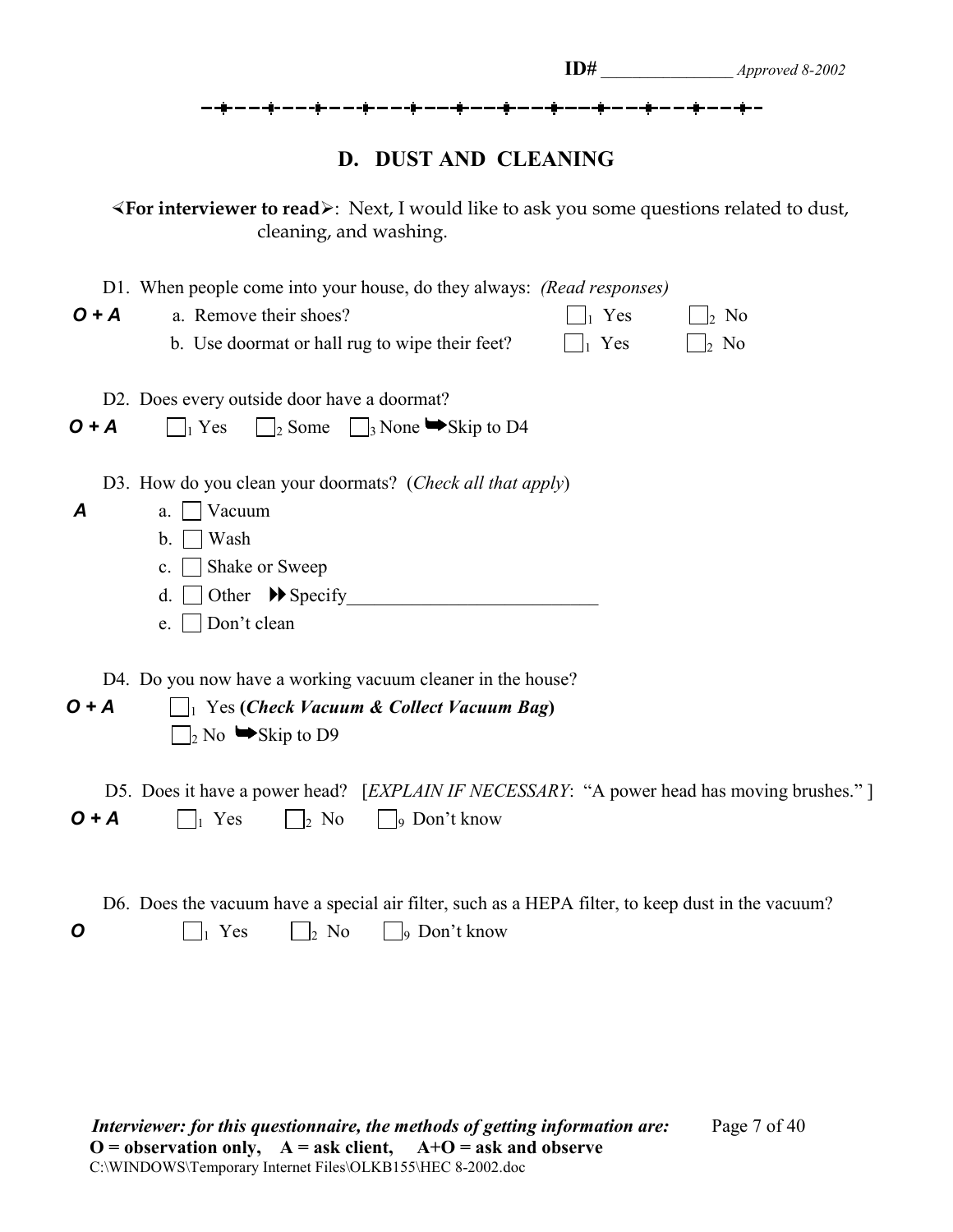½**For interviewer to read**¾ The next questions are about things you did to clean your house **during the last 14 days**. [None=0, DK=99].

|   |   | During the LAST 14 DAYS, how many times did you or any one in the home                                                                                                                                                                                                                                                                    | $Times/14$ days   |
|---|---|-------------------------------------------------------------------------------------------------------------------------------------------------------------------------------------------------------------------------------------------------------------------------------------------------------------------------------------------|-------------------|
|   |   | <b>A</b> D7. Vacuum the floor of the room in which [CHILD] sleeps?                                                                                                                                                                                                                                                                        | #                 |
| A |   | D8. Vacuum or wash the cloth-covered furniture in the home?<br>(if no cloth covered furniture, enter 98)                                                                                                                                                                                                                                  | #                 |
| A |   | D9. Dust the room in which [CHILD] sleeps?                                                                                                                                                                                                                                                                                                | #                 |
|   |   | <b>A</b> D10. Scrub the tub or shower wall in the bathroom?                                                                                                                                                                                                                                                                               | $\#$              |
|   | A | D10a. What do you use to scrub the tub or shower wall in the bathroom? (Read choices)<br>a. Tilex or other store bought cleaner<br>$\vert_1$ Yes<br>$\rightarrow$ No<br>$\vert_2$ No<br>$\vert_2$ No                                                                                                                                      | $\vert_2$ No      |
|   |   | During the LAST 14 DAYS, how many times did you or any one in the home                                                                                                                                                                                                                                                                    | $#$ Times/14 days |
| A |   | D11. Sweep, mop, dust or vacuum the kitchen or cooking area floor?                                                                                                                                                                                                                                                                        | #                 |
| Α |   | (record the highest $#$ of times for any of these cleaning actions)<br>D12. Clean the kitchen counter?                                                                                                                                                                                                                                    | #                 |
| A |   | D13. Wash or freeze your child's stuffed animals?<br>[If no stuffed animal, enter 98]                                                                                                                                                                                                                                                     | #                 |
| A |   | D14. Wash your child's sheets and pillowcases?                                                                                                                                                                                                                                                                                            |                   |
| A |   | D15. Wash your child's pillows?                                                                                                                                                                                                                                                                                                           | $\#$              |
|   |   | [If no pillows, enter 98]                                                                                                                                                                                                                                                                                                                 |                   |
|   |   | <b>A</b> D16 Where do you usually do your laundry?<br>$\vert$ <sub>2</sub> In another home<br>$\vert$ <sub>3</sub> In a Laundromat<br>$\vert_4$ Other<br>$\parallel$ At home                                                                                                                                                              |                   |
| A |   | D17. When you wash <i>[CHILD]</i> 's sheets and pillow cases what temperature do you use for the<br>$\parallel$ Hot<br><sub>9</sub> Don't Know<br>$\vert$ <sub>2</sub> Warm<br>$\vert$ $\vert_3$ Cold<br>a. Wash cycle?<br>Hot<br>$\vert$ <sub>2</sub> Warm<br>$\vert \vert_3$ Cold<br>$\vert$ <sub>9</sub> Don't Know<br>b. Rinse cycle? |                   |
|   |   | Interviewer: for this questionnaire, the methods of getting information are:<br>$O =$ observation only, $A =$ ask client, $A+O =$ ask and observe<br>C:\WINDOWS\Temporary Internet Files\OLKB155\HEC 8-2002.doc                                                                                                                           | Page 8 of 40      |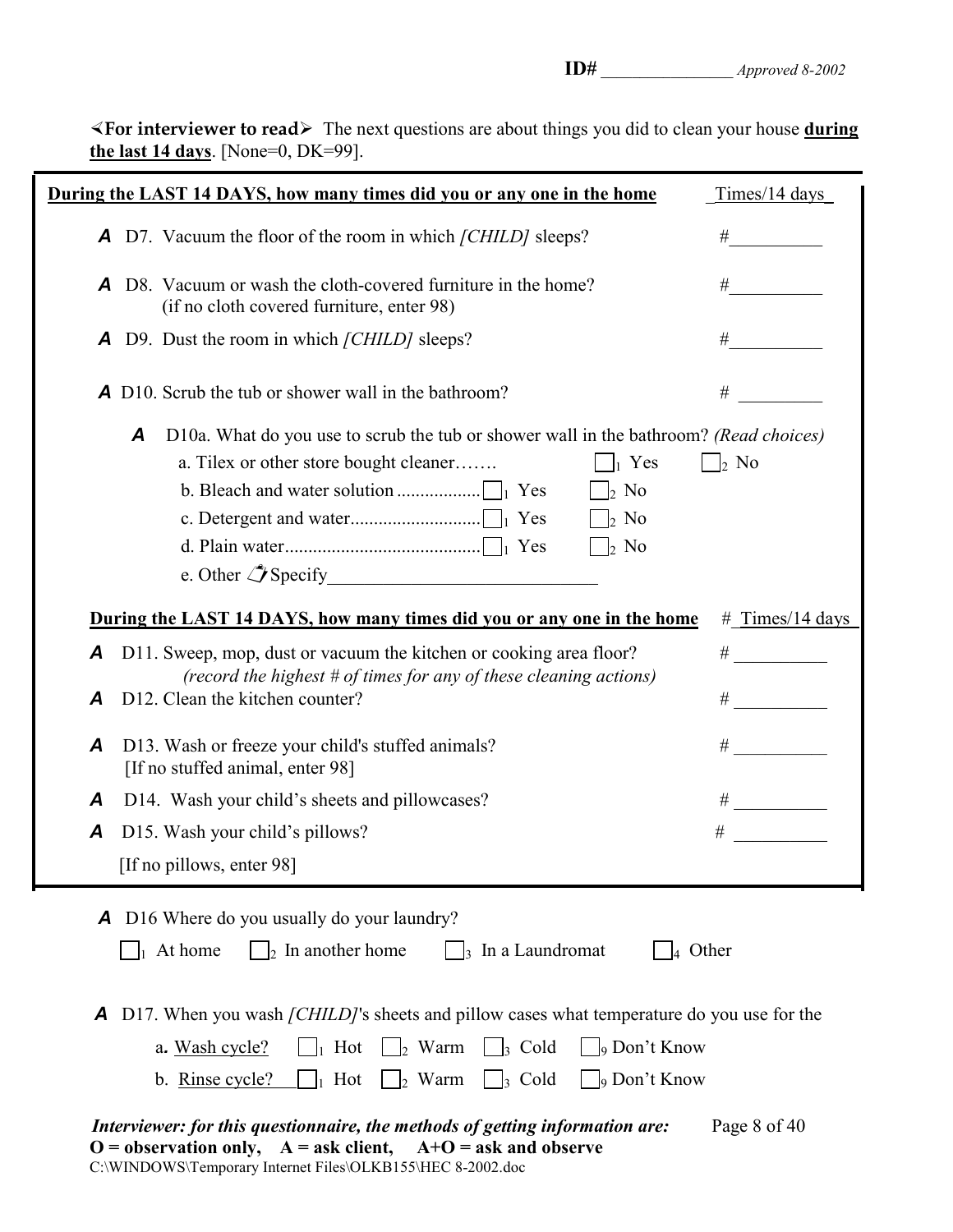½**For interviewer to read**¾ The next set of questions will be about the last **12 months**.

| During the last 12 months, how many times did you                                                                                                           |
|-------------------------------------------------------------------------------------------------------------------------------------------------------------|
| A D18. Wash the cover on your child's bed (i.e. blankets/spreads/comforters)?                                                                               |
| Number of times<br>$\# \underline{\hspace{2cm}}$                                                                                                            |
|                                                                                                                                                             |
| $\log$ Don't know                                                                                                                                           |
| D19. Clean your carpets by:<br>$\boldsymbol{A}$                                                                                                             |
|                                                                                                                                                             |
| b. Shampooing                                                                                                                                               |
| #<br>c. Other                                                                                                                                               |
| d. Did not clean carpets except vacuuming                                                                                                                   |
| D20. How do you clean area rugs? (Check all that apply)<br>Α<br>Vacuum surface<br>a <sub>1</sub><br>Vacuum both sides<br>$\mathbf{b}$ .<br>Shake<br>$c_{-}$ |
| Send out<br>d.                                                                                                                                              |
| Wash<br>e.                                                                                                                                                  |
| Other $\hat{\mathcal{J}}$ Specify<br>f.                                                                                                                     |
| Don't clean them<br>g.                                                                                                                                      |
| No area rug<br>h.                                                                                                                                           |
|                                                                                                                                                             |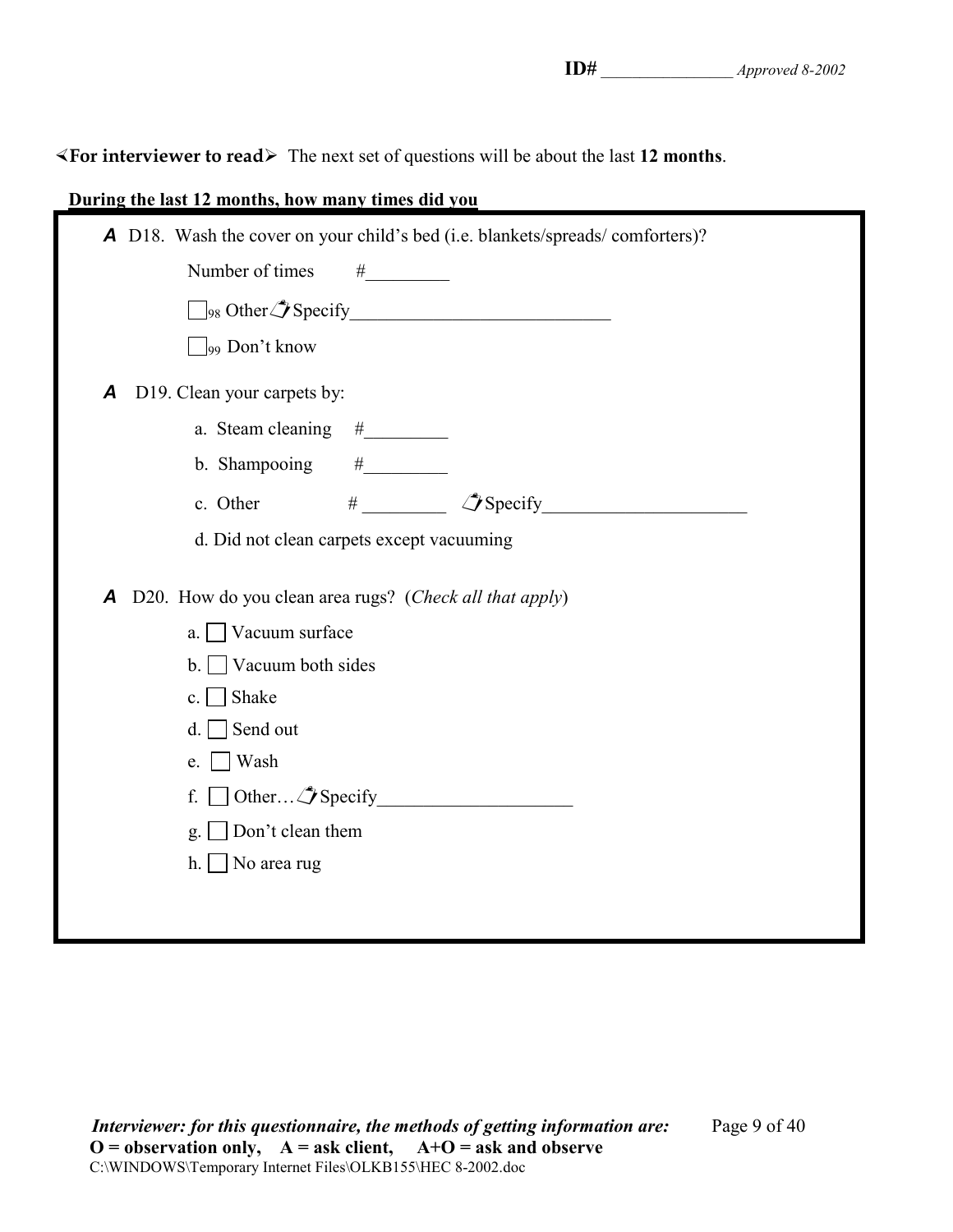### **E. VENTILATION AND MOISTURE**

**«For interviewer to read»**: Next are some questions about ventilation and moisture in your home.

E1. First, how often do windows other than bathroom and kitchen fog up? Would you say:

| A       | (Read responses)                               |                    |                                                                                |  |  |  |
|---------|------------------------------------------------|--------------------|--------------------------------------------------------------------------------|--|--|--|
|         | $\vert$ <sub>5</sub> Never                     |                    | $\vert_2$ Most of the time                                                     |  |  |  |
|         | $\vert_4$ Rarely                               |                    | Always<br>$\mathbf{1}$                                                         |  |  |  |
|         | $\vert_3$ Sometimes                            |                    | $\vert$ <sub>9</sub> Don't know                                                |  |  |  |
|         |                                                |                    |                                                                                |  |  |  |
|         |                                                |                    | E2. Does the bathroom window or mirror stay fogged up for more than 15 minutes |  |  |  |
| A       | after the shower is used?                      |                    |                                                                                |  |  |  |
|         | $\vert_1$ Yes                                  | $\vert$ 2 No       | $\vert$ $\vert$ Don't know                                                     |  |  |  |
|         |                                                |                    |                                                                                |  |  |  |
|         |                                                |                    | E3. Do you use a humidifier/vaporizer in the home?                             |  |  |  |
| $A + O$ | $\vert_1$ Yes                                  | $\vert \vert_2$ No | $\vert \ \vert_9$ Don't know                                                   |  |  |  |
|         |                                                |                    |                                                                                |  |  |  |
|         | E4. Do you use an air conditioner in the home? |                    |                                                                                |  |  |  |
| A + O   | $\vert_1$ Yes                                  | $\vert_2$ No       | Don't know<br>lo                                                               |  |  |  |
|         |                                                |                    |                                                                                |  |  |  |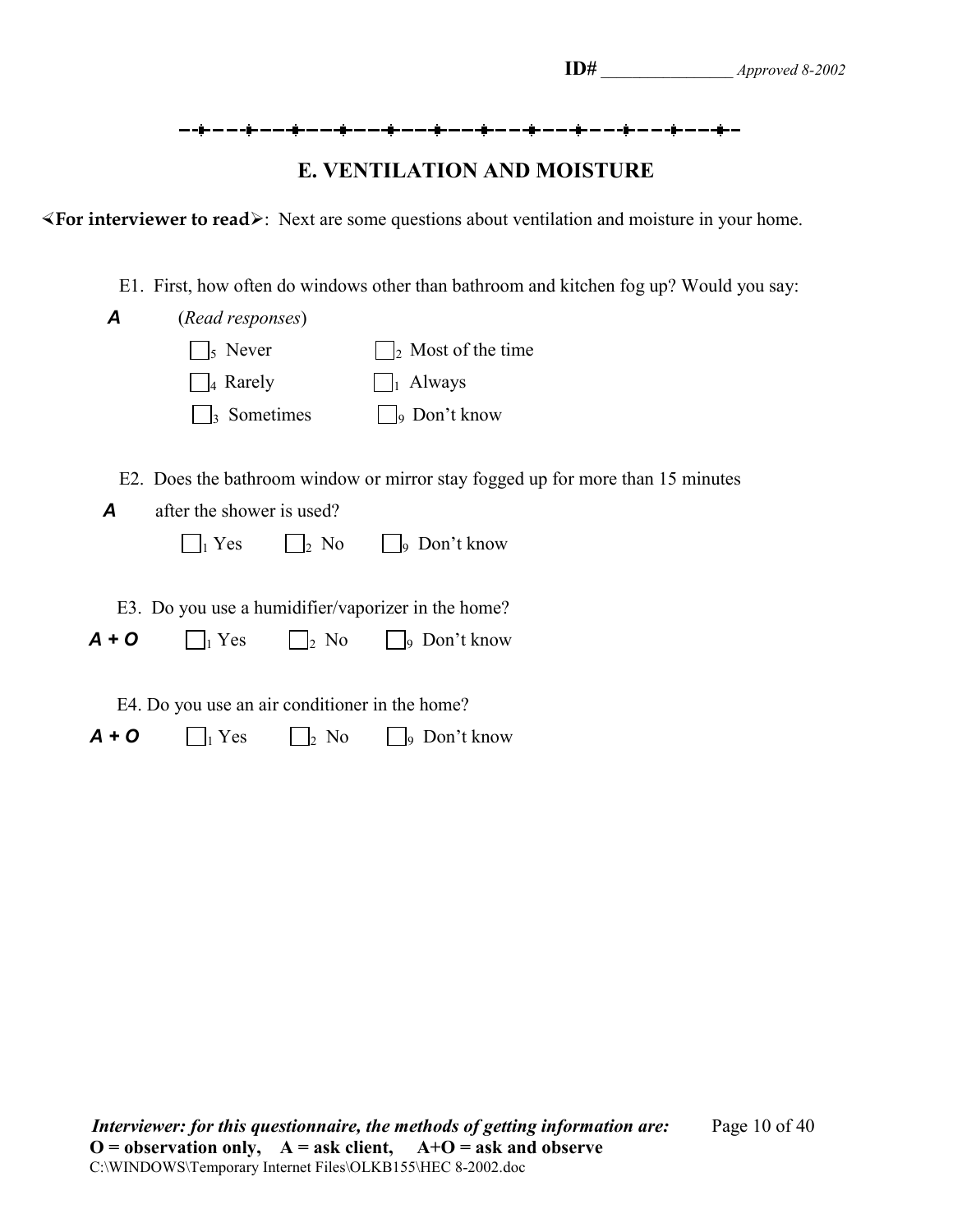#### **F. PETS AND PESTS**

½**For interviewer to read**¾: Next I would like to ask you some questions about pets, cockroaches, and mice or rats.

| F1.                                                                                                                                                                                                                              | Do you have any<br>pets,                   | Does it come<br>inside?                 | Does it come inside<br>the child's sleeping |  |  |  |  |
|----------------------------------------------------------------------------------------------------------------------------------------------------------------------------------------------------------------------------------|--------------------------------------------|-----------------------------------------|---------------------------------------------|--|--|--|--|
|                                                                                                                                                                                                                                  | such as $\ldots$ ?                         |                                         | room?                                       |  |  |  |  |
|                                                                                                                                                                                                                                  | $_1$ Yes<br>$\vert_2$ No                   | $\vert_2$ No<br>$_1$ Yes                | $_1$ Yes<br>$\frac{1}{2}$ No                |  |  |  |  |
|                                                                                                                                                                                                                                  | $\Box_2$ No<br>$_1$ Yes                    | $\bigcap_1$ Yes<br>$\vert \ \vert_2$ No | $\vert_1$ Yes<br>$\vert_2$ No               |  |  |  |  |
| c. rabbits                                                                                                                                                                                                                       | $\frac{1}{2}$ No<br>$_1$ Yes               | $\vert_1$ Yes<br>$\vert$ $\vert_2$ No   | $\vert_1$ Yes<br>$\vert_2$ No               |  |  |  |  |
|                                                                                                                                                                                                                                  | $\vert$   <sub>2</sub> No<br>$1$ Yes       |                                         | $\vert_1$ Yes<br>$\vert_2$ No               |  |  |  |  |
| e. hamsters/gerbils/other rodents $\Box_1$ Yes                                                                                                                                                                                   | $\vert$   <sub>2</sub> No                  |                                         | $\vert_2$ No<br>$\vert_1$ Yes               |  |  |  |  |
| f. Other                                                                                                                                                                                                                         | $\vert$   <sub>2</sub> No<br>$\vert_1$ Yes | $\vert_2$ No<br>$\vert_1$ Yes           | $ _1$ Yes<br>$\vert_2$ No                   |  |  |  |  |
| $\mathcal{I}$ Specify:                                                                                                                                                                                                           |                                            |                                         |                                             |  |  |  |  |
| F2. Have you seen any cockroaches in your home during the past three months?                                                                                                                                                     |                                            |                                         |                                             |  |  |  |  |
| $\vert_2$ No<br>$\vert \vert_1$ Yes<br>$\boldsymbol{A}$                                                                                                                                                                          | $\Box$ <sub>9</sub> Don't know             |                                         |                                             |  |  |  |  |
| F3. Has your home been treated by a pest control company for roaches during the past year?                                                                                                                                       |                                            |                                         |                                             |  |  |  |  |
| A<br>$\vert_1$ Yes<br>$\vert$   <sub>2</sub> No                                                                                                                                                                                  | $\Box$ <sub>9</sub> Don't know             |                                         |                                             |  |  |  |  |
| F4. Have you personally treated your home for roaches in the past year?                                                                                                                                                          |                                            |                                         |                                             |  |  |  |  |
| $\Box$ <sub>2</sub> No $\blacktriangleright$ Skip to F6<br>$\vert_1$ Yes<br>A                                                                                                                                                    |                                            |                                         |                                             |  |  |  |  |
| F5. What did you use to treat your home for roaches? (Check all that apply)                                                                                                                                                      |                                            |                                         |                                             |  |  |  |  |
| Dry powder<br>$\overline{A}$                                                                                                                                                                                                     | Roach bait trap                            |                                         |                                             |  |  |  |  |
| Spraying<br>Gel                                                                                                                                                                                                                  | $\blacktriangleright$ What type/brand:     |                                         |                                             |  |  |  |  |
| Other<br>$\blacktriangleright$ Specify:                                                                                                                                                                                          |                                            |                                         |                                             |  |  |  |  |
| Don't Know                                                                                                                                                                                                                       |                                            |                                         |                                             |  |  |  |  |
| F6. Have you had any problems with mice or rats in your home during the past three months?                                                                                                                                       |                                            |                                         |                                             |  |  |  |  |
| $\big _9$ Don't know<br>$\vert$ 2 No<br>A<br>$\vert \ \vert_1$ Yes                                                                                                                                                               |                                            |                                         |                                             |  |  |  |  |
| F7. Has your home been treated by a pest control company for <u>rats or mice</u> in the <b>past year</b> ?                                                                                                                       |                                            |                                         |                                             |  |  |  |  |
| A<br>$\Box_2$ No<br>$\Box$ Yes                                                                                                                                                                                                   | $\Box$ <sub>9</sub> Don't know             |                                         |                                             |  |  |  |  |
| Interviewer: for this questionnaire, the methods of getting information are:<br>Page 11 of 40<br>$O =$ observation only, $A =$ ask client, $A+O =$ ask and observe<br>C:\WINDOWS\Temporary Internet Files\OLKB155\HEC 8-2002.doc |                                            |                                         |                                             |  |  |  |  |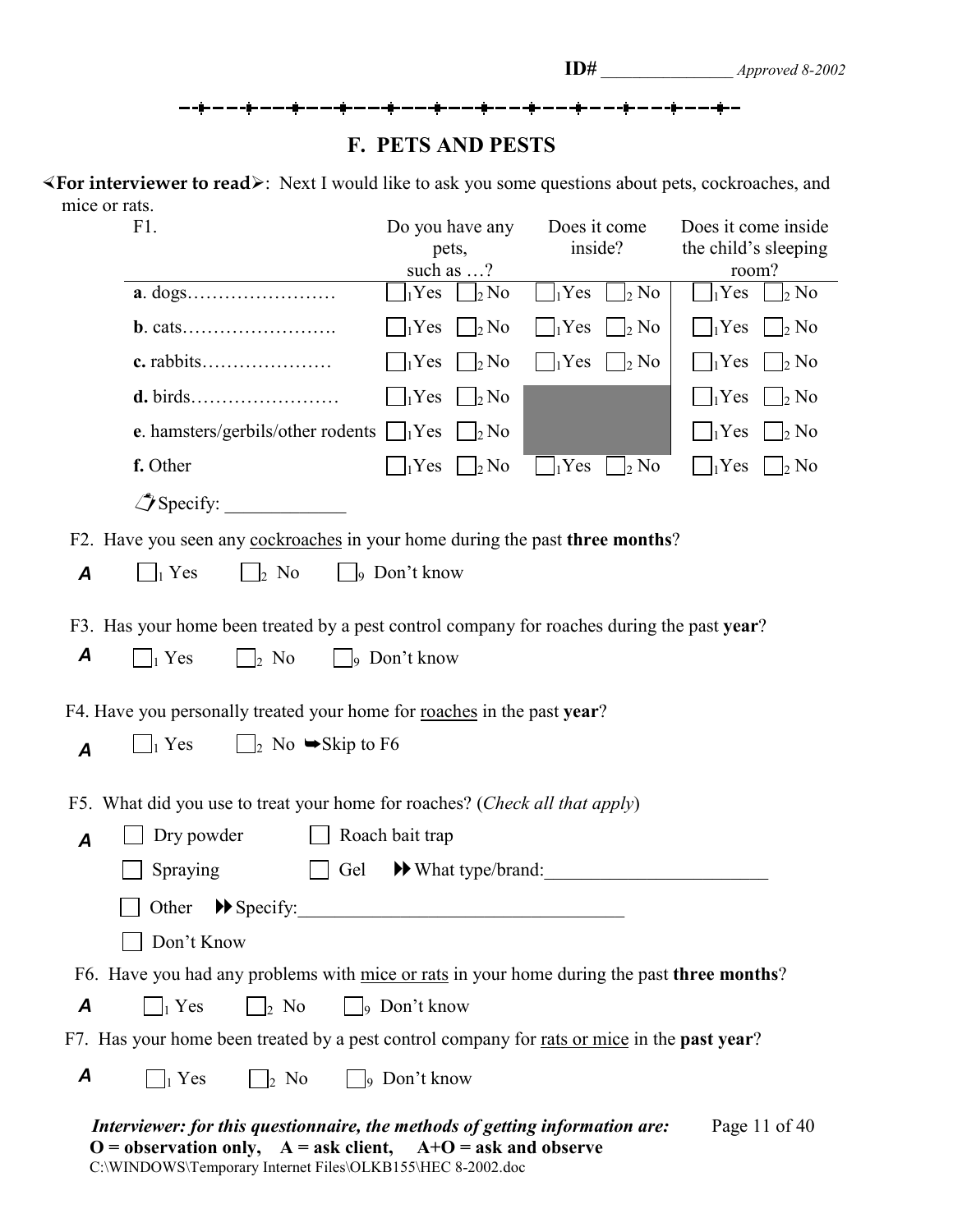## **Home Walk-Through**

| $\blacktriangle$ For interviewer to read $\blacktriangleright$ Now I would like to walk through several rooms of your home with you. I will be |
|------------------------------------------------------------------------------------------------------------------------------------------------|
| making observations, looking under sinks in the kitchen and bathroom, and recording information about these                                    |
| rooms. I will also be asking you questions related to specific items in some of the rooms we will be surveying. Is                             |
| it okay to start with your child's bedroom?                                                                                                    |

| ╾╺╟╸╾╺╍╟╸╾╺╾╠╸╾╼╍╠╍╼╍╼╠╍╼╌╍╫╍╼╍╍╫╍╼╺╍╢╸╾╼╍╟╍╼╍╍╟╍╼                                                                                                                                                                         |                                                                                                                               |           |                    |                                  |                       |  |  |
|----------------------------------------------------------------------------------------------------------------------------------------------------------------------------------------------------------------------------|-------------------------------------------------------------------------------------------------------------------------------|-----------|--------------------|----------------------------------|-----------------------|--|--|
|                                                                                                                                                                                                                            | H. CHILD'S BEDROOM/SLEEPING AREA                                                                                              |           |                    |                                  |                       |  |  |
|                                                                                                                                                                                                                            | H1. What does [CHILD] usually sleep on?                                                                                       |           |                    |                                  |                       |  |  |
| $A + O$                                                                                                                                                                                                                    | $\Box$ Bed with mattress<br>$\frac{1}{2}$ Mattress on floor                                                                   |           |                    |                                  |                       |  |  |
|                                                                                                                                                                                                                            | $\Box_3$ Other $\Box$ Specify                                                                                                 |           |                    |                                  |                       |  |  |
|                                                                                                                                                                                                                            | H2. What types of blankets/bedcovers do you use on his/her bed? (Check all that are present)                                  |           |                    |                                  |                       |  |  |
| $A + O$                                                                                                                                                                                                                    | a. Comforter                                                                                                                  |           | d. Acrylic blanket |                                  |                       |  |  |
|                                                                                                                                                                                                                            | b. Wool blanket                                                                                                               | e. Fleece |                    |                                  |                       |  |  |
|                                                                                                                                                                                                                            | c. Cotton blanket                                                                                                             |           | f. Don't Know      |                                  |                       |  |  |
| ${}^{0}F$<br>H3. At what temperature do you keep this room during the heating season?<br>A<br>(Enter 98 if the heater does not work)<br>H4. During the heating season, does this room ever get cold enough to make someone |                                                                                                                               |           |                    |                                  |                       |  |  |
|                                                                                                                                                                                                                            | uncomfortable for 24 hours or more?                                                                                           |           | $\vert_1$ Yes      | $\vert_2$ No                     | $\vert_9$ Don't know  |  |  |
| O                                                                                                                                                                                                                          | H5. Is the gap under the bedroom door at least 1"?                                                                            |           | $\vert_1$ Yes      | $\frac{1}{2}$ No                 | $\frac{1}{3}$ No door |  |  |
|                                                                                                                                                                                                                            | H6. Does the object (bed, mattress, etc.) on which [CHILD]<br>$A + O$ usually sleeps have a zippered allergy control cover? ? |           | $\Box_1$ Yes       | $\vert_2$ No                     |                       |  |  |
| $A + O$                                                                                                                                                                                                                    | H7. Does the pillow have a zippered allergy control cover?                                                                    |           | Yes                | N <sub>0</sub><br>$\mathsf{I}_2$ | $\vert_3$ No pillow   |  |  |

*Interviewer: for this questionnaire, the methods of getting information are:* Page 12 of 40 **O = observation only, A = ask client, A+O = ask and observe** C:\WINDOWS\Temporary Internet Files\OLKB155\HEC 8-2002.doc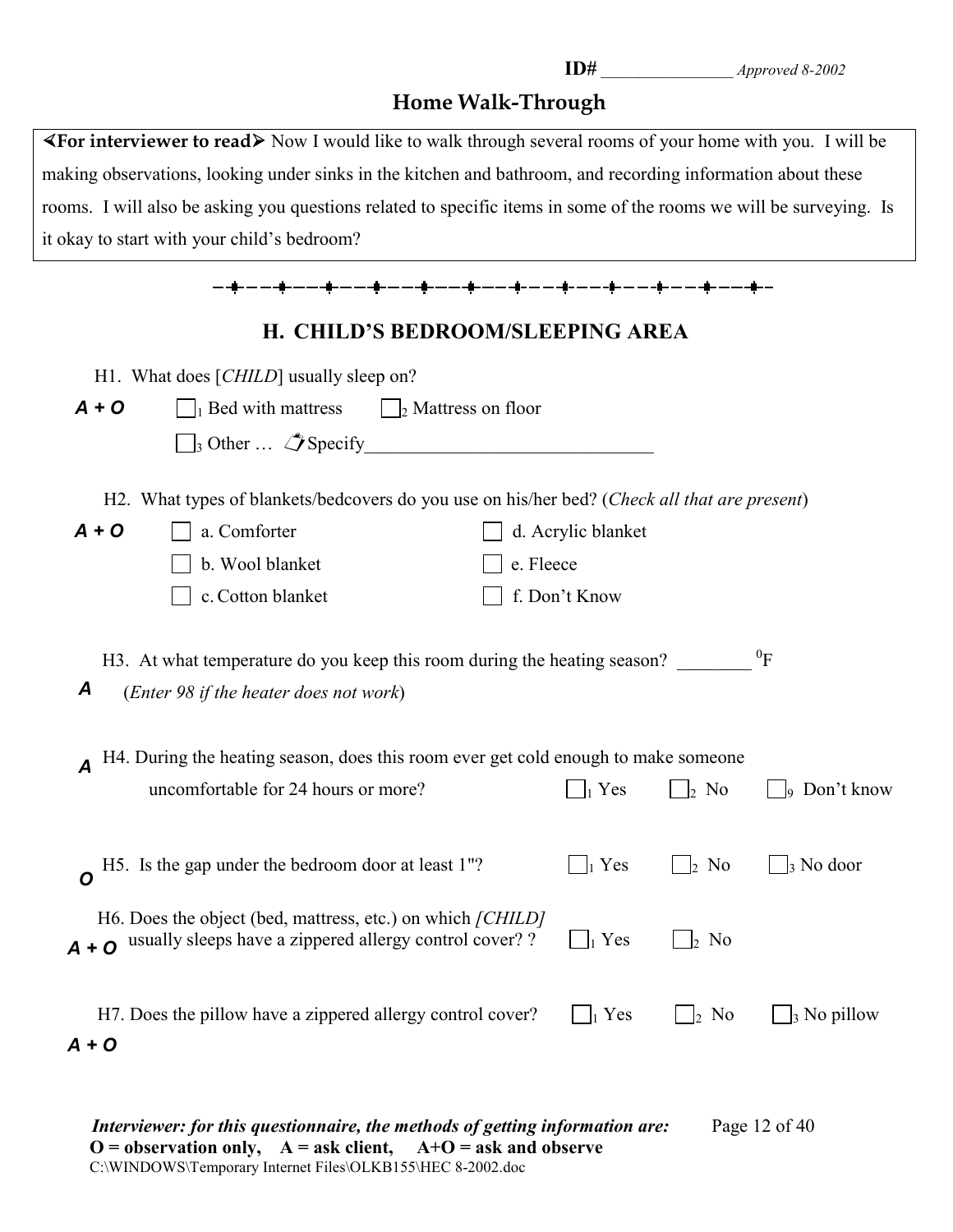*Interviewers: Please complete the HOME ASSESSMENT CHECK LIST for child's bedroom/sleeping area. All questions are "O" except where "ASK" is stated.*

| <b>Child's Bedroom</b>                                  | <b>Mark Correct Answer</b>                                      |
|---------------------------------------------------------|-----------------------------------------------------------------|
| Type of floor covering:                                 | $\vert_1$ Carpeting                                             |
|                                                         | $\vert_2$ Hardwood, tile, linoleum or vinyl                     |
|                                                         | $\vert$ , Other                                                 |
|                                                         | $\vert_1$ Level loop                                            |
| <b>Carpet type:</b>                                     | $\vert_2$ Shag or plush                                         |
| Is the carpet damp to touch?                            | $\vert_1$ Yes<br>$\vert_2$ No                                   |
| If yes, ask: more than 48 hours?                        | $\vert \vert_1$ Yes<br>$\vert_2$ No                             |
| <b>Condition of carpet:</b>                             | $\vert_1$ Good                                                  |
|                                                         | $\vert_{2}$ Fair                                                |
|                                                         | $\vert$ , Poor                                                  |
| Area rugs?                                              | $\Box_1$ Yes<br>$\vert_2$ No                                    |
| If yes, % of floor area covered                         | $\Box$ <sub>1</sub> 1/4<br>$\frac{1}{2}$ 1/2<br>3/4<br>$_4$ All |
| <b>Cloth-covered furniture?</b>                         | $\vert_1$ Yes<br>$\vert_2$ No                                   |
| If yes, how many pieces?                                | #                                                               |
| <b>Stuffed toys?</b>                                    | $\vert_1$ Yes<br>$\vert_2$ No                                   |
| $\blacktriangleright$ If yes, how many toys?            | $\#$                                                            |
| Can at least one window be opened?                      | $\vert_1$ Yes<br>$\frac{1}{2}$ No                               |
| <b>Ask:</b> When weather allows, do you <b>open the</b> | $\bigsqcup_i$ Always                                            |
| window to ventilate?                                    | $\vert_2$ Most times                                            |
|                                                         | <sub>3</sub> Sometimes                                          |
|                                                         | $_{4}$ Never                                                    |
| Types of window covering:                               | $]_1$ Curtains/drapes                                           |
|                                                         | $\vert_2$ Blinds or shades                                      |
|                                                         | <sub>9</sub> Not applicable                                     |
| Is the window fall-proof?                               | $\vert_1$ Yes<br>$\rm{_{2}}$ No                                 |
|                                                         |                                                                 |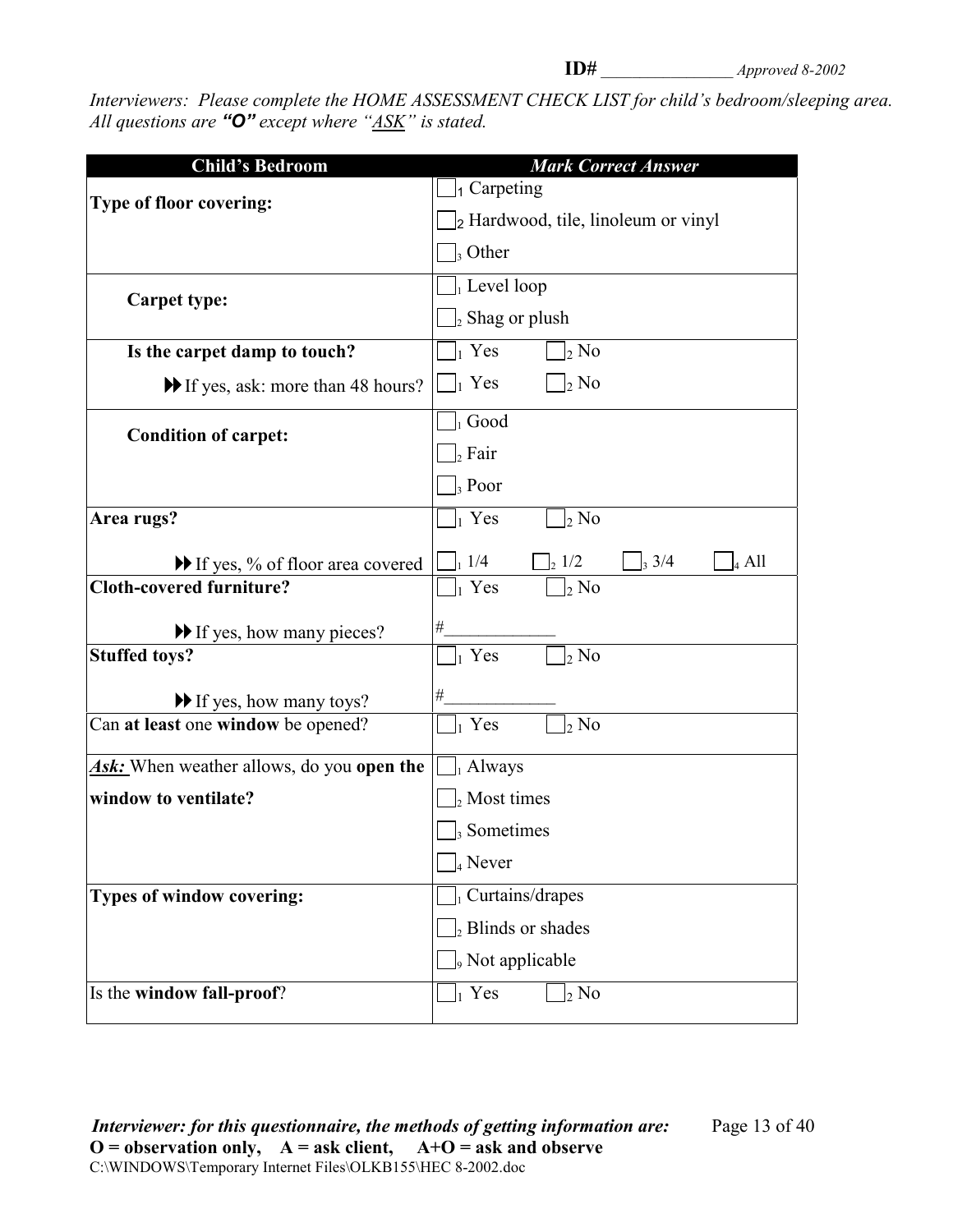| <b>Child's Bedroom</b>                                | <b>Mark Correct Answer</b>                                                |
|-------------------------------------------------------|---------------------------------------------------------------------------|
| Notice any <b>electrical cords</b> in poor condition? | Yes<br>$\vert_2$ No                                                       |
| Do radiators have safety covers?                      | Yes<br>Not Applicable<br>$\vert_2$ No<br>lo                               |
| Working air cleaner in the room?                      | $\vert_1$ Yes; capacity<br>$\frac{1}{2}$ No<br>cu.ft.                     |
| Does it have a HEPA filter?                           | Yes<br>$\vert_2$ No                                                       |
| Level of dust on surface in the room                  | $\frac{1}{2}$ Slight $\frac{1}{3}$ Moderate $\frac{1}{4}$ Heavy<br>  None |
| Is this room above ground?                            | Yes<br>$\vert_2$ No                                                       |

| <b>Structural problems</b>                                                  |               |                  |
|-----------------------------------------------------------------------------|---------------|------------------|
| Cracks (larger than thickness of a dime) $\lfloor \cdot \rfloor_1$          | Yes           | $\vert_2$ No     |
| Holes                                                                       | $\vert_1$ Yes | $\vert_2$ No     |
| Peeling paint                                                               | $\vert_1$ Yes | $\vert_2$ No     |
| Other $\parallel$                                                           | $\vert_1$ Yes | $\vert_2$ No     |
| $\blacktriangleright$ If yes, specify:                                      |               |                  |
|                                                                             |               |                  |
| $\blacktriangleright$ If any structural problems, mold or leak, <u>ask:</u> |               |                  |
| Have you tried to fix the problem yourself?                                 | $\Box_1$ Yes  | 2 N <sub>o</sub> |
| $\blacktriangleright$ If yes, what did you do?                              |               |                  |
|                                                                             |               |                  |
|                                                                             |               |                  |
| Have you asked your landlord to fix the problem? $\Box$ Yes                 |               | $\frac{1}{2}$ No |
| If yes, what did he/she do?                                                 |               |                  |
|                                                                             |               |                  |
|                                                                             |               |                  |

*Interviewer: for this questionnaire, the methods of getting information are:* Page 14 of 40 **O = observation only, A = ask client, A+O = ask and observe** C:\WINDOWS\Temporary Internet Files\OLKB155\HEC 8-2002.doc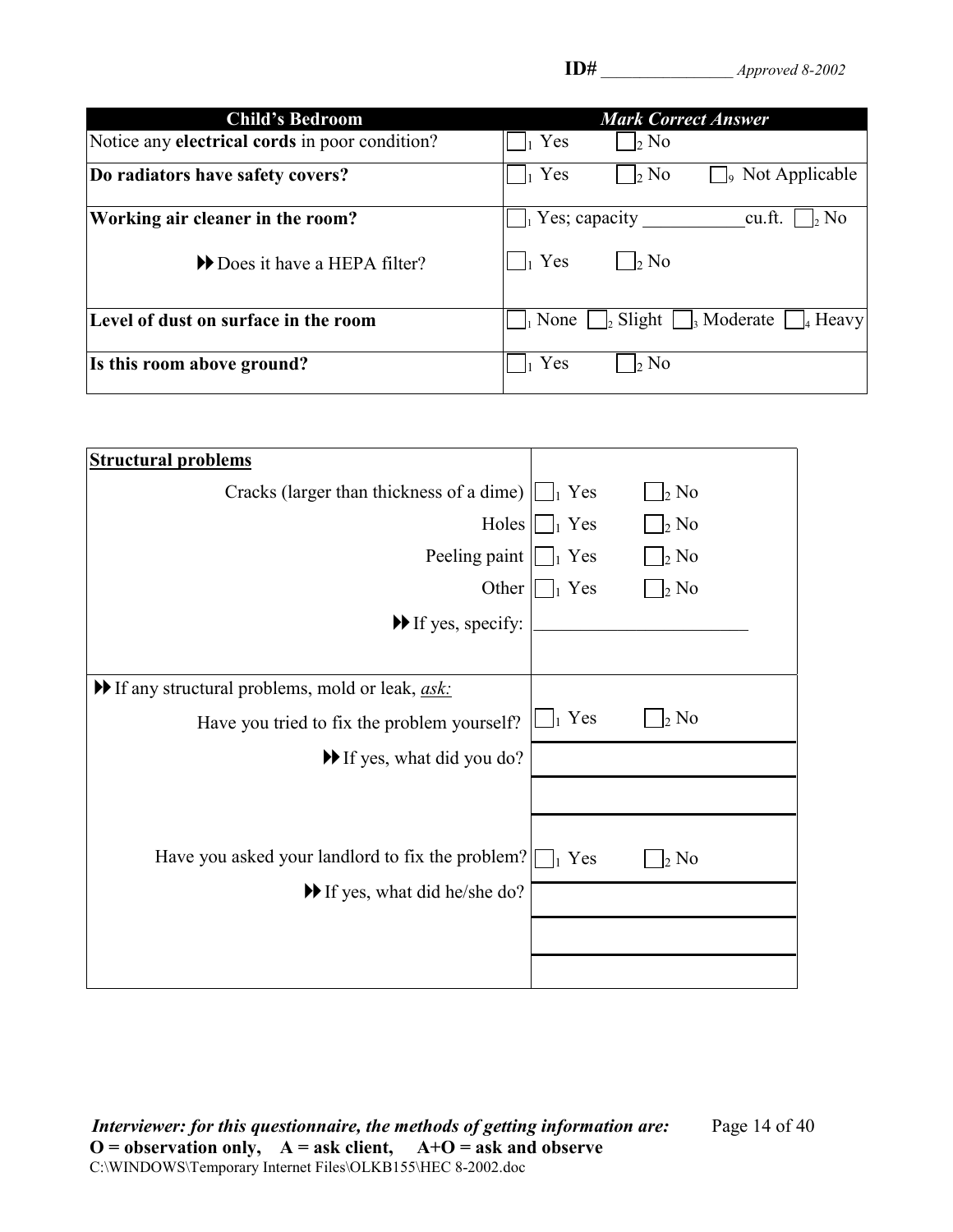| <b>Child's Bedroom</b>                        | <b>Mark Correct Answer</b>                                                     |
|-----------------------------------------------|--------------------------------------------------------------------------------|
| Are any of the following odors present?       |                                                                                |
| Tobacco                                       | $\frac{1}{2}$ No<br>Yes                                                        |
| Mold                                          | Yes<br>$_{2}$ No                                                               |
| Sewer                                         | 2 N <sub>0</sub><br>$\vert_1$ Yes                                              |
| Fragrance (air freshener)                     | $\frac{1}{2}$ No<br>Yes                                                        |
| Candles/incense                               | 2 N <sub>0</sub><br>$\vert_1$ Yes                                              |
| Strong smelling cleaner or chemical           | $\frac{1}{2}$ No<br>$\vert$ Yes                                                |
| Other                                         | Yes<br>$\vert_2$ No $\blacktriangleright$ If yes, specify below:               |
|                                               |                                                                                |
| See evidence of (in the room and closet)      |                                                                                |
| Water damage $\left  \bigcup_{i} \right $ Yes | $\frac{1}{2}$ No                                                               |
| Condensation $\prod_1$ Yes                    | $\vert_2$ No                                                                   |
| Window type                                   | $\vert$ Single pane<br>$\Box$ <sub>2</sub> Double pane                         |
| Water leaks/drips                             | $\vert_1$ Yes<br>$\frac{1}{2}$ No                                              |
| Water leak source                             | <sub>1</sub> Outside<br>$\vert_2$ Inside<br>3 Both                             |
| See evidence of (in the room and closet)      |                                                                                |
| <b>Mold/mildew</b> $\boxed{\Box_1$ Yes        | $\mathbb{I}_2$ No $\blacktriangleright$ If yes, record items below             |
|                                               |                                                                                |
| <b>Location &amp; size</b>                    |                                                                                |
| Wall/ceiling l                                | (inches/feet/yards) $\bigsqcup_2$ No<br>$\vert_1$ Yes                          |
|                                               | $\blacktriangleright$ If yes, rate intensity                                   |
|                                               | Slight $\Box$ <sub>2</sub> Moderate<br>$\vert$ <sub>3</sub> Severe             |
|                                               |                                                                                |
| Carpet                                        | $_{1}$ Yes<br>$(inches/fect/ yards) \bigsqcup_2 No$                            |
|                                               | If yes, rate intensity                                                         |
|                                               | $\vert_1$ Slight $\vert_2$ Moderate<br>$\vert$ <sub>3</sub> Severe             |
| Window tracks                                 | $_1$ Yes<br>(inches/feet/yards)<br>$\frac{1}{2}$ No                            |
|                                               | If yes, rate intensity                                                         |
|                                               | $\Box$ Slight $\Box$ 2 Moderate $\Box$ 3 Severe                                |
| Other                                         | $\vert_1$ Yes<br>$(inches/fect/ yards)$ $\Box$ <sub>2</sub> No                 |
|                                               | $\blacktriangleright$ If yes, rate intensity                                   |
|                                               | $\vert$ Slight $\vert$<br>$\vert_2$ Moderate<br>$\vert_3$ Severe               |
|                                               |                                                                                |
| See evidence of (in the room and closet)      |                                                                                |
|                                               | Cockroaches (include eggs, feces, insects) $\lfloor \cdot \rfloor$ Yes<br>2 No |
|                                               | $\mathbf{D}_{\alpha}$ danta (ar dranninga)                                     |

 $\text{Rodents (or droppings)} \quad \boxed{\bigcup_i \text{Yes}} \quad \boxed{\bigcup_i \text{No}}$ Food debris: crumbs, scraps on counter or floor, overflowing trash can  $\Box$  Yes  $\Box$  No  $\text{Food stored unscaled} \Box_1 \text{Yes } \Box_2 \text{No}$ Non-food clutter  $\Box$  Yes Cigarette butts, ashtrays with ashes  $\Box_1$  Yes  $\Box_2$  No  $\Box_2$  No

*Interviewer: for this questionnaire, the methods of getting information are:* Page 15 of 40  $O =$  observation only,  $A =$  ask client,  $A+O =$  ask and observe C:\WINDOWS\Temporary Internet Files\OLKB155\HEC 8-2002.doc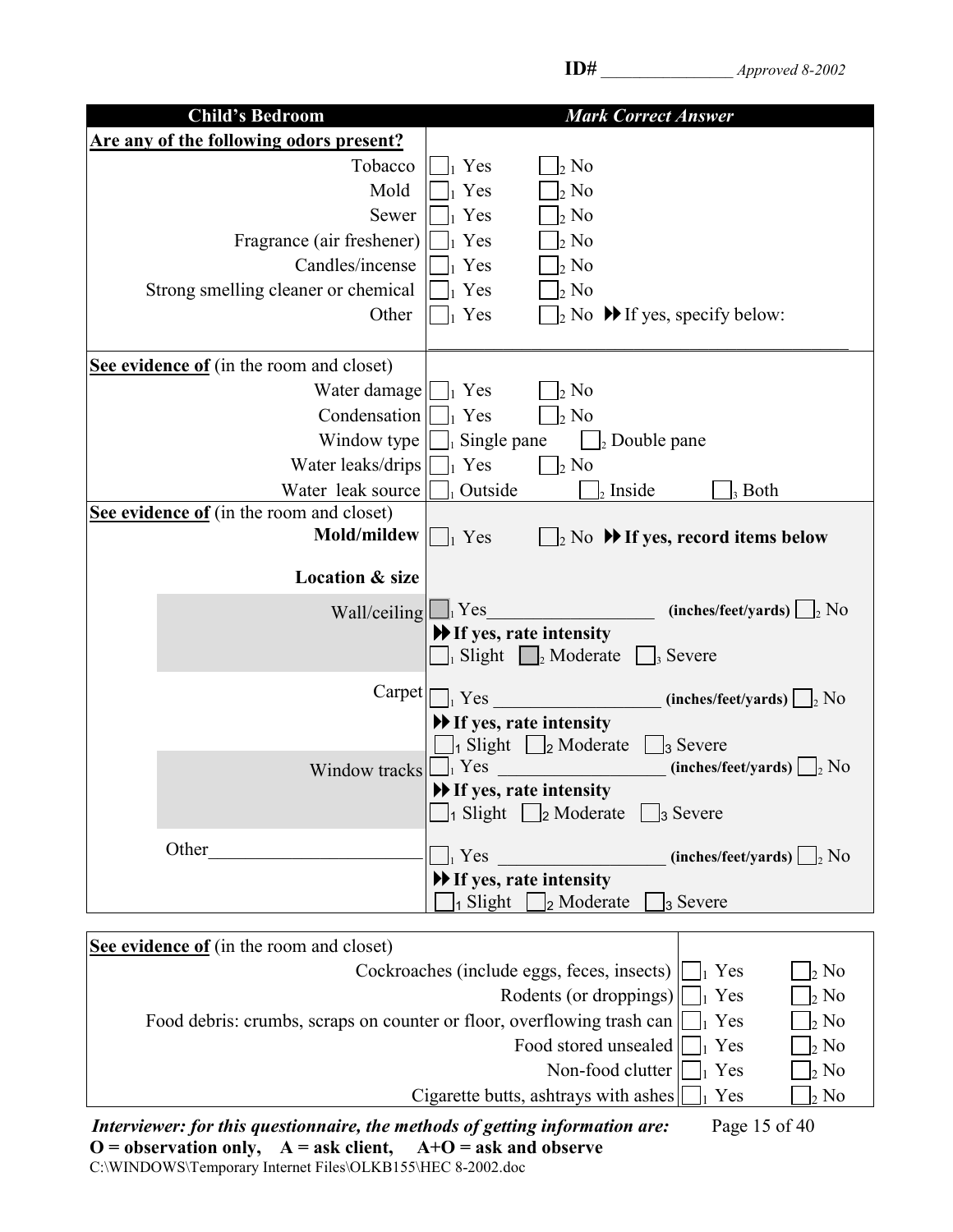<del>▁</del>▗▊▖▃▁▃▗▊▖▃▁▃▐▌▖▃▁▃▐▏▃▁▃▗▊▖▃▁▃▐▏▃▁▃▗▊▖▃▁▃▐▏▃▁▃▗▊▖▃▁▃▊▖▃▁▃▟▖▃▁▃▗▊▖▃▁▃▗▊▖▃

#### **I. LIVING ROOM/FAMILY ROOM**

**«For interviewer to read**» Next, let's have a look at the living room. *Please complete the HOME ASSESSMENT CHECK LIST for the living room or family room.*

| <b>Living Room/Family Room</b>                            | <b>Mark Correct Answer</b>                                     |  |  |  |
|-----------------------------------------------------------|----------------------------------------------------------------|--|--|--|
| Type of floor covering:                                   | $J_1$ Carpeting                                                |  |  |  |
|                                                           | $\vert_2$ Hardwood, tile, linoleum or vinyl                    |  |  |  |
|                                                           | $\vert$ <sub>3</sub> Other                                     |  |  |  |
|                                                           | $\vert_1$ Level loop                                           |  |  |  |
| <b>Carpet type:</b>                                       | $\vert_2$ Shag or plush                                        |  |  |  |
| Is the carpet damp to touch?                              | $\vert_1$ Yes<br>$\vert_2$ No                                  |  |  |  |
| If yes, ask: more than 48 hours?                          | $\bigsqcup_1$ Yes<br>$\vert_2$ No                              |  |  |  |
| <b>Condition of carpet:</b>                               | $\vert_1$ Good                                                 |  |  |  |
|                                                           | $\vert_2$ Fair                                                 |  |  |  |
|                                                           | $\vert_3$ Poor                                                 |  |  |  |
| Area rugs?                                                | $\vert_1$ Yes<br>$\vert_2$ No                                  |  |  |  |
| $\blacktriangleright$ If yes, % of floor area covered   L | $\frac{1}{1}$ 1/4<br>$\frac{1}{2}$ 1/2<br>3/4<br>$\vert_4$ All |  |  |  |
| <b>Cloth-covered furniture?</b>                           | $\left]_1$ Yes<br>$\vert_2$ No                                 |  |  |  |
| If yes, how many pieces?                                  | #                                                              |  |  |  |
| <b>Stuffed toys?</b>                                      | $\vert_1$ Yes<br>$\vert_2$ No                                  |  |  |  |
| If yes, how many toys?                                    | #                                                              |  |  |  |
| Can at least one window be opened?                        | $\vert_1$ Yes<br>$\vert_2$ No                                  |  |  |  |
| <b>Ask:</b> When weather allows, do you <b>open the</b>   | $\Box_1$ Always                                                |  |  |  |
| window to ventilate?                                      | $\vert_2$ Most times                                           |  |  |  |
|                                                           | $\vert_3$ Sometimes                                            |  |  |  |
|                                                           | $\vert_4$ Never                                                |  |  |  |
| Types of window covering:                                 | $\left]_1$ Curtains/drapes                                     |  |  |  |
|                                                           | $\vert_2$ Blinds or shades                                     |  |  |  |
|                                                           | <sub>9</sub> Not applicable                                    |  |  |  |
| Is the window fall-proof?                                 | $\vert_1$ Yes<br>$\vert_2$ No                                  |  |  |  |

*Interviewer: for this questionnaire, the methods of getting information are:* Page 16 of 40 **O = observation only, A = ask client, A+O = ask and observe** C:\WINDOWS\Temporary Internet Files\OLKB155\HEC 8-2002.doc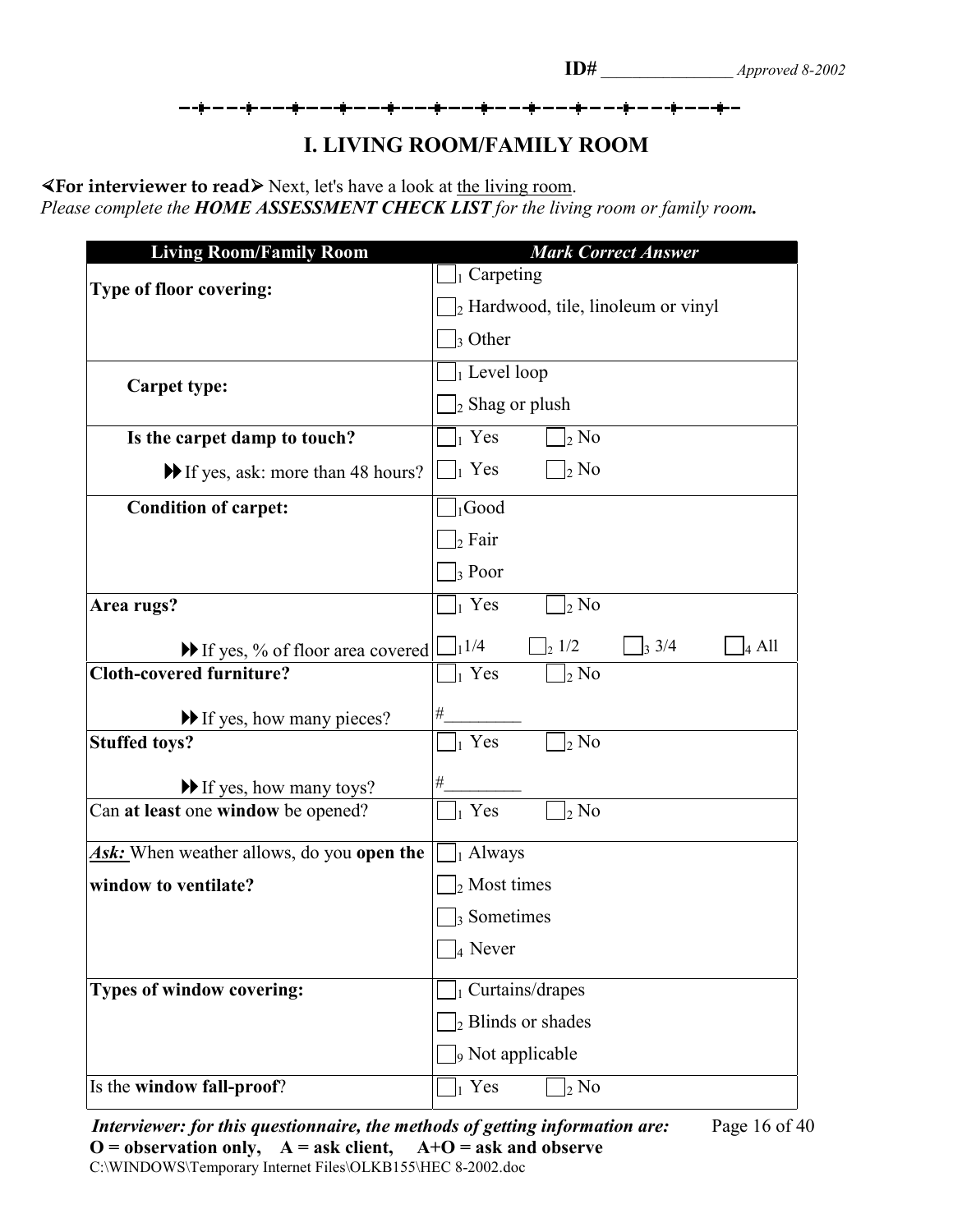| <b>Living Room/Family Room</b>                        | <b>Mark Correct Answer</b>                                                     |
|-------------------------------------------------------|--------------------------------------------------------------------------------|
| Notice any <b>electrical cords</b> in poor condition? | Yes<br>$\frac{1}{2}$ No                                                        |
| Do radiators have safety covers?                      | $\vert_1$ Yes<br>$\frac{1}{2}$ No<br>Not Applicable<br>١o                      |
| Working air cleaner in the room?                      | $\parallel$ <sub>1</sub> Yes; capacity<br>$\vert_2$ No<br>cu.ft.               |
| Does it have a HEPA filter?                           | $\vert_1$ Yes<br>$\mathsf{b}$ No                                               |
| Level of dust on surface in the room                  | $\vert_2$ Slight $\vert \vert_3$ Moderate<br>$\vert_1$ None<br>$\vert_4$ Heavy |
| Is this room above ground?                            | Yes<br>$\vert_2$ No                                                            |

| <b>Structural problems</b>                                                                                                 |                           |              |
|----------------------------------------------------------------------------------------------------------------------------|---------------------------|--------------|
| Cracks (larger than thickness of a dime) $\lfloor \cdot \rfloor_1$ Yes                                                     |                           | $\vert_2$ No |
|                                                                                                                            | Holes $   \cdot   _1$ Yes | $\vert_2$ No |
| Peeling paint $\bigsqcup_1$ Yes                                                                                            |                           | $\vert_2$ No |
|                                                                                                                            | Other $   \cdot   _1$ Yes | $\vert_2$ No |
| $\blacktriangleright$ If yes, specify:                                                                                     |                           |              |
|                                                                                                                            |                           |              |
| $\blacktriangleright$ If any structural problems, mold or leak, <u>ask:</u><br>Have you tried to fix the problem yourself? | Yes                       | $\vert_2$ No |
| $\blacktriangleright$ If yes, what did you do?                                                                             |                           |              |
|                                                                                                                            |                           |              |
| Have you asked your landlord to fix the problem?                                                                           | Yes<br>h.                 | $\vert_2$ No |
| $\blacktriangleright$ If yes, what did he/she do?                                                                          |                           |              |
|                                                                                                                            |                           |              |
|                                                                                                                            |                           |              |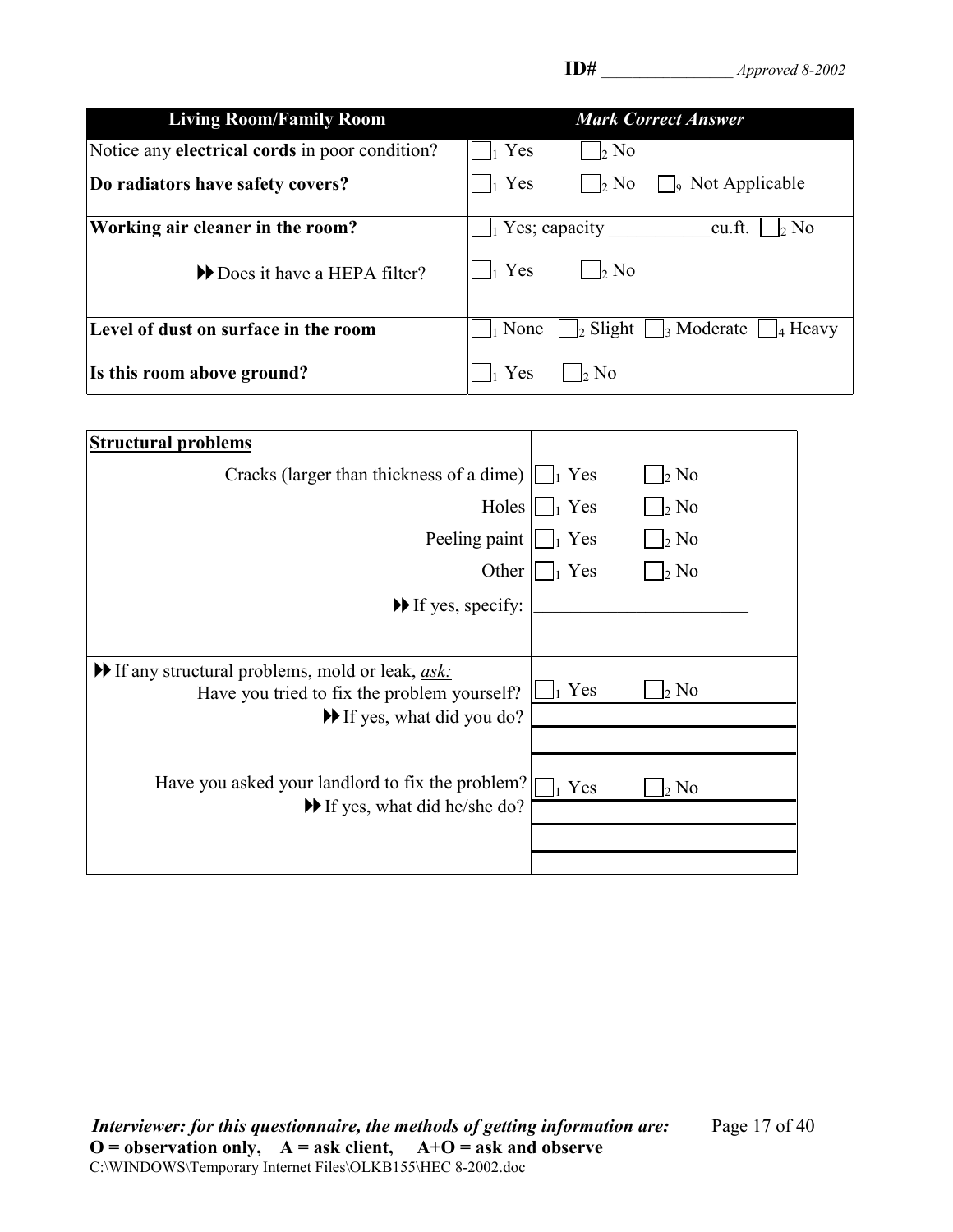| <b>Living Room/Family Room</b>             | <b>Mark Correct Answer</b>                                                                |
|--------------------------------------------|-------------------------------------------------------------------------------------------|
| Are any of the following odors present?    |                                                                                           |
| Tobacco                                    | $_1$ Yes<br>$\frac{1}{2}$ No                                                              |
| Mold                                       | 2 N <sub>0</sub><br>Yes                                                                   |
| Sewer                                      | 2 N <sub>0</sub><br>$_1$ Yes                                                              |
| Fragrance (air freshener)                  | $2$ No<br>Yes                                                                             |
| Candles/incense                            | Yes<br>2 N <sub>0</sub>                                                                   |
| Strong smelling cleaner or chemical        | $\frac{1}{2}$ No<br>Yes                                                                   |
| Other                                      | $\vert_2$ No $\bigtriangledown$ If yes, specify below:<br>$_1$ Yes                        |
|                                            |                                                                                           |
| See evidence of (in the room and closet)   |                                                                                           |
| Water damage $\lfloor \cdot \rfloor_1$ Yes | $\vert_2$ No                                                                              |
| Condensation                               | $\frac{1}{2}$ No<br>$\vert$ Yes                                                           |
| Window type                                | $\vert_1$ Single pane<br>$\vert_2$ Double pane                                            |
| Water leaks/drips                          | $\vert_2$ No<br>$\vert_1$ Yes                                                             |
| Water leak source                          | Outside<br>$_{2}$ Inside<br>$\frac{1}{3}$ Both                                            |
| See evidence of (in the room and closet)   |                                                                                           |
| Mold/mildew                                | $\vert$ <sub>2</sub> No $\rightarrow$ If yes, record items below<br>$\vert \ \vert_1$ Yes |
|                                            |                                                                                           |
| <b>Location &amp; size/Intensity</b>       |                                                                                           |
| Wall/ceiling L                             | $\vert_1$ Yes<br>(inches/feet/yards) $\Box$ <sub>2</sub> No                               |
|                                            | $\blacktriangleright$ If yes, rate intensity                                              |
|                                            | $\vert_1$ Slight $\vert_2$ Moderate<br>$\vert_3$ Severe                                   |
| Carpet                                     | $\vert_1$ Yes<br>$(inches/fect/ yards) \Box_2 No$                                         |
|                                            | $\blacktriangleright$ If yes, rate intensity                                              |
|                                            | $\vert_3$ Severe<br>  Slight $\vert$   $\vert$ Moderate                                   |
| Window tracks                              | $\vert_1$ Yes<br>(inches/feet/yards)<br>$\vert_2$ No                                      |
|                                            | $\blacktriangleright$ If yes, rate intensity                                              |
|                                            | $\bigcap_{1}$ Slight $\bigcap_{2}$ Moderate<br>$\frac{1}{3}$ Severe                       |
|                                            |                                                                                           |
| Other                                      | $\big]_1$ Yes<br>$(inches/fect/ yards)$   2 No                                            |
|                                            | If yes, rate intensity                                                                    |
|                                            | Slight<br><sup>2</sup> Severe<br>$2$ Moderate                                             |
| See evidence of (in the room and closet)   |                                                                                           |

| Cockroaches (include eggs, feces, insects)                             | $\vert_1$ Yes | $\vert_2$ No           |
|------------------------------------------------------------------------|---------------|------------------------|
| Rodents (or droppings)                                                 | $\vert_1$ Yes | $\bigcap_2$ No         |
| Food debris: crumbs, scraps on counter or floor, overflowing trash can | $\vert_1$ Yes | $\Box$ <sub>2</sub> No |
| Food stored unsealed                                                   | $\vert_1$ Yes | $\frac{1}{2}$ No       |
| Non-food clutter                                                       | $\vert_1$ Yes | $\Box_2$ No            |
| Cigarette butts, ashtrays with ashes                                   | Yes           | $\vert_2$ No           |
|                                                                        |               |                        |

*Interviewer: for this questionnaire, the methods of getting information are:* Page 18 of 40 **O = observation only, A = ask client, A+O = ask and observe** C:\WINDOWS\Temporary Internet Files\OLKB155\HEC 8-2002.doc

**ID#** \_\_\_\_\_\_\_\_\_\_\_\_\_\_\_\_\_ *Approved 8-2002*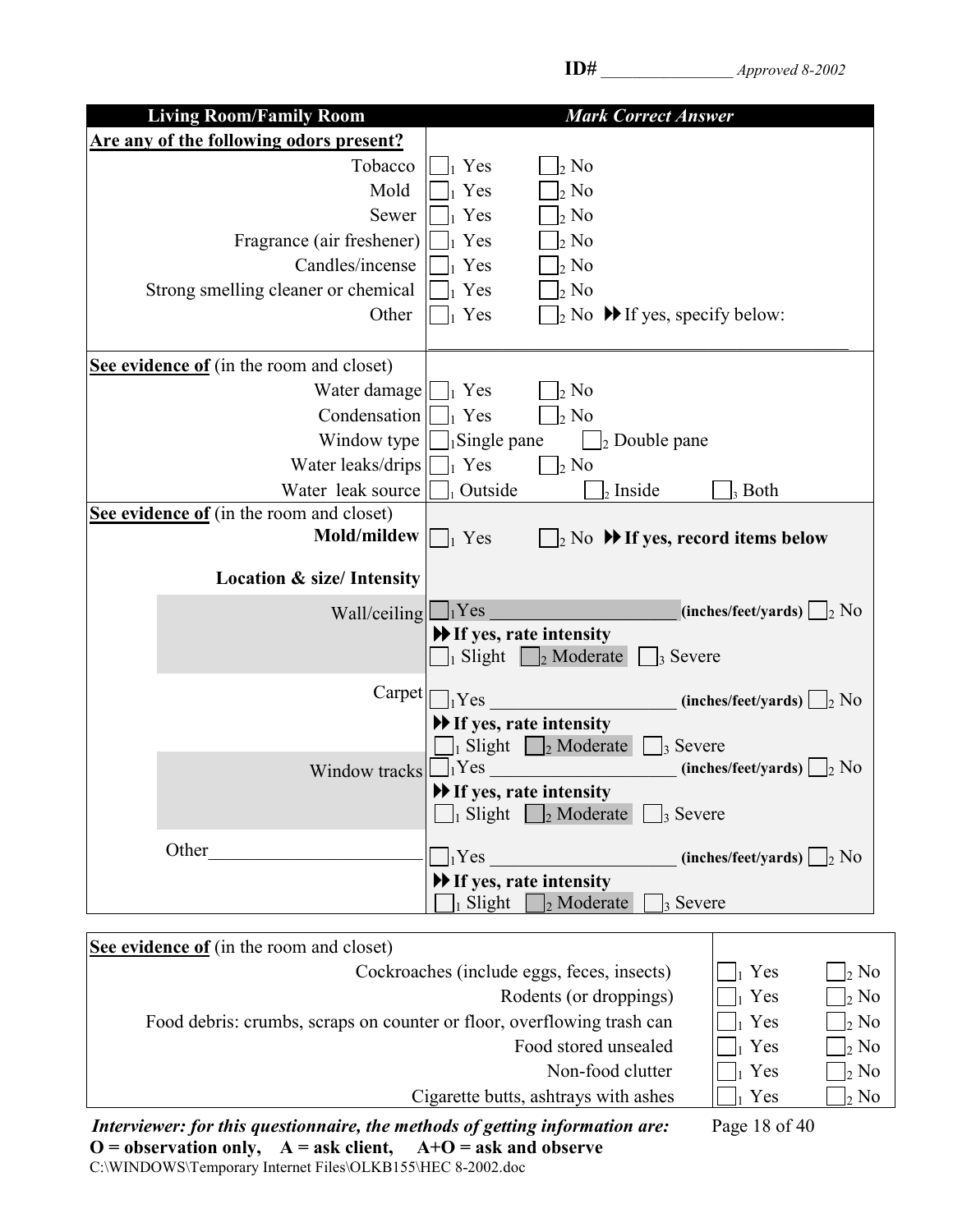|                    |                                                                                                                                                                                                                                                                                                                                                                                                        |                                                                                                                                               | $ID#$ $\qquad \qquad$ Approved 8-2002 |
|--------------------|--------------------------------------------------------------------------------------------------------------------------------------------------------------------------------------------------------------------------------------------------------------------------------------------------------------------------------------------------------------------------------------------------------|-----------------------------------------------------------------------------------------------------------------------------------------------|---------------------------------------|
|                    |                                                                                                                                                                                                                                                                                                                                                                                                        | ▖▄▖▖▊▖▃▖▃▖▟ <sub>▛</sub> ▖▃▖▃▖▟ <sub>▛</sub> ▖▃▗▃▖▟ <sub>▛</sub> ▖▃▗▃▖▟ <sub>▛</sub> ▖▃▗▃▗▊▖▃▗▃▗▊▖▃▗▃▖▟▖▃▗▃▖▟▖▃▗▗▊▖▃<br><b>J. THE KITCHEN</b> |                                       |
|                    | <b>Examplement X Solution A</b> Next, let's have a look at the kitchen.                                                                                                                                                                                                                                                                                                                                |                                                                                                                                               |                                       |
|                    | J1. What kind of heat source do you cook with?                                                                                                                                                                                                                                                                                                                                                         |                                                                                                                                               |                                       |
| $A + O$            | $\Box$ Gas                                                                                                                                                                                                                                                                                                                                                                                             | $\Box$ <sub>2</sub> Electric $\blacktriangleright$ Skip to J2                                                                                 |                                       |
|                    | $\Box$ <sub>3</sub> Other $\mathcal{L}$ Specify _______________ Skip to J2                                                                                                                                                                                                                                                                                                                             |                                                                                                                                               |                                       |
|                    | J1a. If gas, is stove ever used to heat your home?                                                                                                                                                                                                                                                                                                                                                     |                                                                                                                                               |                                       |
| $\boldsymbol{A}$   | $\lfloor \cdot \rfloor$ No $\lfloor \cdot \rfloor$ Don't know<br>$\vert \ \vert_1$ Yes                                                                                                                                                                                                                                                                                                                 |                                                                                                                                               |                                       |
| $A + O$<br>$A + O$ | J2. Is there a hood/vent with a working fan present over the stove/oven? (Turn on fan to test)<br>$\Box_1$ Yes $\Box_2$ No $\blacktriangleright$ Skip to CHECKLIST $\Box_9$ Don't know $\blacktriangleright$ Skip to CHECKLIST<br>J2a. Is the hood or vent over the stove ventilated to the outside?<br>(Look at outside wall if possible to see if vent is in place)<br>$\vert$ 2 No<br>$\vert_1$ Yes | $\Box$ 9 Don't know                                                                                                                           |                                       |
| Α                  | J2b. How often is the fan or vent used when the stove is in use? Would you say:<br>$_1$ Always<br>$\frac{1}{2}$ Most of the time<br><sub>3</sub> Sometimes                                                                                                                                                                                                                                             | 4 Rarely<br>$5$ Never<br>$\frac{1}{9}$ Don't Know                                                                                             |                                       |
| $\boldsymbol{O}$   | J2c. Do the toilet paper test: Is the suction in the fan adequate?<br>$\Box_1$ Yes<br>$\vert_2$ No                                                                                                                                                                                                                                                                                                     | 9 Don't know                                                                                                                                  |                                       |

*Interviewer: for this questionnaire, the methods of getting information are:* Page 19 of 40 **O = observation only, A = ask client, A+O = ask and observe** C:\WINDOWS\Temporary Internet Files\OLKB155\HEC 8-2002.doc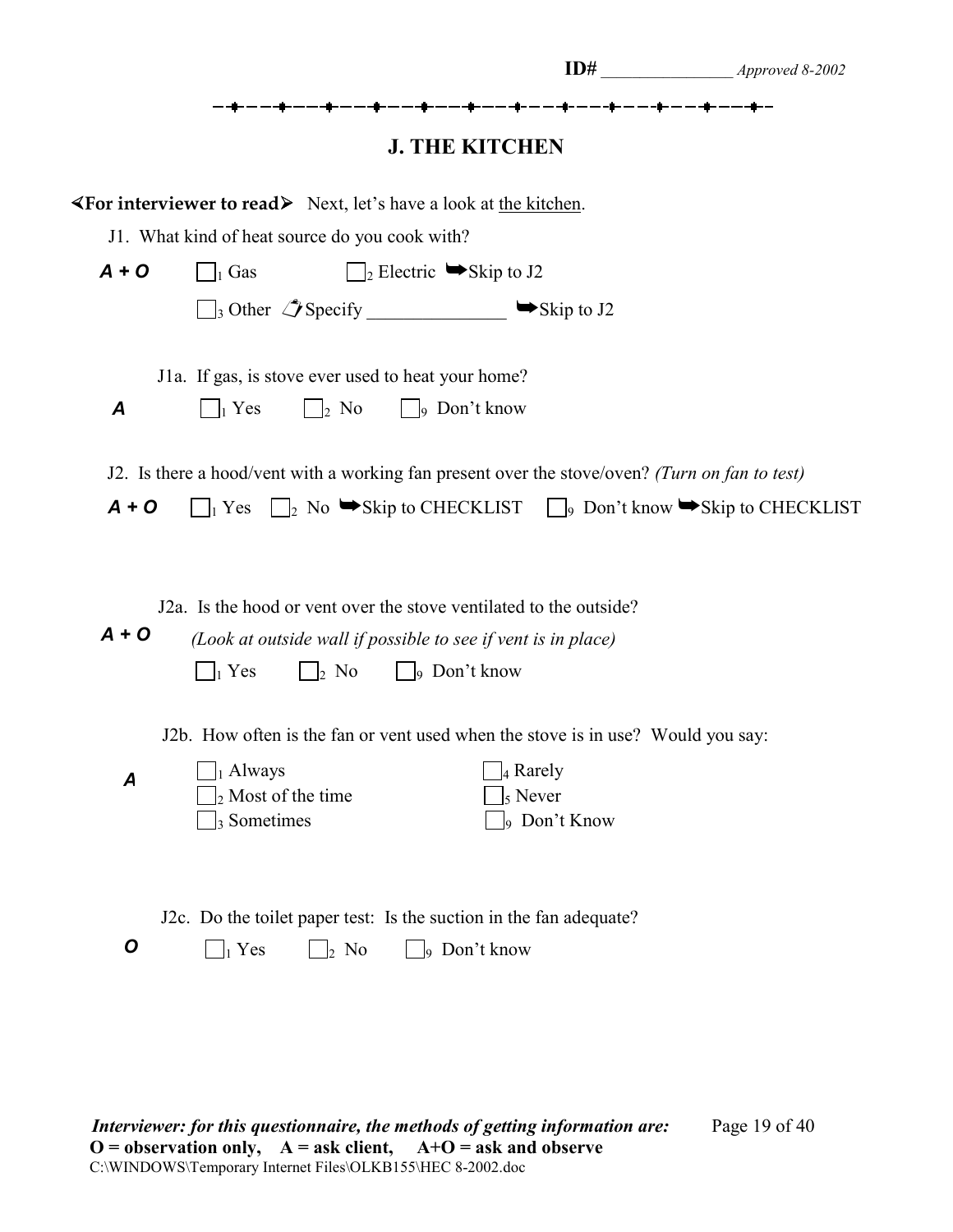*Please complete the home assessment CHECKLIST for the kitchen.*

| Remember to measure <b>hot water temperature</b> and record on the face sheet. |                                                                |
|--------------------------------------------------------------------------------|----------------------------------------------------------------|
| <b>Kitchen</b>                                                                 | <b>Mark Correct Answer</b>                                     |
| <b>Type of floor covering:</b>                                                 | $\vert$ <sub>1</sub> Carpeting                                 |
|                                                                                | 2 Hardwood, tile, linoleum or vinyl                            |
|                                                                                | $\vert$ <sub>3</sub> Other                                     |
| <b>Carpet type:</b>                                                            | $\vert_1$ Level loop                                           |
|                                                                                | $\vert_2$ Shag or plush                                        |
| Is the carpet damp to touch?                                                   | $\vert_1$ Yes<br>$\vert_2$ No                                  |
| If yes, ask: more than 48 hours?                                               | $\prod_1$ Yes<br>$\vert_2$ No                                  |
| <b>Condition of carpet:</b>                                                    | $\vert_1$ Good                                                 |
|                                                                                | $\vert_2$ Fair                                                 |
|                                                                                | $\vert_3$ Poor                                                 |
| Area rugs?                                                                     | $\vert_1$ Yes<br>$\vert_2$ No                                  |
| $\blacktriangleright$ If yes, % of floor area covered $\blacktriangleright$    | $\frac{1}{1}$ 1/4<br>$\frac{1}{2}$ 1/2<br>3/4<br>$\vert_4$ All |
| <b>Cloth-covered furniture?</b>                                                | $\vert_1$ Yes<br>$\vert_2$ No                                  |
| If yes, how many pieces?                                                       | $\#$                                                           |
| <b>Stuffed toys?</b>                                                           | $\vert_1$ Yes<br>$\vert_2$ No                                  |
| If yes, how many toys?                                                         | #                                                              |
| Can at least one window be opened?                                             | $\vert_1$ Yes<br>$\vert_2$ No                                  |
| <b>Ask:</b> When weather allows, do you <b>open the</b>                        | $\vert_1$ Always                                               |
| window to ventilate?                                                           | Most times                                                     |
|                                                                                | $\vert$ Sometimes                                              |
|                                                                                | $\vert_4$ Never                                                |
| <b>Types of window covering:</b>                                               | $\vert_1$ Curtains/drapes                                      |
|                                                                                | Blinds or shades<br>I۰.                                        |
|                                                                                | <sub>9</sub> Not applicable                                    |
| Is the window fall-proof?                                                      | $\vert_1$ Yes<br>$\vert_2$ No                                  |

*Interviewer: for this questionnaire, the methods of getting information are:* Page 20 of 40  $O =$  observation only,  $A =$  ask client,  $A+O =$  ask and observe C:\WINDOWS\Temporary Internet Files\OLKB155\HEC 8-2002.doc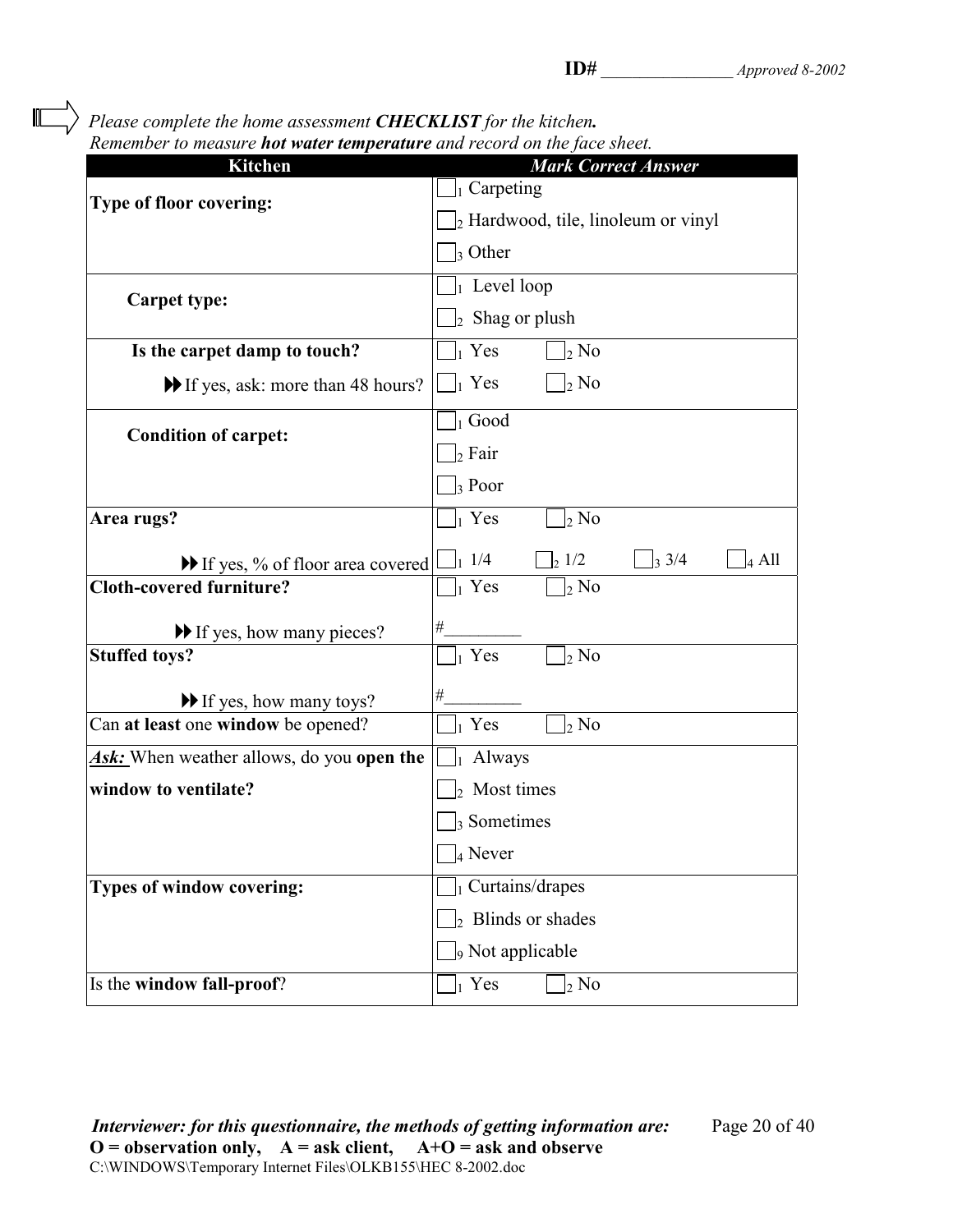| <b>Kitchen</b>                                        | <b>Mark Correct Answer</b>                                |
|-------------------------------------------------------|-----------------------------------------------------------|
| Notice any <b>electrical cords</b> in poor condition? | Yes<br>$\vert_2$ No                                       |
| Do radiators have safety covers?                      | Yes<br>$\Box$ <sub>9</sub> Not Applicable<br>$\vert_2$ No |
| Working air cleaner in the room?                      | Yes: capacity<br>$\vert_2$ No<br>cu.ft.                   |
| Does it have a HEPA filter?                           | Yes<br>$\mathbf{b}$ No                                    |
| Level of dust on surface in the room                  | None $\int_2$ Slight $\int_3$ Moderate<br>$\vert_4$ Heavy |
| Is this room above ground?                            | Yes<br>$\vert_2$ No                                       |

| <b>Structural problems</b>                                                   |                                           |
|------------------------------------------------------------------------------|-------------------------------------------|
| Cracks (larger than thickness of a dime)                                     | $\vert_1$ Yes<br>$\vert_2$ No             |
| Holes                                                                        | Yes<br>$\vert_2$ No                       |
| Peeling paint                                                                | $\vert_2$ No<br>$\parallel$ Yes           |
| Other                                                                        |                                           |
| $\blacktriangleright$ If yes, specify:                                       |                                           |
| $\blacktriangleright$ If any structural problems, mold or leak, <i>ask</i> : |                                           |
| Have you tried to fix the problem yourself?                                  | $\vert \ \vert_1$ Yes<br>$\frac{1}{2}$ No |
| $\blacktriangleright$ If yes, what did you do?                               |                                           |
|                                                                              |                                           |
| Have you asked your landlord to fix the problem?                             | Yes<br>$\frac{1}{2}$ No                   |
| $\blacktriangleright$ If yes, what did he/she do?                            |                                           |
|                                                                              |                                           |
|                                                                              |                                           |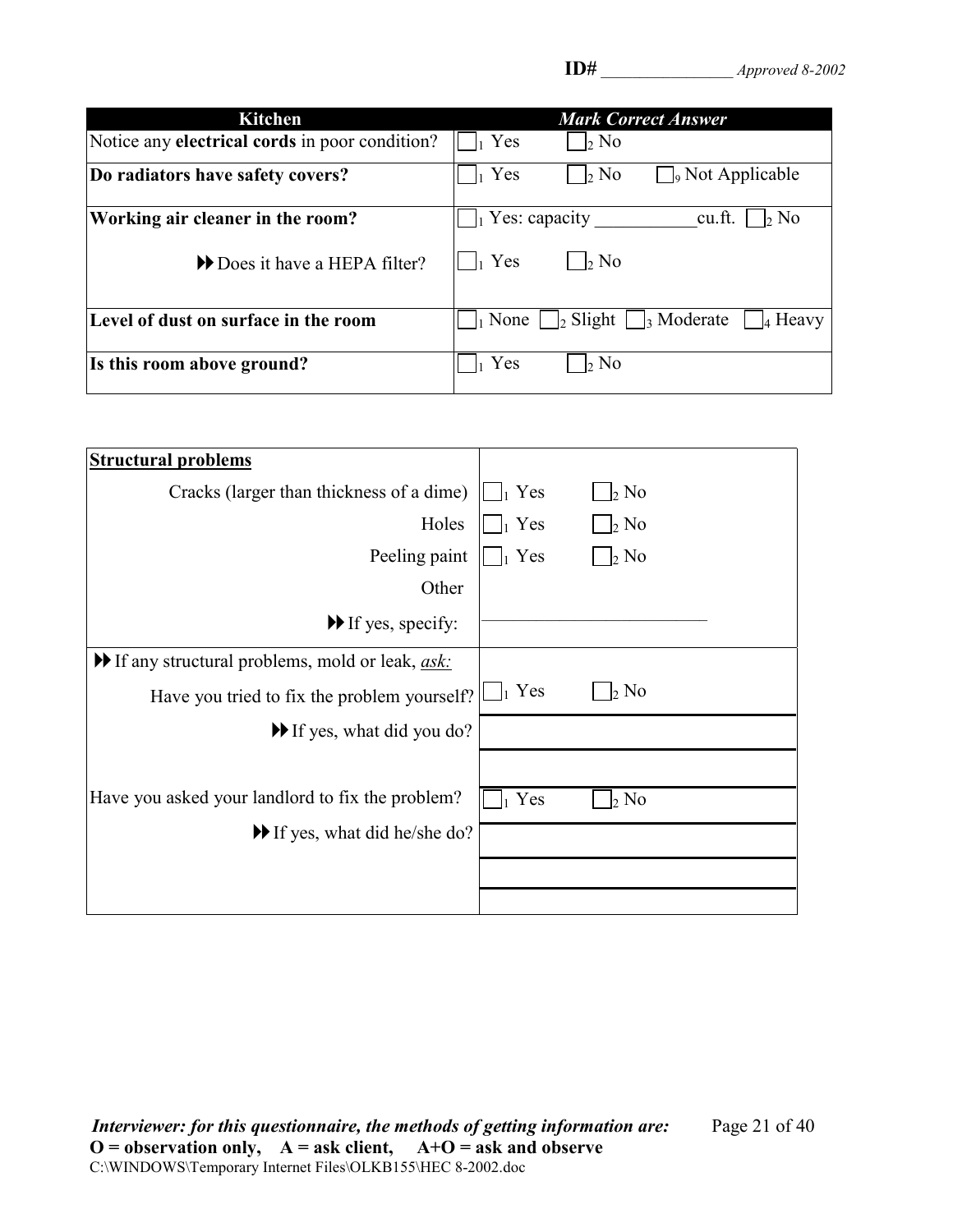| <b>Kitchen</b>                           | <b>Mark Correct Answer</b>                                                                        |
|------------------------------------------|---------------------------------------------------------------------------------------------------|
| Are any of the following odors present?  |                                                                                                   |
| Tobacco                                  | $_1$ Yes<br>$\frac{1}{2}$ No                                                                      |
| Mold                                     | $_1$ Yes<br>$\vert_2$ No                                                                          |
| Sewer                                    | $\frac{1}{2}$ No<br>$\vert_1$ Yes                                                                 |
| Fragrance (air freshener)                | 2 N <sub>0</sub><br>$_1$ Yes                                                                      |
| Candles/incense                          | $\frac{1}{2}$ No<br>$_1$ Yes                                                                      |
| Strong smelling cleaner or chemical      | $\frac{1}{2}$ No<br>$_1$ Yes                                                                      |
| Other                                    | $\vert_2$ No $\blacktriangleright$ If yes, specify below:<br>$_1$ Yes                             |
|                                          |                                                                                                   |
| See evidence of (in the room and closet) |                                                                                                   |
| Water damage $\boxed{\phantom{a}}_1$ Yes | $\frac{1}{2}$ No                                                                                  |
| Condensation                             | $\frac{1}{2}$ No<br>$\vert_1$ Yes                                                                 |
| Window type                              | $\Box$ Single pane<br>$\bigsqcup_{2}$ Double pane                                                 |
| Water leaks/drips                        | $\mathcal{L}_{2}$ No<br>$\vert_1$ Yes                                                             |
| Water leak source                        | $\vert$ Outside<br>$\vert_2$ Inside<br>$_3$ Both                                                  |
| See evidence of (in the room and closet) |                                                                                                   |
| Mold/mildew                              | $\Box$ <sub>2</sub> No $\blacktriangleright$ If yes, record items below<br>$\vert_1$ Yes          |
|                                          |                                                                                                   |
| <b>Location &amp; size/Intensity</b>     |                                                                                                   |
| Wall/ceiling $\Box_1$ Yes                | $(inches/fect/ yards) \bigsqcup_2 No$                                                             |
|                                          | If yes, rate intensity                                                                            |
|                                          | $\big]_1$ Slight $\bigcup_2$ Moderate<br>$\vert_3$ Severe                                         |
| Carpet                                   |                                                                                                   |
|                                          | $\bigcap_{1}$ Yes<br>$(inches/fect/ yards) \Box_2 No$                                             |
|                                          | $\blacktriangleright$ If yes, rate intensity                                                      |
|                                          | $\vert_3$ Severe<br>$\vert_1$ Slight $\vert_2$ Moderate<br>$\vert_1$ Yes                          |
| Window tracks                            | (inches/feet/yards)<br>2 N <sub>0</sub>                                                           |
|                                          | $\blacktriangleright$ If yes, rate intensity<br>$\Box$ Slight $\Box$ Moderate<br>$\vert_3$ Severe |
|                                          |                                                                                                   |
| Other                                    | $\vert_1$ Yes<br>$(inches/fect/ yards)$ 2 No                                                      |
|                                          | If yes, rate intensity                                                                            |
|                                          | $_1$ Slight<br>$\frac{1}{2}$ Moderate<br>$\vert_3$ Severe                                         |
|                                          |                                                                                                   |

| See evidence of (in the room and closet)                                       |                         |                  |
|--------------------------------------------------------------------------------|-------------------------|------------------|
| Cockroaches (include eggs, feces, insects)                                     | $\vert_1$ Yes           | $\flat$ No       |
| Rodents (or droppings)                                                         | $\vert$ Yes             | $\frac{1}{2}$ No |
| Food debris: crumbs, scraps on counter or floor, overflowing trash can         | $\vert_1$ Yes           | $\frac{1}{2}$ No |
| Food stored unsealed                                                           | $\mathbf{I}$ Yes        | $\frac{1}{2}$ No |
| Non-food clutter                                                               | $_1$ Yes                | $\frac{1}{2}$ No |
| Cigarette butts, ashtrays with ashes                                           | Yes                     | $\flat$ No       |
| International for this an estimation of a mothodo of option information of our | $D_{0.22}$ 22 $\leq$ 40 |                  |

*Interviewer: for this questionnaire, the methods of getting information are:* Page 22 of 40 **O = observation only, A = ask client, A+O = ask and observe** C:\WINDOWS\Temporary Internet Files\OLKB155\HEC 8-2002.doc

**ID#** \_\_\_\_\_\_\_\_\_\_\_\_\_\_\_\_\_ *Approved 8-2002*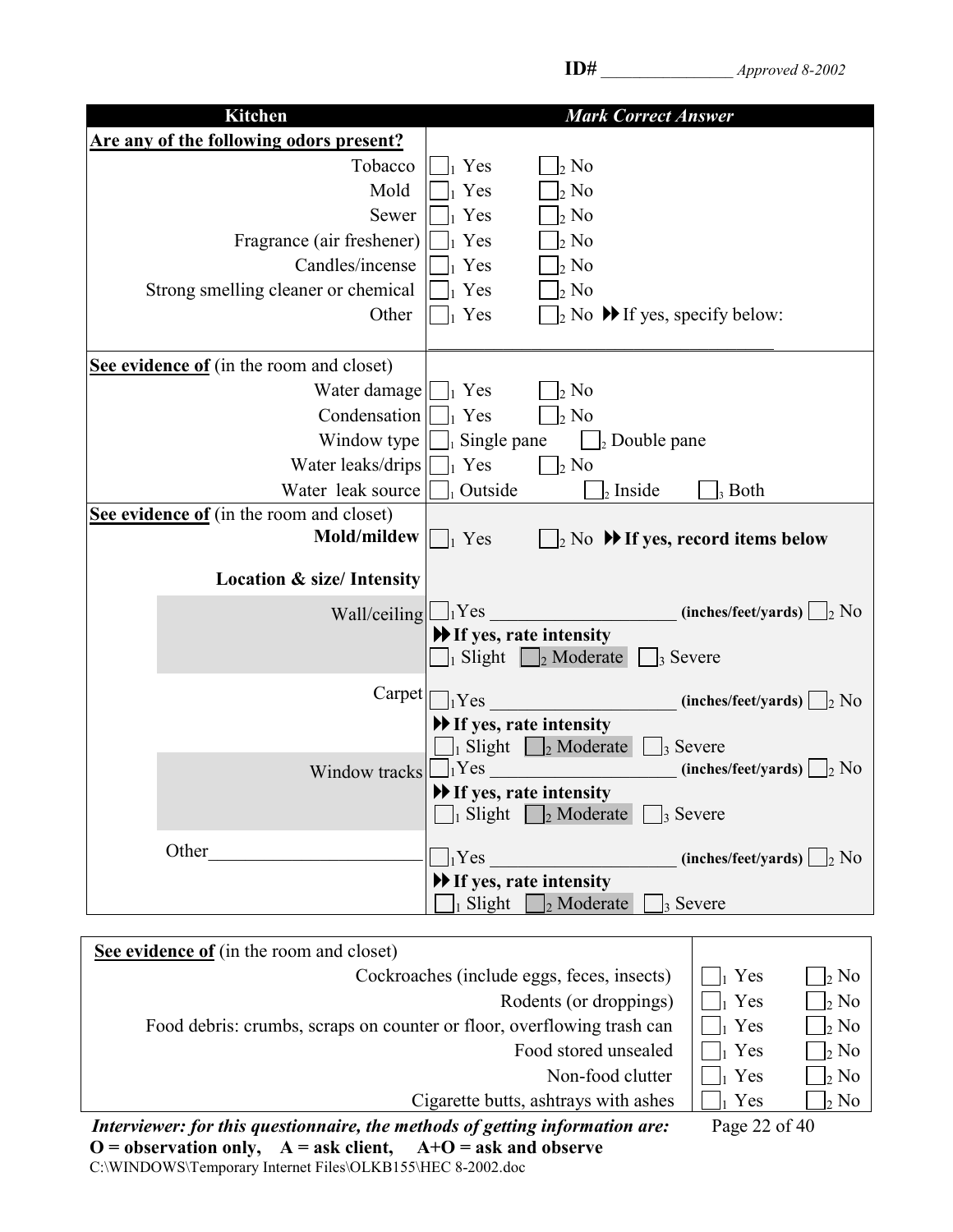|  |  |  | Approved 8-2002 |
|--|--|--|-----------------|
|  |  |  |                 |

### **K. THE BATHROOM**

| $\blacktriangleleft$ For interviewer to read $\blacktriangleright$ Let's visit the bathroom <i>[CHILD]</i> uses most |  |  |  |
|----------------------------------------------------------------------------------------------------------------------|--|--|--|
|----------------------------------------------------------------------------------------------------------------------|--|--|--|

| K1. Is there a working fan in the bathroom? (Turn on the fan to test) |                                      |                                                         |                                                                                                                            |
|-----------------------------------------------------------------------|--------------------------------------|---------------------------------------------------------|----------------------------------------------------------------------------------------------------------------------------|
| $A + O$                                                               | $\vert_1$ Yes                        | $\Box$ <sub>2</sub> No $\blacktriangleright$ Skip to K2 |                                                                                                                            |
| A                                                                     | $\vert$ Always                       |                                                         | K1a. $\blacktriangleright$ If yes, how often is the fan used during and after a shower? Would you say:<br>$\vert_4$ Rarely |
|                                                                       | $\Box$ <sub>2</sub> Most of the time |                                                         | $\vert_5$ Never                                                                                                            |
|                                                                       | $\vert_3$ Sometimes                  |                                                         | $\vert_9$ Don't Know                                                                                                       |
| $A + O$                                                               | $\bigcap_1$ Yes                      | $\vert_2$ No                                            | K1b. Do the toilet paper test: Is the suction in the fan adequate?                                                         |
|                                                                       |                                      |                                                         | K1c. Is the fan vented to the outside? (Check outside to see if vent is visible)                                           |
| $\boldsymbol{A}$                                                      | $\vert_1$ Yes                        | $\vert_2$ No                                            | $\vert$   9 Don't know                                                                                                     |
|                                                                       | missing tiles, etc.?                 |                                                         | K2. Are there cracks or spaces around the tub, shower or sink caused by inadequate caulking,                               |
| Ο                                                                     | Yes                                  | $\mathcal{L}$ No                                        |                                                                                                                            |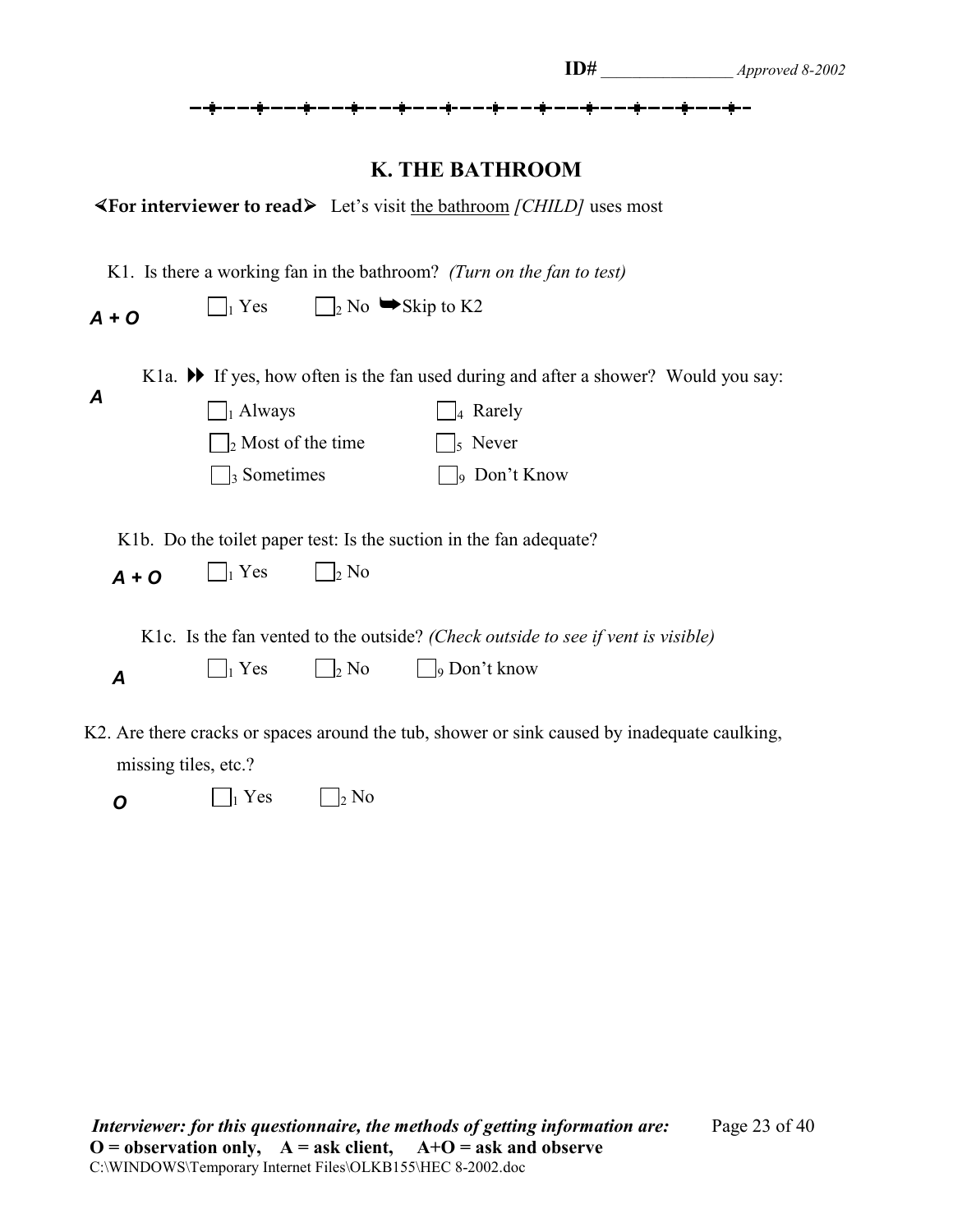| Please complete the nome assessment <b>CHECKLISI</b> for the bathroom.<br><b>Bathroom</b> | <b>Mark Correct Answer</b>                      |  |  |  |
|-------------------------------------------------------------------------------------------|-------------------------------------------------|--|--|--|
|                                                                                           | $\vert_1$ Carpeting                             |  |  |  |
| <b>Type of floor covering:</b>                                                            | $\vert_2$ Hardwood, tile, linoleum or vinyl     |  |  |  |
|                                                                                           | $\vert$ <sub>3</sub> Other                      |  |  |  |
|                                                                                           | $\vert_1$ Level loop                            |  |  |  |
| <b>Carpet type:</b>                                                                       | $\vert_2$ Shag or plush                         |  |  |  |
| Is the carpet damp to touch?                                                              | $\vert_1$ Yes<br>$\frac{1}{2}$ No               |  |  |  |
| If yes, ask: more than 48 hours?                                                          | $\prod_1$ Yes<br>$\vert_2$ No                   |  |  |  |
| <b>Condition of carpet:</b>                                                               | $\vert_1$ Good                                  |  |  |  |
|                                                                                           | $\vert_2$ Fair                                  |  |  |  |
|                                                                                           | $\vert_3$ Poor                                  |  |  |  |
| Area rugs?                                                                                | $\vert_1$ Yes<br>2 N <sub>0</sub>               |  |  |  |
| If yes, % of floor area covered                                                           | 1/4<br>$\frac{1}{2}$ 1/2<br>3/4<br>4 All<br>l3. |  |  |  |
| Cloth-covered furniture?                                                                  | $\vert_1$ Yes<br>$\vert_2$ No                   |  |  |  |
| If yes, how many pieces?                                                                  | $\#$                                            |  |  |  |
| <b>Stuffed toys?</b>                                                                      | $\vert_1$ Yes<br>$\vert_2$ No                   |  |  |  |
| $\blacktriangleright$ If yes, how many toys?                                              | $\#$                                            |  |  |  |
| Can at least one window be opened?                                                        | $\vert_1$ Yes<br>$\vert_2$ No                   |  |  |  |
| <b>Ask:</b> When weather allows, do you open the                                          | $\vert_1$ Always                                |  |  |  |
| window to ventilate?                                                                      | $\frac{1}{2}$ Most times                        |  |  |  |
|                                                                                           | $\frac{1}{3}$ Sometimes                         |  |  |  |
|                                                                                           | $_4$ Never                                      |  |  |  |
| Types of window covering:                                                                 | $]_1$ Curtains/drapes                           |  |  |  |
|                                                                                           | $\vert_2$ Blinds or shades                      |  |  |  |
|                                                                                           | $\vert$ <sub>3</sub> Not applicable             |  |  |  |
| Is the window fall-proof?                                                                 | $_1$ Yes<br>$_{2}$ No                           |  |  |  |

*Please complete the home assessment CHECKLIST for the bathroom.*

 $\blacksquare$ 

*Interviewer: for this questionnaire, the methods of getting information are:* Page 24 of 40  $O =$  observation only,  $A =$  ask client,  $A+O =$  ask and observe C:\WINDOWS\Temporary Internet Files\OLKB155\HEC 8-2002.doc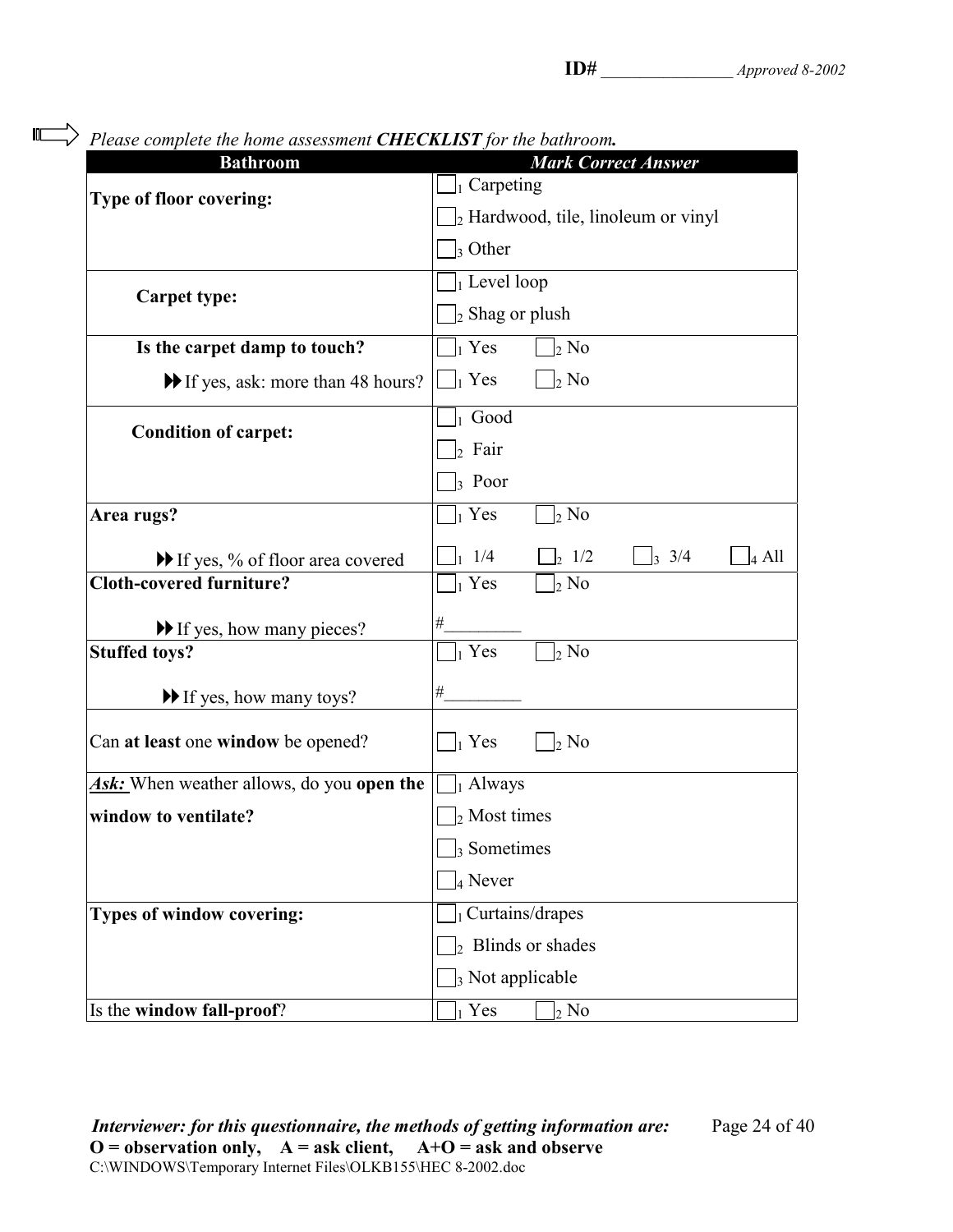| <b>Bathroom</b>                                                                       | <b>Mark Correct Answer</b>                                                              |
|---------------------------------------------------------------------------------------|-----------------------------------------------------------------------------------------|
| Notice any electrical cords in poor condition?                                        | $\vert_1$ Yes<br>$\vert_2$ No                                                           |
| Do radiators have safety covers?                                                      | $\vert_1$ Yes<br>$\Box$ <sub>9</sub> Not Applicable<br>$\vert_2$ No                     |
| Working air cleaner in the room?                                                      | $\vert_1$ Yes; capacity<br>cu.ft.<br>$\vert_2$ No                                       |
| Does it have a HEPA filter?                                                           | $\vert_1$ Yes<br>$\vert_2$ No                                                           |
| Level of dust on surface in the room                                                  | $\vert_1$ None<br>$\vert_2$ Slight $\vert$<br>$\frac{1}{3}$ Moderate<br>$\vert_4$ Heavy |
| Is this room above ground?                                                            | $\vert_1$ Yes<br>$\vert_2$ No                                                           |
| <b>ASK:</b> Have you had flooding or sewer backup?                                    | $\vert_1$ Yes<br>$\vert_2$ No                                                           |
| If had damaged material as a result, has<br>the material been disinfected or removed? | $\vert_1$ Yes<br>$\vert_2$ No                                                           |
|                                                                                       |                                                                                         |
| <b>Structural problems</b>                                                            |                                                                                         |
| Cracks (larger than thickness of a dime)                                              | $\vert_1$ Yes<br>$\mid_2$ No                                                            |
| Holes                                                                                 | $\vert_1$ Yes<br>$\vert_2$ No                                                           |
| Peeling paint                                                                         | $\vert \ \vert_1$ Yes<br>$\vert_2$ No                                                   |
| Other                                                                                 | $\vert_1$ Yes<br>$\vert$ 2 No                                                           |
| $\blacktriangleright$ If yes, specify:                                                |                                                                                         |
| $\blacktriangleright$ If any structural problems, mold or leak, <u>ask:</u>           |                                                                                         |
| Have you tried to fix the problem yourself?                                           | $_1$ Yes<br>$\mathcal{L}$ No                                                            |
| If yes, what did you do?                                                              |                                                                                         |
|                                                                                       |                                                                                         |
| Have you asked your landlord to fix the problem?                                      | $\vert_1$ Yes<br>$\vert_2$ No                                                           |
| If yes, what did he/she do?                                                           |                                                                                         |
|                                                                                       |                                                                                         |
|                                                                                       |                                                                                         |

*Interviewer: for this questionnaire, the methods of getting information are:* Page 25 of 40 **O = observation only, A = ask client, A+O = ask and observe** C:\WINDOWS\Temporary Internet Files\OLKB155\HEC 8-2002.doc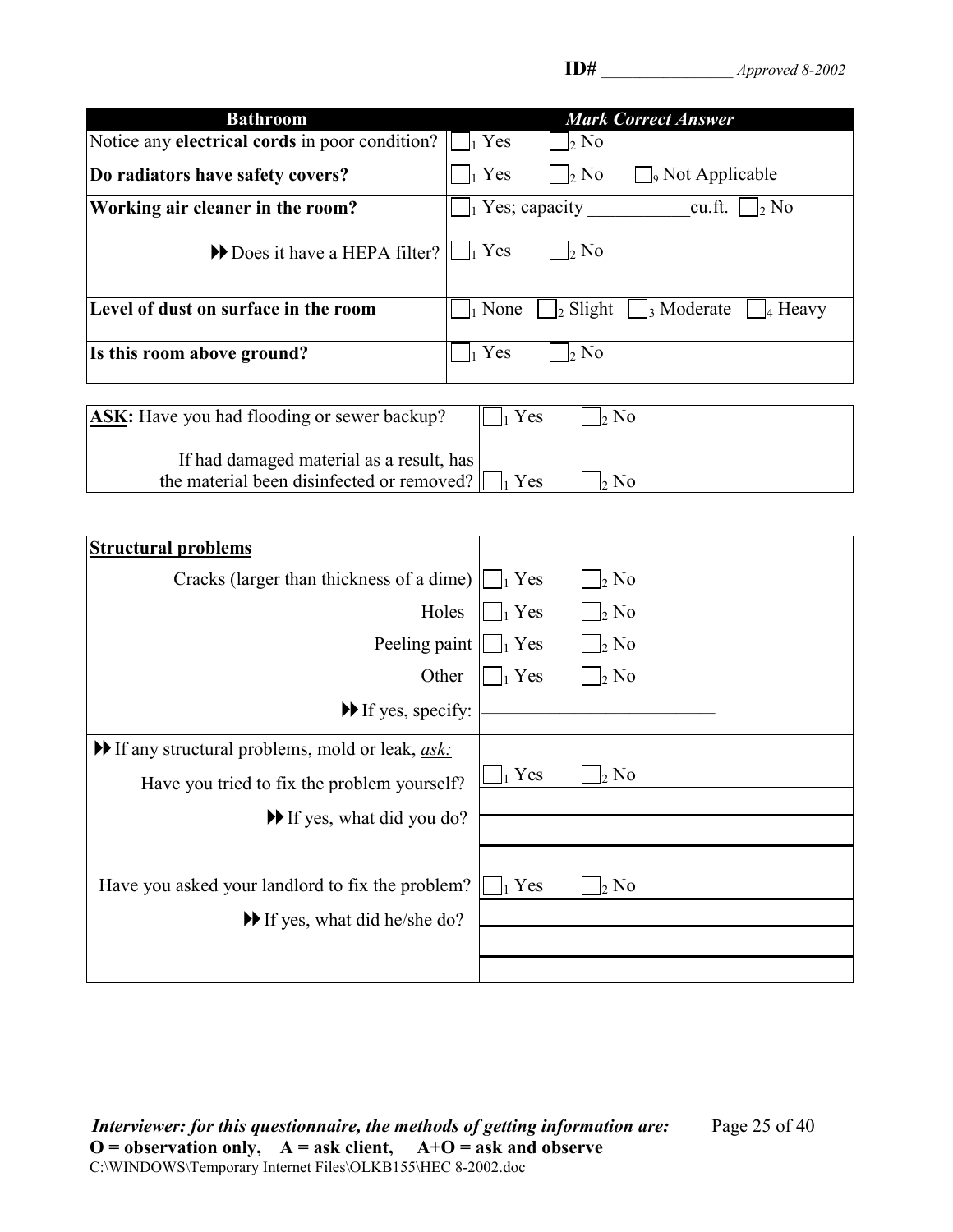|--|

| <b>Bathroom</b>                                                                                                           | <b>Mark Correct Answer</b>                                                                                                                                                                                                                                                                                                                                                  |
|---------------------------------------------------------------------------------------------------------------------------|-----------------------------------------------------------------------------------------------------------------------------------------------------------------------------------------------------------------------------------------------------------------------------------------------------------------------------------------------------------------------------|
| Are any of the following odors present?                                                                                   |                                                                                                                                                                                                                                                                                                                                                                             |
| Tobacco<br>Mold<br>Sewer<br>Fragrance (air freshener)<br>Candles/incense<br>Strong smelling cleaner or chemical<br>Other  | $\vert_1$ Yes<br>$\vert_2$ No<br>Yes<br>$\frac{1}{2}$ No<br>$\vert_2$ No<br>Yes<br>$\vert_2$ No<br>$_1$ Yes<br>$\frac{1}{2}$ No<br>Yes<br>$\vert_2$ No<br>Yes<br>$_1$ Yes<br>$\vert_2$ No $\blacktriangleright$ If yes, specify below:                                                                                                                                      |
| See evidence of (in the room and closet)                                                                                  |                                                                                                                                                                                                                                                                                                                                                                             |
| Water damage $\left  \bigcup_{i} \text{Yes} \right $                                                                      | $\vert_2$ No                                                                                                                                                                                                                                                                                                                                                                |
| Condensation                                                                                                              | $_1$ Yes<br>$\vert_2$ No                                                                                                                                                                                                                                                                                                                                                    |
| Window type                                                                                                               | $\vert_1$ Single pane<br>$\vert_2$ Double pane                                                                                                                                                                                                                                                                                                                              |
| Water leaks/drips                                                                                                         | $\vert_1$ Yes<br>$\Box$ <sub>2</sub> No                                                                                                                                                                                                                                                                                                                                     |
| Water leak source<br>See evidence of (in the room and closet)                                                             | Outside<br>$2$ Inside<br>3 Both                                                                                                                                                                                                                                                                                                                                             |
| Mold/mildew                                                                                                               | $\vert$ $\vert_2$ No $\triangleright$ If yes, record items below<br>$\vert_1$ Yes                                                                                                                                                                                                                                                                                           |
| <b>Location &amp; size/Intensity</b>                                                                                      |                                                                                                                                                                                                                                                                                                                                                                             |
| Wall/ceiling                                                                                                              | $\Box_1$ Yes<br>$(inches/fect/ yards) \bigsqcup_2 No$<br>$\blacktriangleright$ If yes, rate intensity<br>$\vert$ Slight $\vert$ $\vert$ Moderate<br>$\vert_3$ Severe                                                                                                                                                                                                        |
| Carpet                                                                                                                    | $\vert_1$ Yes<br>(inches/feet/yards)<br>$\vert_2$ No<br>If yes, rate intensity<br>$\bigcap_{1}$ Slight $\bigcap_{2}$ Moderate<br>$\vert_3$ Severe                                                                                                                                                                                                                           |
| Window tracks                                                                                                             | $_1$ Yes<br>(inches/feet/yards)<br>$\frac{1}{2}$ No<br>If yes, rate intensity<br>$\vert$ Slight $\vert$ $\vert$ Moderate<br>$\vert_3$ Severe<br>$_1$ Yes<br>$(inches/fect/ yards) \bigsqcup_2 No$                                                                                                                                                                           |
| Other                                                                                                                     | If yes, rate intensity                                                                                                                                                                                                                                                                                                                                                      |
|                                                                                                                           | $\vert$ <sub>2</sub> Moderate<br>Slight<br>3 Severe                                                                                                                                                                                                                                                                                                                         |
|                                                                                                                           |                                                                                                                                                                                                                                                                                                                                                                             |
| <b>See evidence of</b> (in the room and closet)<br>Food debris: crumbs, scraps on counter or floor, overflowing trash can | $\vert_1$ Yes<br>$\vert_2$ No<br>Cockroaches (include eggs, feces, insects)<br>$\vert_1$ Yes<br>$\rm _2$ No<br>Rodents (or droppings)<br>$\frac{1}{2}$ No<br>$\vert_1$ Yes<br>$\vert_1$ Yes<br>$\rm{_{2}}$ No<br>Food stored unsealed<br>$\vert_1$ Yes<br>2 N <sub>0</sub><br>Non-food clutter<br>$\vert_1$ Yes<br>$\frac{1}{2}$ No<br>Cigarette butts, ashtrays with ashes |

*Interviewer: for this questionnaire, the methods of getting information are:* Page 26 of 40 **O = observation only, A = ask client, A+O = ask and observe** C:\WINDOWS\Temporary Internet Files\OLKB155\HEC 8-2002.doc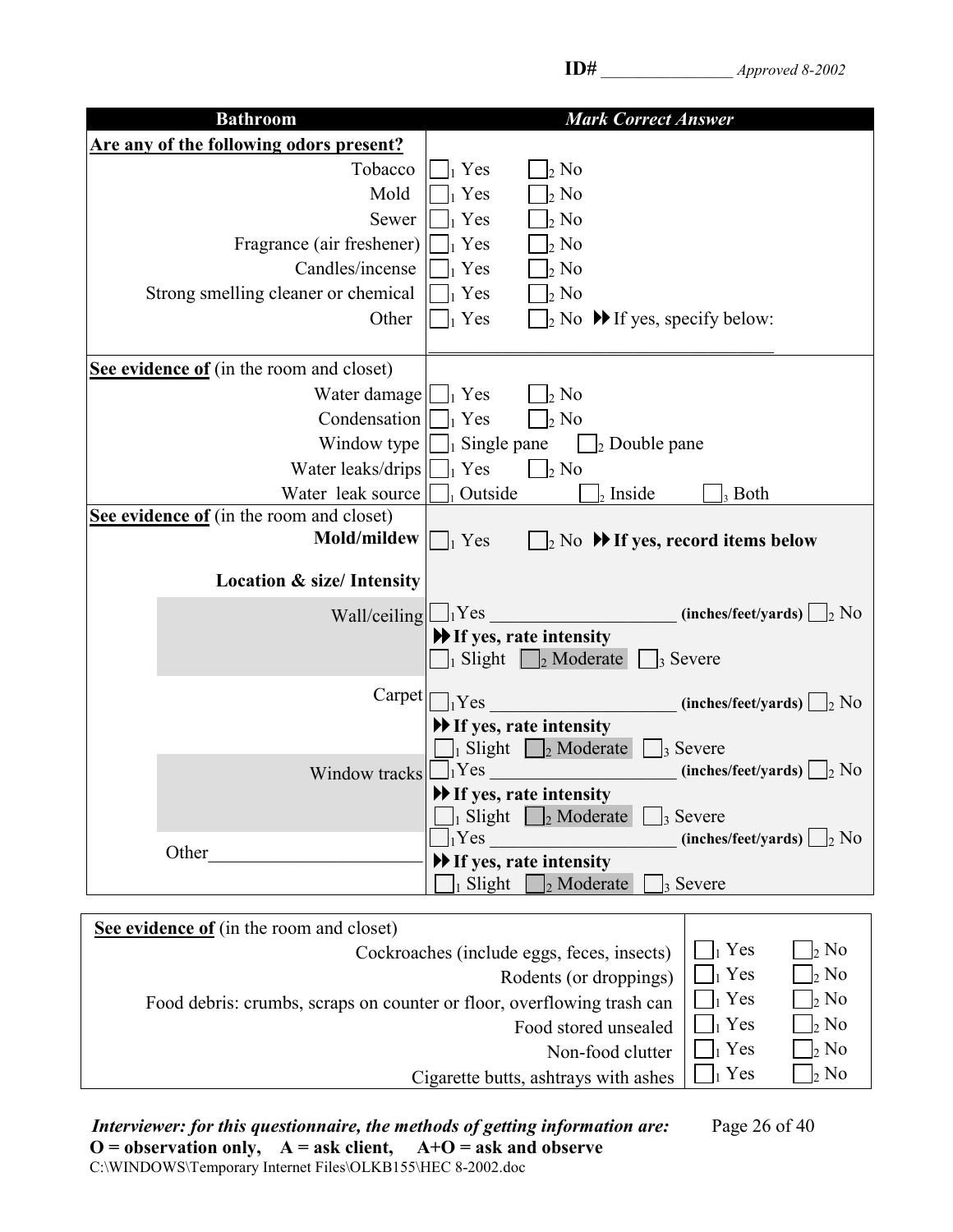|         |                                                               |                                                                         |                                                                                   | ID#                              | Approved 8-2002 |
|---------|---------------------------------------------------------------|-------------------------------------------------------------------------|-----------------------------------------------------------------------------------|----------------------------------|-----------------|
|         |                                                               |                                                                         | ╸╼╺┇╸╾╼╺┇╸╾╼╺┇╸╾╺╍╺┇╸╾╶╌┇                                                         |                                  |                 |
|         |                                                               |                                                                         | <b>L. BASEMENT or CRAWL SPACE</b>                                                 |                                  |                 |
|         | L1. Do you have a basement in the home?                       |                                                                         |                                                                                   |                                  |                 |
| $A + O$ | $\neg$ <sub>1</sub> Yes                                       |                                                                         | $\Box$ <sub>2</sub> No $\blacktriangleright$ Skip to L6                           |                                  |                 |
|         |                                                               |                                                                         | L2. Is there access to the basement from inside the home?                         |                                  |                 |
| $A + O$ | $\bigcap_1$ Yes                                               | $\mathcal{L}_{2}$ No                                                    |                                                                                   |                                  |                 |
|         | L3. Is food stored in basement?                               |                                                                         |                                                                                   |                                  |                 |
| $A + O$ | $\prod_1$ Yes                                                 | $\Box_2$ No                                                             |                                                                                   |                                  |                 |
|         | L3a. $\blacktriangleright$ If yes, is it in sealed container? |                                                                         |                                                                                   |                                  |                 |
|         |                                                               | $\Box_1$ Yes                                                            | $\Box_2$ No                                                                       |                                  |                 |
|         |                                                               |                                                                         | L4. Is the basement floor bare concrete or finished (i.e. carpeted/walled etc.)?  |                                  |                 |
| O       |                                                               | $\Box$ <sub>1</sub> Dirt /soil $\blacktriangleright$ Skip to CHECKLIST. |                                                                                   |                                  |                 |
|         | $\vert_2$ Finished                                            |                                                                         |                                                                                   |                                  |                 |
|         | <sup>9</sup> Don't know                                       |                                                                         |                                                                                   |                                  |                 |
|         |                                                               |                                                                         | L5. If the basement floor is carpeted, is there a vapor barrier under the carpet? |                                  |                 |
| $A + O$ | $\bigcap_i$ Yes                                               | $\vert_{2}$ No                                                          | $\bigcap_{9}$ Don't know                                                          | $\Box$ <sub>8</sub> Not carpeted |                 |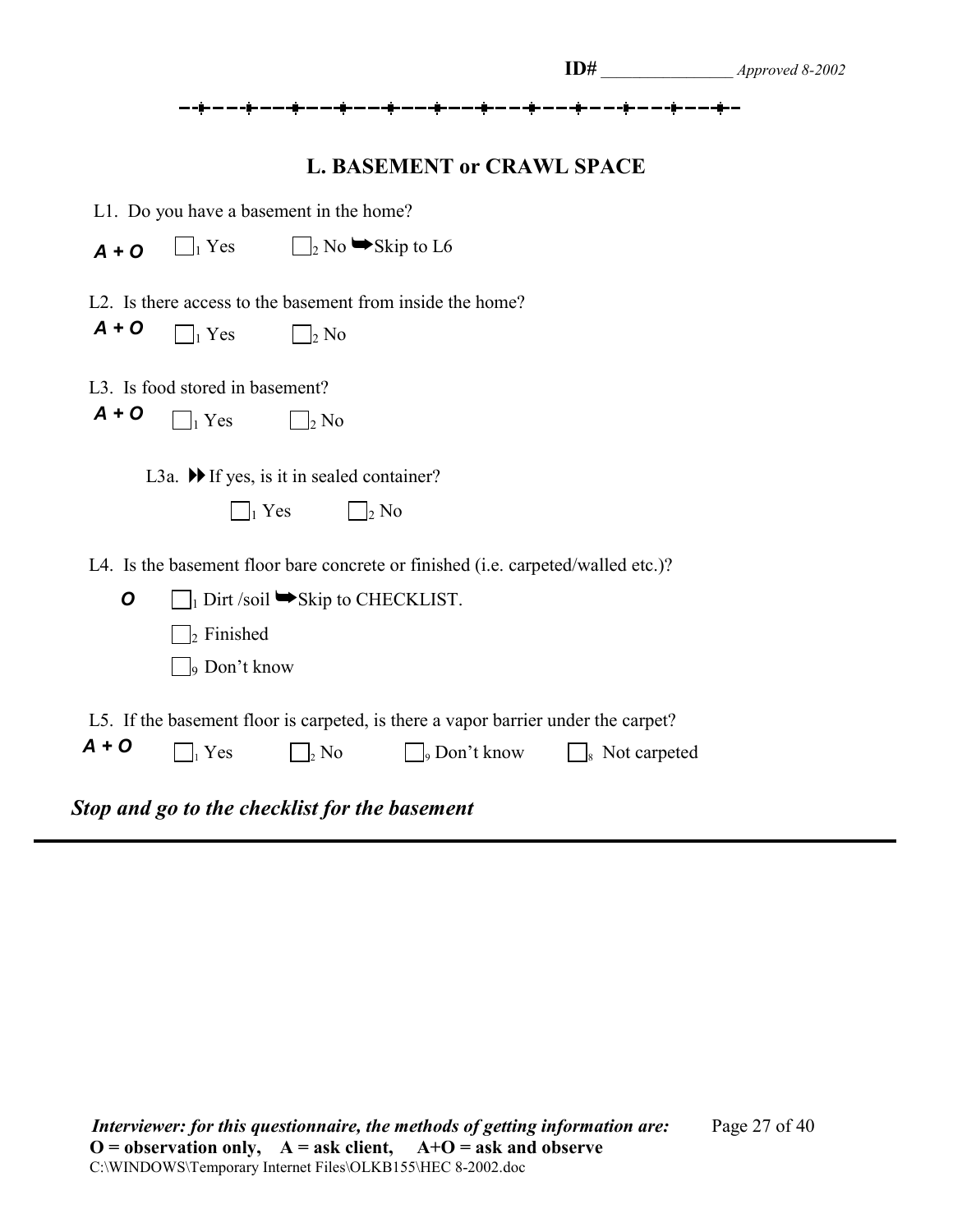| L6. Is there a crawl space under the house? |                                                     |                                                  |                        |  |  |  |
|---------------------------------------------|-----------------------------------------------------|--------------------------------------------------|------------------------|--|--|--|
| $A + O$                                     | $\Box_1$ Yes                                        | $\rightarrow$ No $\rightarrow$ Skip to CHECKLIST |                        |  |  |  |
|                                             | L7. Does the crawl space have vents?                |                                                  |                        |  |  |  |
| $A + O$                                     | $\Box_1$ Yes                                        | $\frac{1}{2}$ No                                 |                        |  |  |  |
|                                             | L8. Is the crawl space wet or damp?                 |                                                  |                        |  |  |  |
| $A + O$                                     | $\vert_1$ Yes                                       | $\vert_2$ No                                     | $\vert_3$ Can't access |  |  |  |
|                                             | L9. Is there a moisture barrier in the crawl space? |                                                  |                        |  |  |  |
| $A + O$                                     | $\vert_1$ Yes                                       | $\frac{1}{2}$ No                                 | $\vert_3$ Can't access |  |  |  |
|                                             | L10. Is there debris in the crawl space?            |                                                  |                        |  |  |  |
| A+ O                                        | Yes                                                 | $\frac{1}{2}$ No                                 | $\vert_3$ Can't access |  |  |  |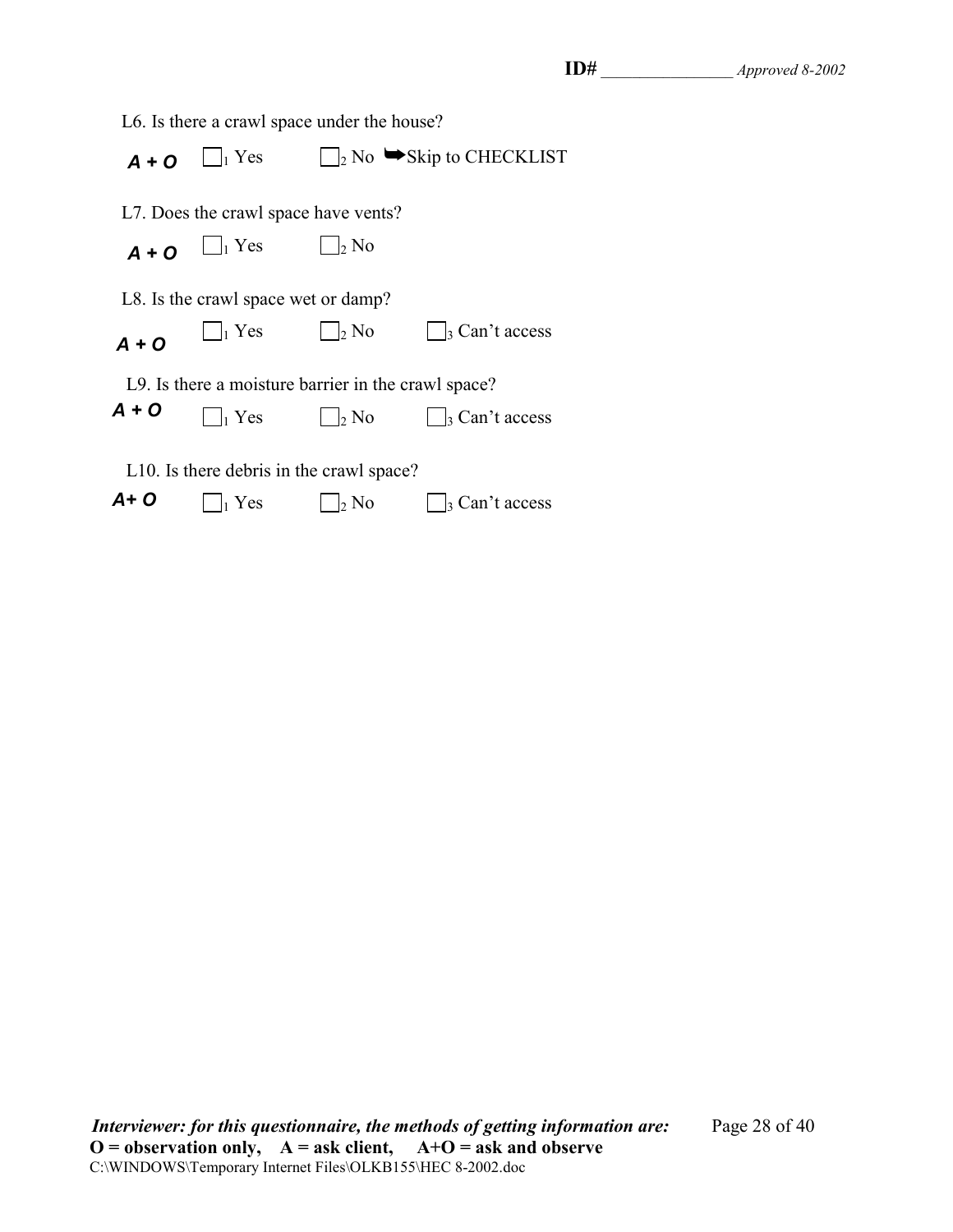*Please complete the home assessment CHECKLIST for the basement if basement is used as a living space. If the basement is not used for living space, answer questions in the odor and evidence boxes only.*

 $\blacksquare$ 

| <b>Basement</b>                              | <b>Mark Correct Answer</b>                            |  |  |  |
|----------------------------------------------|-------------------------------------------------------|--|--|--|
| Type of floor covering:                      | $\vert$ Carpeting                                     |  |  |  |
|                                              | $\vert_2$ Hardwood, tile, linoleum or vinyl           |  |  |  |
|                                              | $\vert$ <sub>3</sub> Other                            |  |  |  |
| <b>Carpet type:</b>                          | $\vert_1$ Level loop                                  |  |  |  |
|                                              | $\vert_2$ Shag or plush                               |  |  |  |
| Is the carpet damp to touch?                 | $\vert_1$ Yes<br>$\vert_2$ No                         |  |  |  |
| If yes, ask: more than 48 hours?             | $\vert \ \vert_1$ Yes<br>$\vert_2$ No                 |  |  |  |
| <b>Condition of carpet:</b>                  | $\vert_1$ Good                                        |  |  |  |
|                                              | $\vert_2$ Fair                                        |  |  |  |
|                                              | $\vert_3$ Poor                                        |  |  |  |
| Area rugs?                                   | $\vert_1$ Yes<br>$\frac{1}{2}$ No                     |  |  |  |
| If yes, % of floor area covered              | $\frac{1}{1}$ 1/4<br>21/2<br>3/4<br>$\frac{1}{4}$ All |  |  |  |
| <b>Cloth-covered furniture?</b>              | $\vert_1$ Yes<br>$2 N$ o                              |  |  |  |
| If yes, how many pieces?                     | $\#$                                                  |  |  |  |
| <b>Stuffed toys?</b>                         | $\vert_1$ Yes<br>$\vert_2$ No                         |  |  |  |
| $\blacktriangleright$ If yes, how many toys? | $\#$                                                  |  |  |  |
| Can at least one window be opened?           | $\vert_1$ Yes<br>$\vert_2$ No                         |  |  |  |
| Ask: When weather allows, do you open the    | $\bigsqcup_1$ Always                                  |  |  |  |
| window to ventilate?                         | $\vert_2$ Most times                                  |  |  |  |
|                                              | $\Box$ <sub>3</sub> Sometimes                         |  |  |  |
|                                              | 4 Never                                               |  |  |  |
| Types of window covering:                    | $\vert_1$ Curtains/drapes                             |  |  |  |
|                                              | $2$ Blinds or shades                                  |  |  |  |
|                                              | <sub>9</sub> Not applicable                           |  |  |  |

*Interviewer: for this questionnaire, the methods of getting information are:* Page 29 of 40  $O =$  observation only,  $A =$  ask client,  $A+O =$  ask and observe C:\WINDOWS\Temporary Internet Files\OLKB155\HEC 8-2002.doc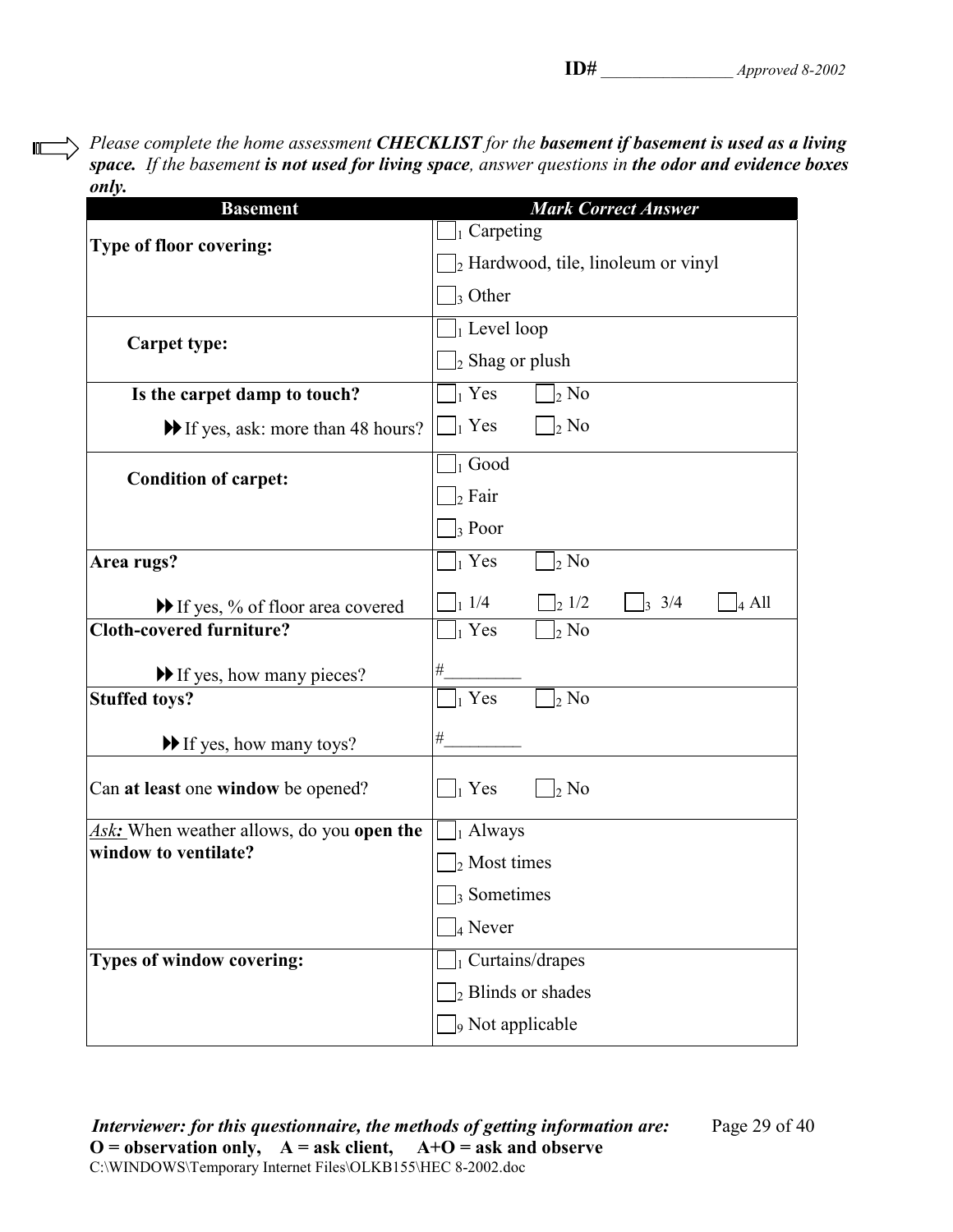| ٠ |
|---|
|---|

| <b>Basement</b>                                                                       | <b>Mark Correct Answer</b>                                                      |
|---------------------------------------------------------------------------------------|---------------------------------------------------------------------------------|
| Notice any <b>electrical cords</b> in poor condition?                                 | $\vert_1$ Yes<br>$\vert_2$ No                                                   |
| Do radiators have safety covers?                                                      | $\int_1$ Yes<br>$\vert_2$ No<br><sub>9</sub> Not Applicable                     |
| Working air cleaner in the room?                                                      | $\Box$ Yes; capacity<br>cu.ft. $\vert$<br>$\frac{1}{2}$ No                      |
| Does it have a HEPA filter?                                                           | $\vert_1$ Yes<br>$\vert_2$ No                                                   |
| Level of dust on surface in the room                                                  | $\vert_1$ None<br>$\vert_2$ Slight<br>$\frac{1}{3}$ Moderate<br>$\vert_4$ Heavy |
| Is this room above ground?                                                            | $\Box_1$ Yes<br>$\rm _2$ No                                                     |
| ASK: Have you had flooding or sewer backup?                                           | $\vert_1$ Yes<br>$\frac{1}{2}$ No                                               |
| If had damaged material as a result, has<br>the material been disinfected or removed? | Yes<br>$\vert_2$ No                                                             |
| <b>Structural problems</b>                                                            |                                                                                 |
| Cracks (larger than thickness of a dime)                                              | $\vert_2$ No<br>$\vert \ \vert_1$ Yes                                           |
| Holes                                                                                 | $\vert_1$ Yes<br>$2 N$ o                                                        |
| Peeling paint                                                                         | $\vert_1$ Yes<br>$\vert_2$ No                                                   |
| Other                                                                                 | $\bigcap_2$ No<br>$\vert_1$ Yes                                                 |
| $\blacktriangleright$ If yes, specify:                                                |                                                                                 |
| If any structural problems, mold or leak, <i>ask:</i>                                 |                                                                                 |
| Have you tried to fix the problem yourself?                                           | $\vert_1$ Yes<br>$\vert_2$ No                                                   |
| If yes, what did you do?                                                              |                                                                                 |
|                                                                                       |                                                                                 |
| Have you asked your landlord to fix the problem?                                      | $\vert_1$ Yes<br>$2$ No                                                         |
| If yes, what did he/she do?                                                           |                                                                                 |
|                                                                                       |                                                                                 |
|                                                                                       |                                                                                 |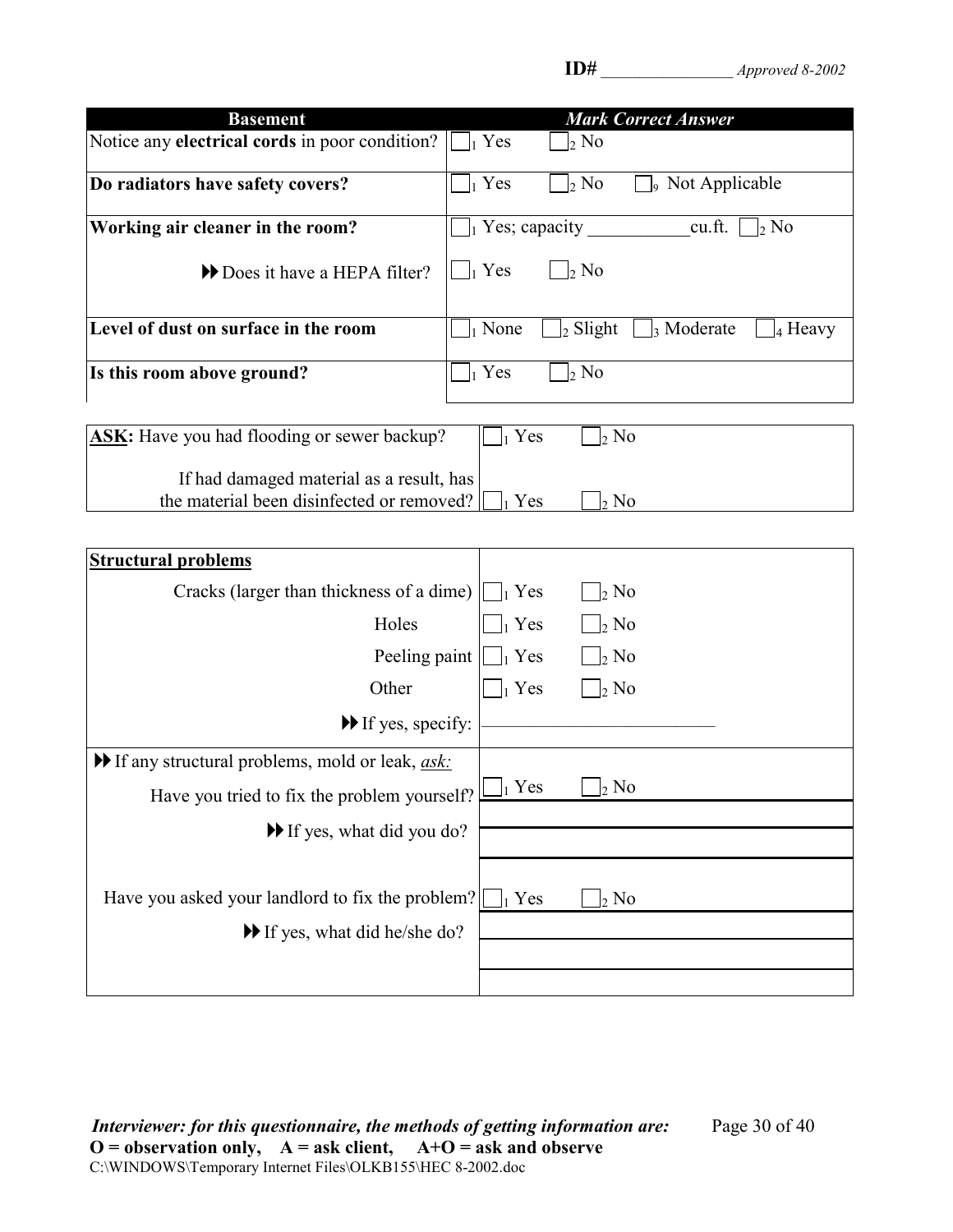|                                                                              | Odor $\&$ evidence boxes follow – complete these sections for basements used as living space. |
|------------------------------------------------------------------------------|-----------------------------------------------------------------------------------------------|
| <b>Basement</b>                                                              | <b>Mark Correct Answer</b>                                                                    |
| Are any of the following odors present?                                      |                                                                                               |
| Tobacco                                                                      | Yes<br>$\vert_2$ No                                                                           |
| Mold                                                                         | $\frac{1}{2}$ No<br>Yes                                                                       |
| Sewer                                                                        | $\vert_2$ No<br>Yes                                                                           |
| Fragrance (air freshener)                                                    | $\vert_2$ No<br>$_1$ Yes                                                                      |
| Candles/incense                                                              | $\vert_2$ No<br>Yes                                                                           |
| Strong smelling cleaner or chemical                                          | $\vert_2$ No<br>Yes                                                                           |
| Other                                                                        | Yes<br>$\vert_2$ No<br>$\blacktriangleright$ If yes, specify below:                           |
| See evidence of (in the room and closet)                                     |                                                                                               |
| Water damage $\bigsqcup_1$ Yes                                               | $\vert_2$ No                                                                                  |
| Condensation                                                                 | $\vert_2$ No<br>$\vert_1$ Yes                                                                 |
| Window type                                                                  | $\vert$ Single pane $\vert \vert$ Double pane                                                 |
| Water leaks/drips                                                            | $\bigcap_1$ Yes<br>$\vert_2$ No                                                               |
| Water leak source                                                            | Outside<br>$\vert_2$ Inside<br>, Both                                                         |
| See evidence of (in the room and closet)                                     |                                                                                               |
| Mold/mildew                                                                  | $\Box_2$ No $\bigtriangledown$ If yes, record items below<br>$\vert$ Yes                      |
| <b>Location &amp; size/Intensity</b>                                         |                                                                                               |
| Wall/ceiling                                                                 | $(inches/fect/ yards)$   2 No<br>$\Box_1$ Yes                                                 |
|                                                                              | $\blacktriangleright$ If yes, rate intensity                                                  |
|                                                                              | Slight   $\vert_2$ Moderate<br>$\vert_3$ Severe                                               |
| Carpet                                                                       | 1Yes<br>$(inches/fect/ yards) \bigsqcup_2 No$                                                 |
|                                                                              | $\blacktriangleright$ If yes, rate intensity                                                  |
|                                                                              | $\frac{1}{1}$ Slight $\frac{1}{2}$ Moderate<br>$\vert$ <sub>3</sub> Severe                    |
| Window tracks                                                                | $Y$ es<br>$(inches/fect/ yards) \bigsqcup_2 No$                                               |
|                                                                              | $\blacktriangleright$ If yes, rate intensity                                                  |
|                                                                              | $\Box$ <sub>2</sub> Moderate<br>Slight  <br>$\vert_3$ Severe                                  |
| Other                                                                        | $_1$ Yes<br>$(inches/fect/ yards)$ $\boxed{\phantom{a}2 \text{ No}}$                          |
|                                                                              | $\blacktriangleright$ If yes, rate intensity                                                  |
|                                                                              | Slight<br>$\frac{1}{2}$ Moderate<br>$\frac{1}{3}$ Severe                                      |
|                                                                              |                                                                                               |
| See evidence of (in the room and closet)                                     |                                                                                               |
|                                                                              | Cockroaches (include eggs, feces, insects)<br>Yes<br>$\vert_2$ No                             |
|                                                                              | Rodents (or droppings)<br>$_1$ Yes<br>$\vert_2$ No                                            |
| Food debris: crumbs, scraps on counter or floor, overflowing trash can       | $_1$ Yes<br><sub>2</sub> No                                                                   |
|                                                                              | Food stored unsealed<br>Yes<br>$\vert_2$ No                                                   |
|                                                                              | Non-food clutter<br>$_1$ Yes<br>$\vert_2$ No                                                  |
|                                                                              | Cigarette butts, ashtrays with ashes<br>$_1$ Yes<br>$\frac{1}{2}$ No                          |
| Interviewer: for this questionnaire, the methods of getting information are: | Page 31 of 40                                                                                 |

**O = observation only, A = ask client, A+O = ask and observe** C:\WINDOWS\Temporary Internet Files\OLKB155\HEC 8-2002.doc

 $\blacksquare$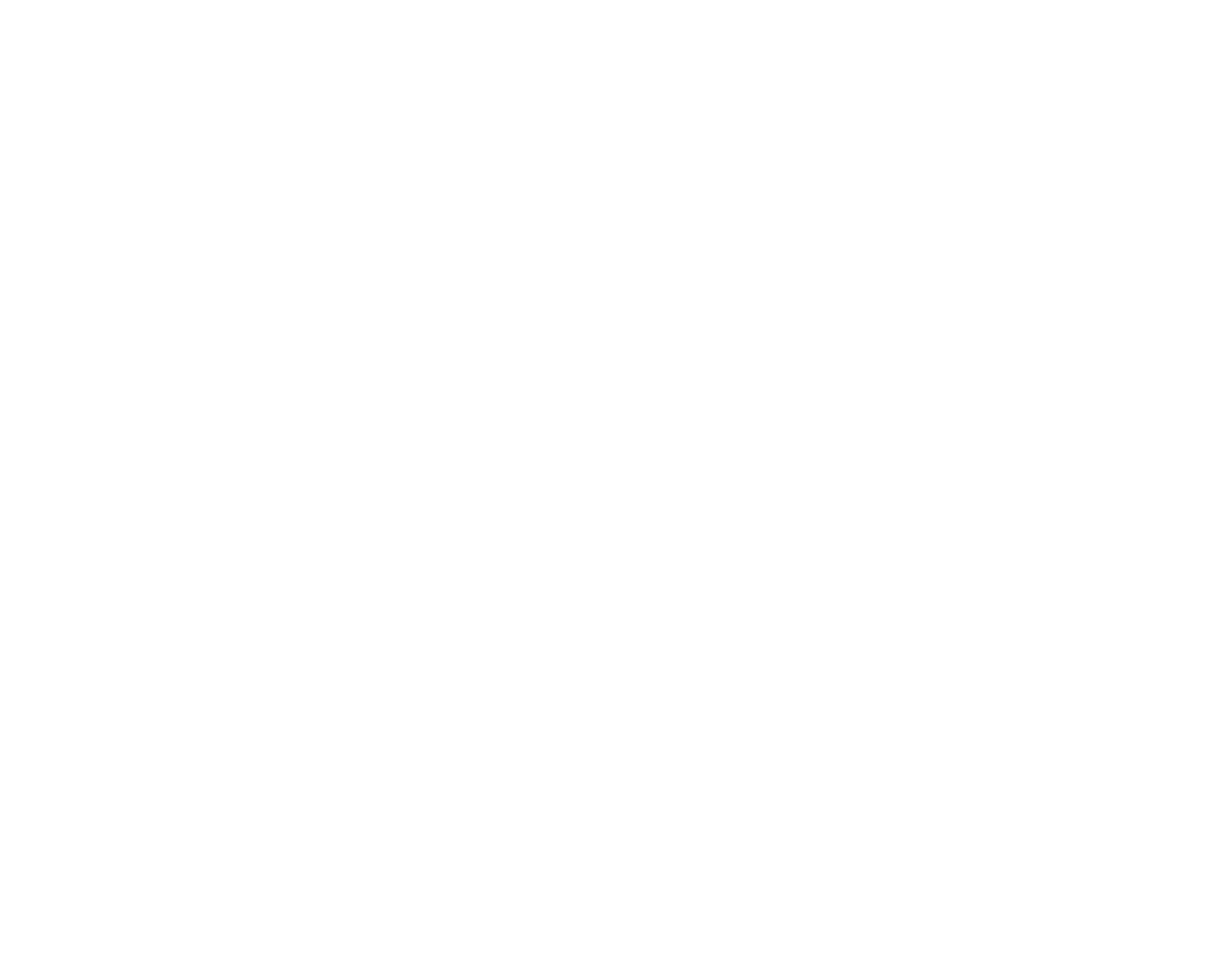**ID# \_\_\_\_\_\_\_\_\_\_\_\_** *Approved 8-2002*

**M. HEAT SOURCE** *(Use the table below to record answers)*

½For interviewer to read¾ **Next, I would like to ask you some questions about the heat sources in your home.**

| $A + O$                  | $M1$ .       | M <sub>1</sub> a.          | M <sub>1</sub> b.  | $M2$ .                     | M <sub>2</sub> a.   | M2b.                           | M3.                        |
|--------------------------|--------------|----------------------------|--------------------|----------------------------|---------------------|--------------------------------|----------------------------|
| <b>QUESTIONS TO</b>      | Heat         | Vented to                  | Times used per     | Filter on air              | How clean?          | Filter type                    | How often do               |
| <b>THE RIGHT</b>         | Source       | the outside                | week               | intake                     | O                   | O                              | you smell fuel?            |
|                          | $A + O$      | $A + O$                    | A                  | $A + O$                    |                     |                                | A                          |
|                          |              |                            |                    |                            |                     |                                |                            |
| $a1$ . Electric -        | Yes          |                            |                    |                            |                     |                                |                            |
| baseboard                | $\vert_2$ No |                            |                    |                            |                     |                                |                            |
| $a2$ . Electric -        | $_1$ Yes     |                            |                    | Yes                        | Clean               | Pleated                        |                            |
| furnace                  | $\vert_2$ No |                            |                    | $\vert_2$ No               | 2 Partially dirty   | Electro-static                 |                            |
|                          |              |                            |                    | $\vert$ <sub>9</sub> Don't | 3 Dirty             | Unable to                      |                            |
|                          |              |                            |                    | know                       | 4 Unable to observe | observe                        |                            |
| <b>b.</b> Gas            | $_1$ Yes     | Yes                        |                    | $Y$ es                     | Clean               | Pleated                        | Never                      |
|                          | $\vert_2$ No | $\flat$ No                 |                    | $\vert_2$ No               | 2 Partially dirty   | Electro-static                 | Sometimes                  |
|                          |              | $\vert$ <sub>9</sub> Don't |                    | $\vert$ <sub>9</sub> Don't | 3 Dirty             | $\vert$ <sub>3</sub> Unable to | $\Box_3$ Often             |
|                          |              | know                       |                    | know                       | Unable to observe   | observe                        |                            |
| c. Oil                   | $_1$ Yes     | Yes                        |                    | Yes                        | Clean               | Pleated                        | Never                      |
|                          | $\vert_2$ No | $\vert_2$ No               |                    | $\vert_2$ No               | 2 Partially dirty   | $\frac{1}{2}$ Electro-static   | $\vert_2$ Sometimes        |
|                          |              | $\vert$ <sub>9</sub> Don't |                    | $\vert$ <sub>9</sub> Don't | 3 Dirty             | 3 Unable to                    | Often                      |
|                          |              | know                       |                    | know                       | 4 Unable to observe | observe                        |                            |
| d. Wood stove            | $_1$ Yes     | Yes                        | Daily              |                            |                     |                                | Never                      |
| fireplace                | $\vert_2$ No | $\vert_2$ No               | Occasionally<br>I٥ |                            |                     |                                | Sometimes                  |
|                          |              | $\vert$ <sub>9</sub> Don't |                    |                            |                     |                                | Often<br>2                 |
|                          |              | know                       |                    |                            |                     |                                |                            |
| e. Other                 | $_1$ Yes     | Yes                        | Daily              |                            |                     |                                | Never                      |
| $(\mathcal{Z}Specify)$ : | $\vert_2$ No | $\vert_2$ No               | Occasionally       |                            |                     |                                | Sometimes                  |
| (eg. kerosene,           |              | $\vert$ <sub>9</sub> Don't |                    |                            |                     |                                | $\vert$ <sub>3</sub> Often |
| gas fireplace,           |              | know                       |                    |                            |                     |                                |                            |
| propane heat)            |              |                            |                    |                            |                     |                                |                            |

*Interviewer: for this questionnaire, the methods of getting information are:* Page 33 of 40 **O = observation only, A = ask client, A+O = ask and observe** C:\WINDOWS\Temporary Internet Files\OLKB155\HEC 8-2002.doc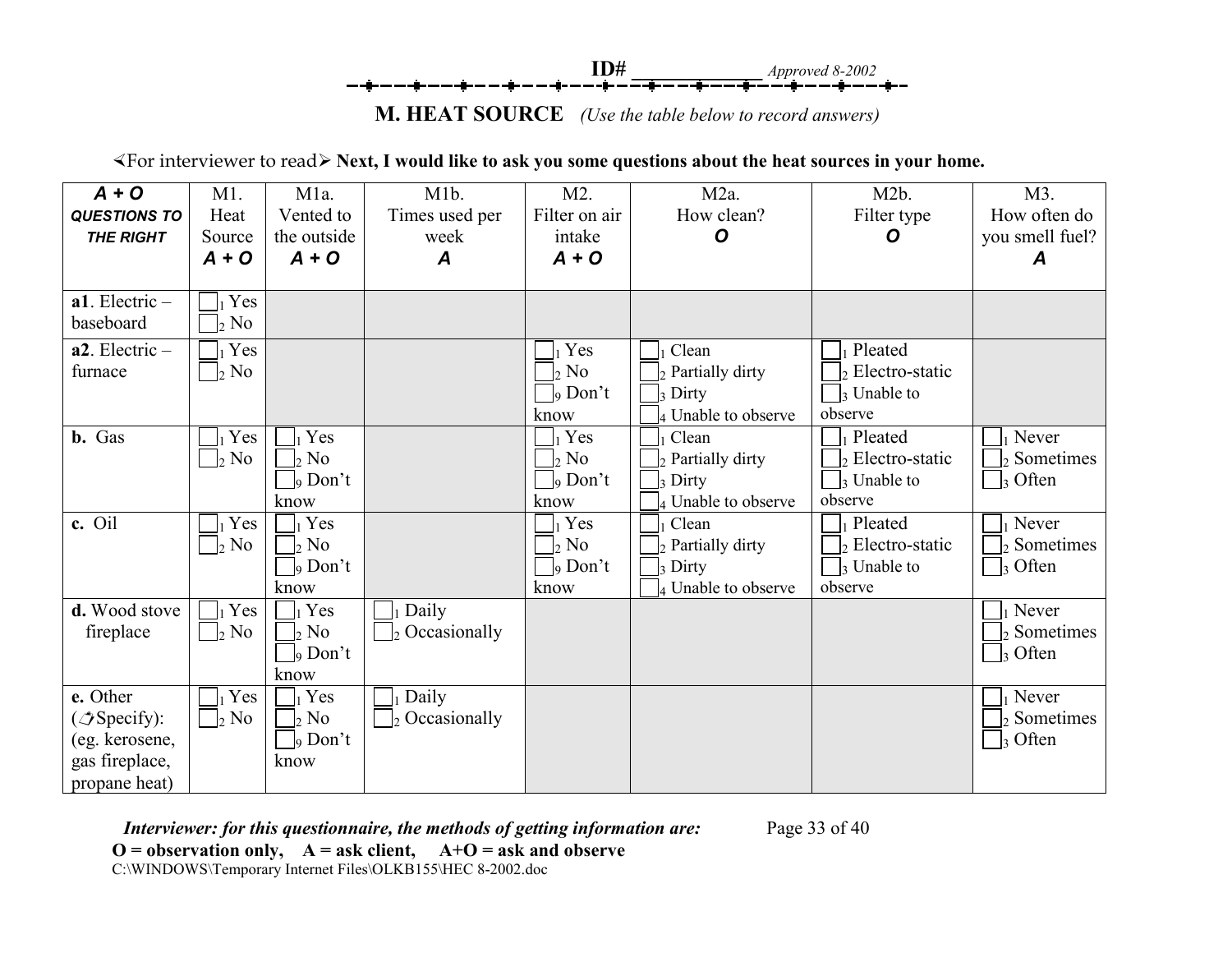#### **N. PAINT**

**«For interviewer to read**» Now I have a few questions about paint inside and outside your home.

 N1. Has there been remodeling or paint removal on the inside or outside of your home in the last two years?

 *(If apartment, include inside spaces of building such as lobby or hallway)*

|  | $\bigcap_1$ Yes | $\Box_2$ No | $\Box$ <sub>9</sub> Don't know |
|--|-----------------|-------------|--------------------------------|
|--|-----------------|-------------|--------------------------------|

N2. Are you or your landlord planning to remodel or repaint within the next 12 months?

|  | $\prod_1$ Yes | $\Box$ <sub>2</sub> No | $\Box$ <sub>9</sub> Don't know |
|--|---------------|------------------------|--------------------------------|
|--|---------------|------------------------|--------------------------------|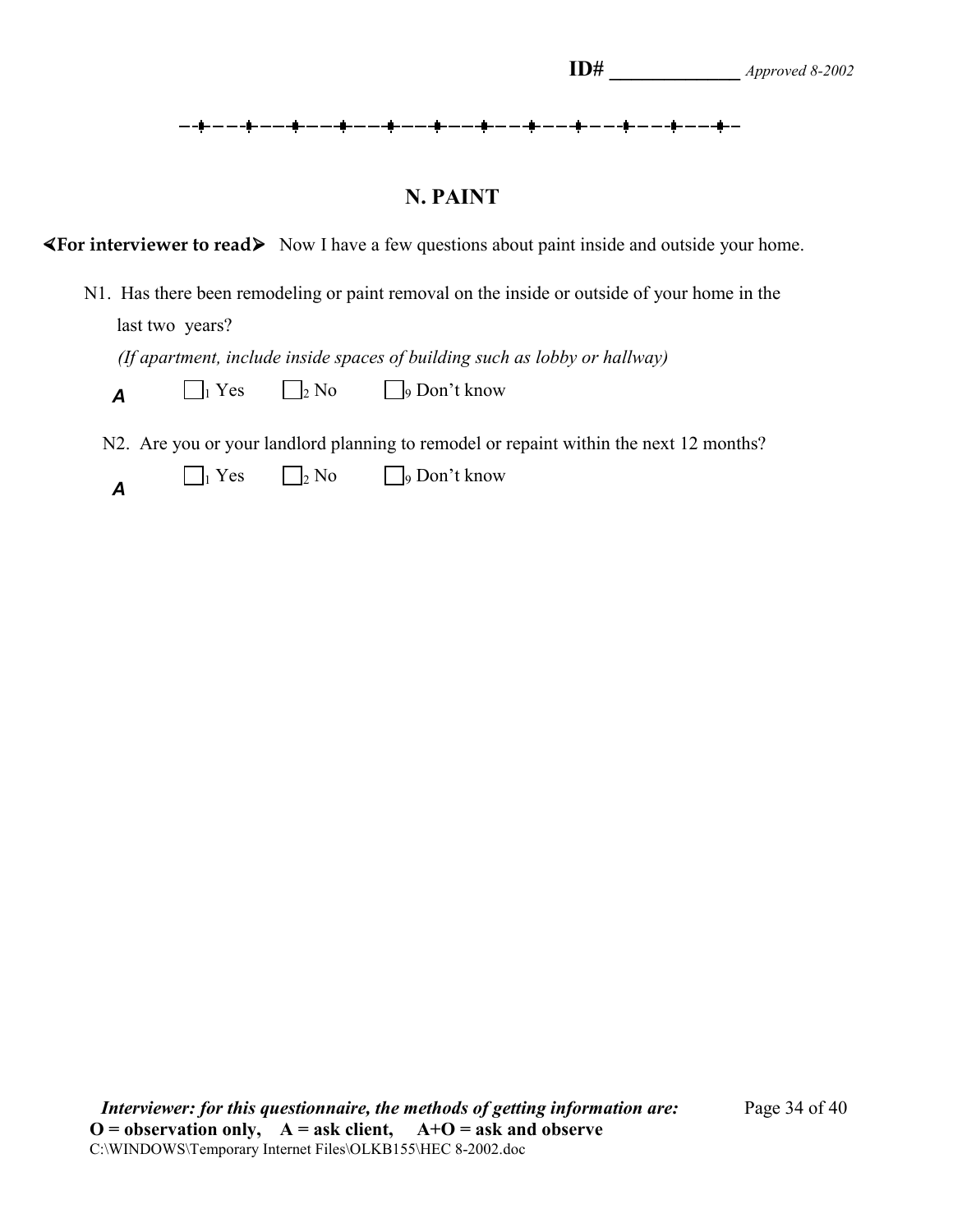|                                                                                                        |                                                                                         |                                                        |                                                    | ╼╶╫╸╾╺╌╫╸╾╼╌╫╸╾╺╌╫╸╾╺╌╫╸╾╼╌╫╸╾╼╌╫╸╾╺╌╫╸╾╼╌╫╴╾╺╌╫╴╾ <del>╺</del>                                                                                                                                          |
|--------------------------------------------------------------------------------------------------------|-----------------------------------------------------------------------------------------|--------------------------------------------------------|----------------------------------------------------|----------------------------------------------------------------------------------------------------------------------------------------------------------------------------------------------------------|
|                                                                                                        |                                                                                         |                                                        | <b>O. OTHER</b>                                    |                                                                                                                                                                                                          |
| $\blacktriangleleft$ For interviewer to read $\blacktriangleright$ Now, some other questions.          |                                                                                         |                                                        |                                                    |                                                                                                                                                                                                          |
| O1. Do you have a working clothes dryer in the home?<br>A                                              | $\vert_1$ Yes                                                                           |                                                        | $\vert_2$ No $\blacktriangleright$ Skip to O2      |                                                                                                                                                                                                          |
| $A + O$                                                                                                | $\vert \vert_1$ Yes                                                                     | $\vert \ \vert_2$ No                                   | $\Box$ <sub>9</sub> Don't know                     | O1a. Is it vented on the outside? (Check on outside wall to see if there is a vent)                                                                                                                      |
| $A + O$                                                                                                | O1b. Does it have a working lint filter?<br>$\vert \ \vert_1$ Yes                       | $\Box_2$ No                                            | $\vert$ $\vert_9$ Don't know                       |                                                                                                                                                                                                          |
| $A + O$                                                                                                | $\vert \ \vert_1$ Yes                                                                   |                                                        |                                                    | O2. Does your building have asbestos (furnace insulation, "popcorn" ceiling)?<br>$\Box$ <sub>2</sub> No $\blacktriangleright$ Skip to O3 $\Box$ <sub>9</sub> Don't know $\blacktriangleright$ Skip to O3 |
| $A + O$                                                                                                | $\vert_1$ Yes                                                                           | (i.e., not damaged, loose, or flaking)<br>$\vert_2$ No | $\vert$ $\vert$ <sub>9</sub> Don't know            | O2a. $\blacktriangleright$ If yes, is the surface of the asbestos in good condition?                                                                                                                     |
| O3. Is there any room that is slab on grade?<br>$A + O$<br>O4. Is there any room that is below ground? | $\vert_1$ Yes                                                                           | $\vert_2$ No                                           | $\Box$ <sub>9</sub> Don't know                     |                                                                                                                                                                                                          |
| $A + O$                                                                                                | $\vert_1$ Yes                                                                           | $\frac{1}{2}$ No                                       | ∫9 Don't know                                      |                                                                                                                                                                                                          |
| $A + O$                                                                                                | $\Box$ <sub>1</sub> Very satisfied                                                      |                                                        | O5. Overall, how satisfied are you with your home? |                                                                                                                                                                                                          |
|                                                                                                        | $\vert_2$ Somewhat satisfied<br><sub>3</sub> Somewhat unsatisfied<br>4 Very unsatisfied |                                                        |                                                    |                                                                                                                                                                                                          |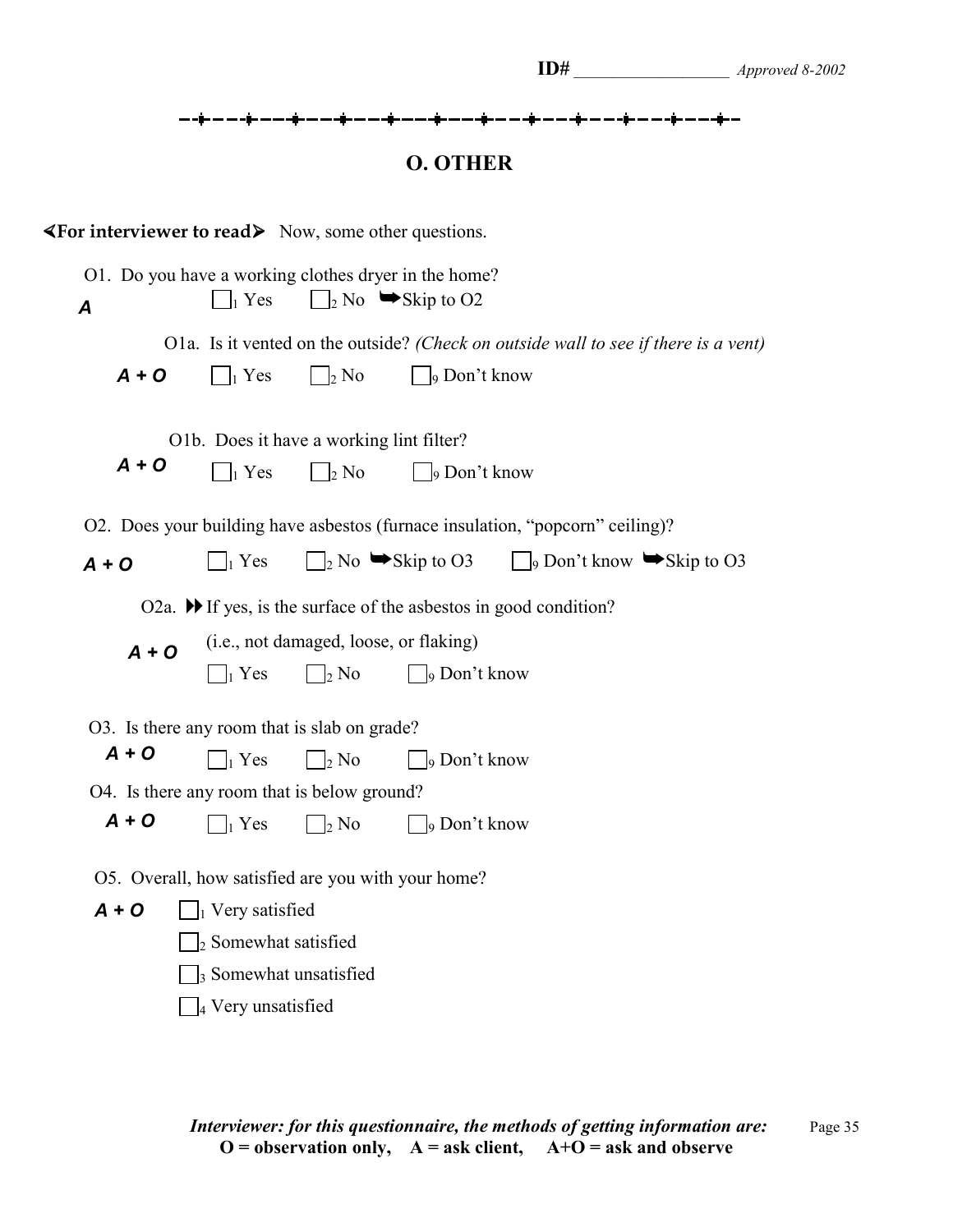# **ID#** \_\_\_\_\_\_\_\_\_\_\_\_\_\_\_\_\_\_\_\_ *Approved 8-2002* **P. CHEMICALS AND IRRITANTS**

P1. Are there any of the following products used in the home?

| $A + O$ < Ask to look in closets, under sinks or other<br>places that hazardous products might be stored> |                   |                         |                                 |
|-----------------------------------------------------------------------------------------------------------|-------------------|-------------------------|---------------------------------|
| (e.g. disinfectants, mildew remover, tile cleaners)                                                       | $\prod_1$ Yes     | $\Box_2$ No             | $\sqrt{ }$ Don't know           |
|                                                                                                           | $\prod_1$ Yes     | $\vert$ <sub>2</sub> No | $\vert$ <sub>9</sub> Don't know |
|                                                                                                           | $\Box_1$ Yes      | $\vert_2$ No            | <sub>9</sub> Don't know         |
|                                                                                                           | $\Box_1$ Yes      | $\bigcap_{2} \text{No}$ | $\int_0$ Don't know             |
|                                                                                                           | $\Box_1$ Yes      | $\bigcap_{2} \text{No}$ | $\frac{1}{9}$ Don't know        |
| f.                                                                                                        | $\Box_1$ Yes      | $\Box_2$ No             | $\vert$ <sub>9</sub> Don't know |
| g. Cleaners (drain, oven, toilet cleaners with DANGER sign).                                              | $\Box_1$ Yes      | $\vert$ <sub>2</sub> No | $\int_0$ Don't know             |
|                                                                                                           | $\Box_1$ Yes      | $\frac{1}{2}$ No        | $\frac{1}{9}$ Don't know        |
| i. Adhesives (e. g. rubber cement, plastic glue, spray-on glue)                                           | $\ $ $\ $ Yes     | $\neg$ <sub>2</sub> No  | <sub>9</sub> Don't know         |
|                                                                                                           | $\Box_1$ Yes      | $\vert_2$ No            | $\frac{1}{9}$ Don't know        |
|                                                                                                           | $\Box$ Yes        | $\vert_2$ No            | $\vert$ <sub>9</sub> Don't know |
|                                                                                                           | $\parallel$   Yes | $\frac{1}{2}$ No        | <sub>9</sub> Don't know         |
|                                                                                                           | $\Box_1$ Yes      | $\vert_2$ No            | <sub>9</sub> Don't know         |
|                                                                                                           | $\parallel$   Yes | $\frac{1}{2}$ No        | $\frac{1}{9}$ Don't know        |
|                                                                                                           | $\Box_1$ Yes      | $\frac{1}{2}$ No        | <sub>9</sub> Don't know         |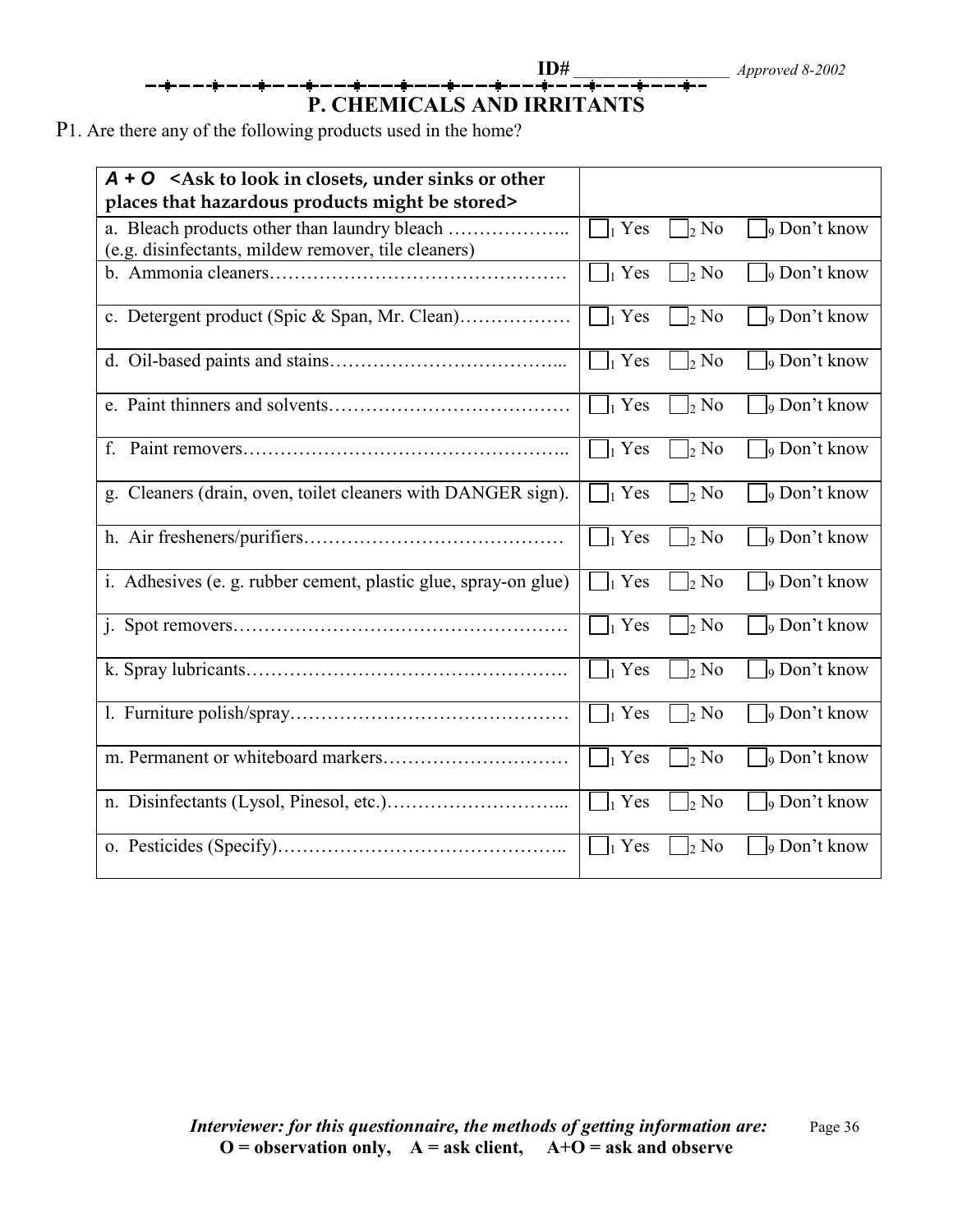| <b>P2</b>           | P <sub>3</sub>            | <b>P4</b>                 |
|---------------------|---------------------------|---------------------------|
| Flammable products  | Hazardous products        | Damaged, rusting, leaking |
| stored near fire or | within reach of children? | or open containers of     |
| heat?               |                           | hazardous products?       |
| Yes<br>$\vert_2$ No | Yes<br>N <sub>0</sub>     | Yes<br>$\vert_2$ No       |
|                     |                           |                           |
|                     |                           |                           |
|                     |                           |                           |
|                     |                           |                           |
|                     |                           |                           |
|                     |                           |                           |
|                     |                           |                           |
|                     |                           |                           |

P5. Are there any non-asthma medicines in the home accessible to children?

 1 Yes Specify names of medicine\_\_\_\_\_\_\_\_\_\_\_\_\_\_\_\_\_\_\_\_\_\_\_\_  $\Box_2$  No *A*

 P6. Is there a place to store chemicals that is separated from the living area so that fumes cannot get into the living space, such as a shed or detached garage?

 $\Box_1$  Yes  $\mathcal{L}$  Specify location  $\Box$  $\Box_2$  No *A*

P7. Does anyone do hobbies or crafts in the home?

- 1 Yes Specify\_\_\_\_\_\_\_\_\_\_\_\_\_\_\_\_\_\_\_\_\_\_\_\_\_\_\_  $\Box_2$  No *A*
- P8. Are there members of the household who work with hazardous materials on the job? (such as asbestos, batteries, lead, mercury, paint or pesticides).

| $\prod_1$ Yes | $\Box$ <sub>2</sub> No $\blacktriangleright$ Skip to P9 | $\Box$ <sub>9</sub> Don't know $\blacktriangleright$ Skip to P9 |  |
|---------------|---------------------------------------------------------|-----------------------------------------------------------------|--|

P8a. Before coming home, do they ?

| <b>P8a.</b> Change clothes $\Box_1$ Yes $\Box_2$ No $\Box_9$ Don't know |  |
|-------------------------------------------------------------------------|--|
| P8b. Change shoes $\Box_1$ Yes $\Box_2$ No $\Box_9$ Don't know          |  |
|                                                                         |  |

P8d. Are their work clothes laundered separately from the family wash?

 $\Box_1$  Yes  $\Box_2$  No  $\Box_9$  Don't know

*Interviewer: for this questionnaire, the methods of getting information are: Page 37*  $\mathbf{O} = \mathbf{observation} \text{ only}, \quad \mathbf{A} = \mathbf{ask} \text{ client}, \quad \mathbf{A} + \mathbf{O} = \mathbf{ask} \text{ and } \mathbf{observe}$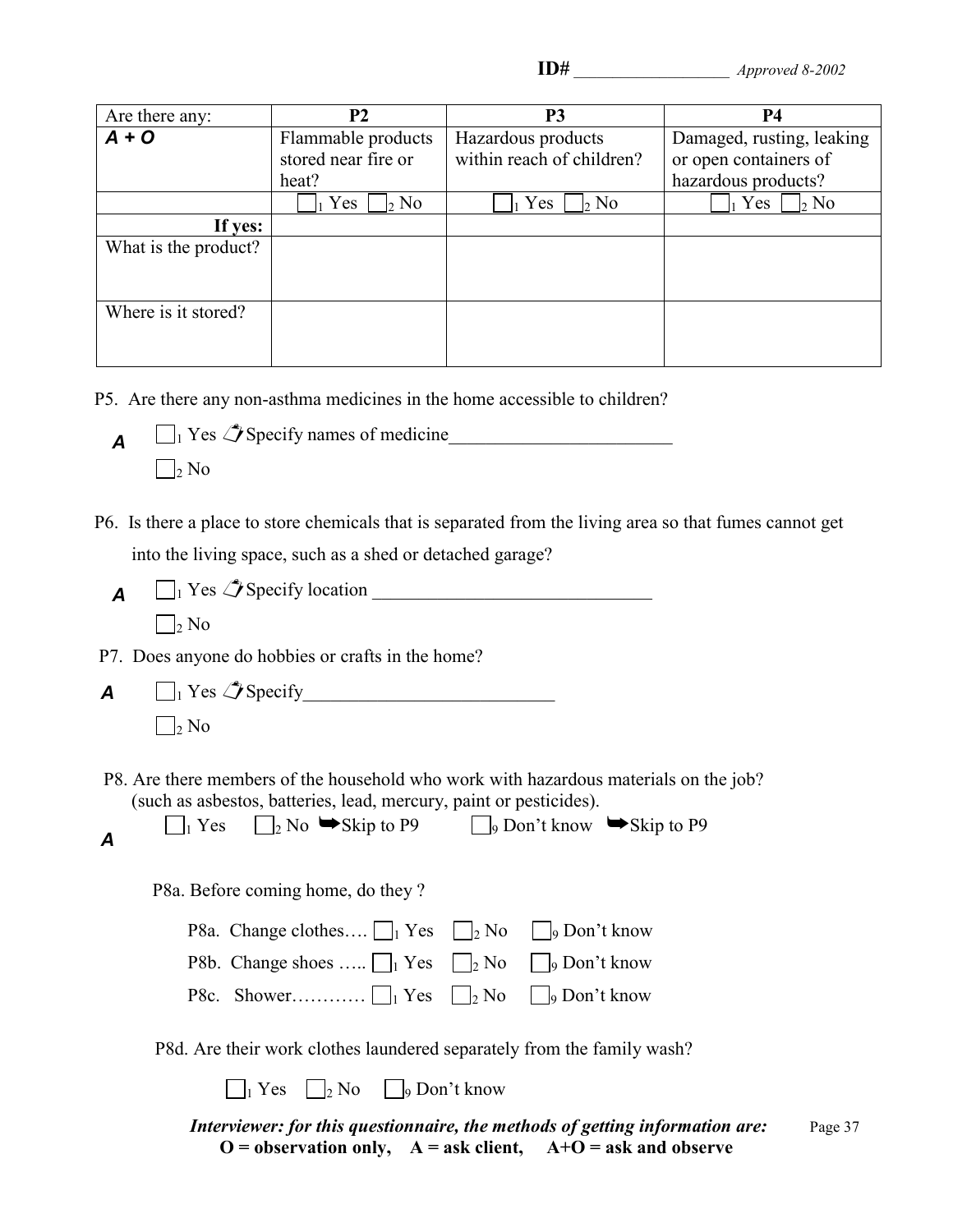P9. Do you ever store household chemicals in containers that are different from the A + O original container without clearly labeling it?  $\Box_1$  Yes  $\Box_2$  No P10. Do you use candles or incense?  $\Box_1$  Yes  $\Box_2$  No P10a.  $\blacktriangleright$  If yes, do you use scented or unscented candles?  $\Box_1$  Scented (including incense)  $\Box_2$  Unscented  $\Box_9$  Don't know P10b.  $\blacktriangleright$  If yes, how often do you use candles/incense?  $\Box$ <sub>1</sub> At least weekly  $\Box$ <sub>2</sub> At least monthly  $\Box$ <sub>3</sub> At least yearly  $\Box$ 4 Never  $\Box$ <sub>9</sub> Don't know *A + O A + O A+ O*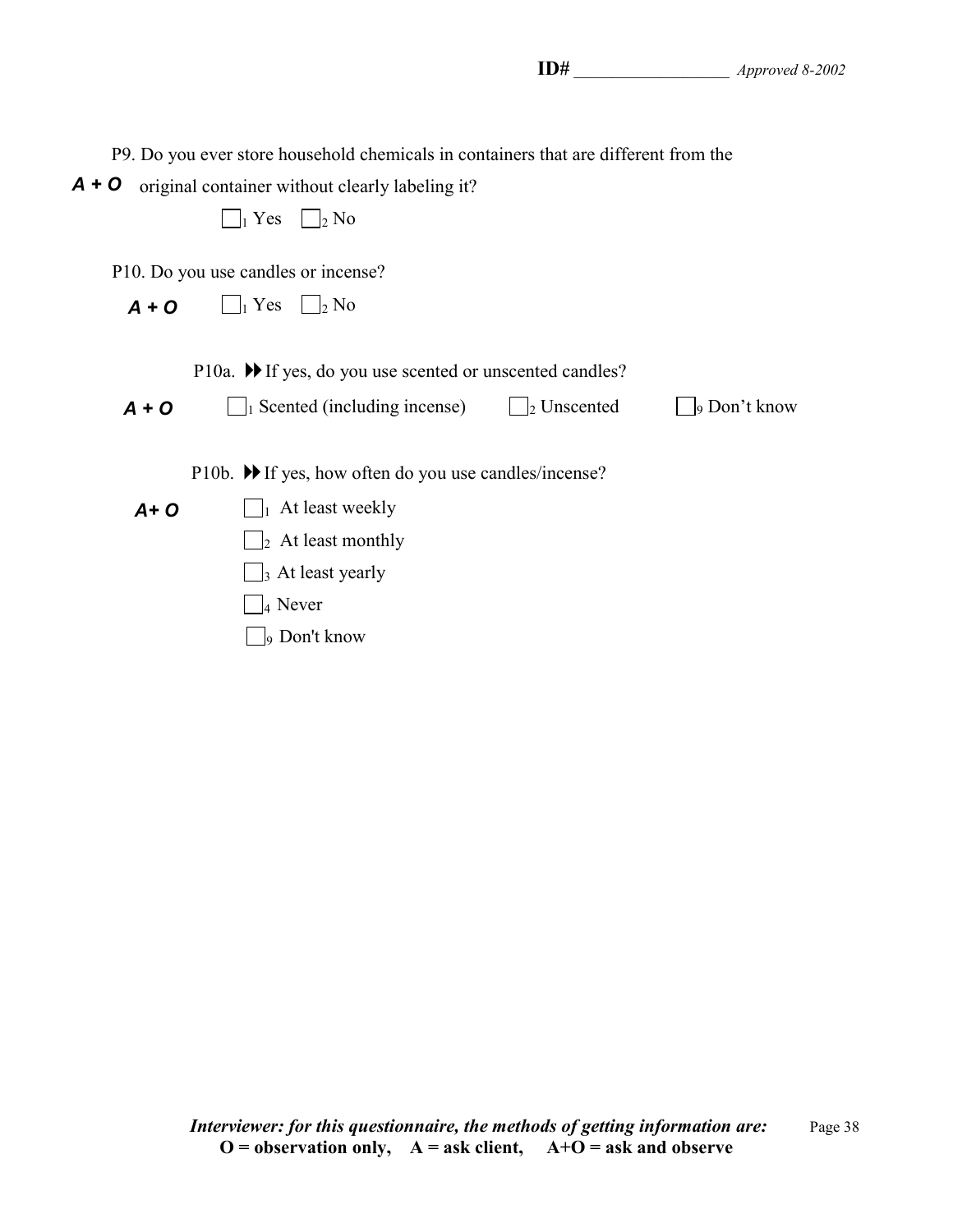## --**\*---\*---\*---\*---\*---\*---\*---\*---\***<br>Q. SAFETY  $-$ +

Q1. Is lighting adequate for safety for the following places?

| $\boldsymbol{O}$ | Hallway                                                                                                                                                                                                                            | Yes                            | No, no<br>light fixture | No, light bulbs<br>burned out | <b>Not</b><br>applicable                                                                              |
|------------------|------------------------------------------------------------------------------------------------------------------------------------------------------------------------------------------------------------------------------------|--------------------------------|-------------------------|-------------------------------|-------------------------------------------------------------------------------------------------------|
|                  | Staircase                                                                                                                                                                                                                          |                                |                         |                               |                                                                                                       |
|                  | Porch/front door                                                                                                                                                                                                                   |                                |                         |                               |                                                                                                       |
|                  | Walkway to house                                                                                                                                                                                                                   |                                |                         |                               |                                                                                                       |
|                  | Q2. Are the following structures in poor or deteriorating condition in any area of the home,                                                                                                                                       |                                |                         |                               |                                                                                                       |
|                  | inside or outside?                                                                                                                                                                                                                 |                                |                         |                               |                                                                                                       |
| $A + O$          | <b>Stairs</b>                                                                                                                                                                                                                      |                                | Yes<br>$\frac{1}{2}$ No |                               | $\Box$ <sub>9</sub> Not applicable                                                                    |
|                  | Railings                                                                                                                                                                                                                           | $\vert_1$ Yes                  | $\frac{1}{2}$ No        |                               | Not applicable                                                                                        |
|                  | Porches and balconies                                                                                                                                                                                                              | $\Box_1$ Yes                   | $\Box_2$ No             |                               | $\Box$ <sub>9</sub> Not applicable                                                                    |
| $A + O$          | Q3. Is there a working smoke detector on each floor in your home?<br>(test detector by pushing test button)<br>$\vert_1$ Yes<br>$\vert_2$ No - battery dead<br>No - no detector or broken<br>Can't test<br><sub>9</sub> Don't know |                                |                         |                               |                                                                                                       |
|                  | Q4. Is there a poison center number on or near the phone?                                                                                                                                                                          |                                |                         |                               |                                                                                                       |
| $A + O$          | $\Box_2$ No<br>$\vert_1$ Yes                                                                                                                                                                                                       | $\Box$ <sub>9</sub> Don't know |                         |                               |                                                                                                       |
| $A + O$          | Q5. Is there Syrup of Ipecac in the home?<br>$\vert$ Yes $\vert$ $\vert$ <sub>2</sub> No                                                                                                                                           | $\bigsqcup_{9}$ Don't know     |                         |                               |                                                                                                       |
|                  |                                                                                                                                                                                                                                    |                                |                         |                               | Q6. In case of fire do you have at least 2 ways to get out of your home? (ways include a fire escape, |
|                  | exit door, balcony, window you can crawl through, or stairs from a public hall).                                                                                                                                                   |                                |                         |                               |                                                                                                       |

 $\mathsf{A}$  +  $\mathsf{O}$   $\Box$  Yes  $\Box$ <sub>2</sub> No  $\Box$ <sub>9</sub> Don't know

|  | Interviewer: for this questionnaire, the methods of getting information are: | Page 39 |
|--|------------------------------------------------------------------------------|---------|
|  | $O =$ observation only, $A =$ ask client, $A+O =$ ask and observe            |         |